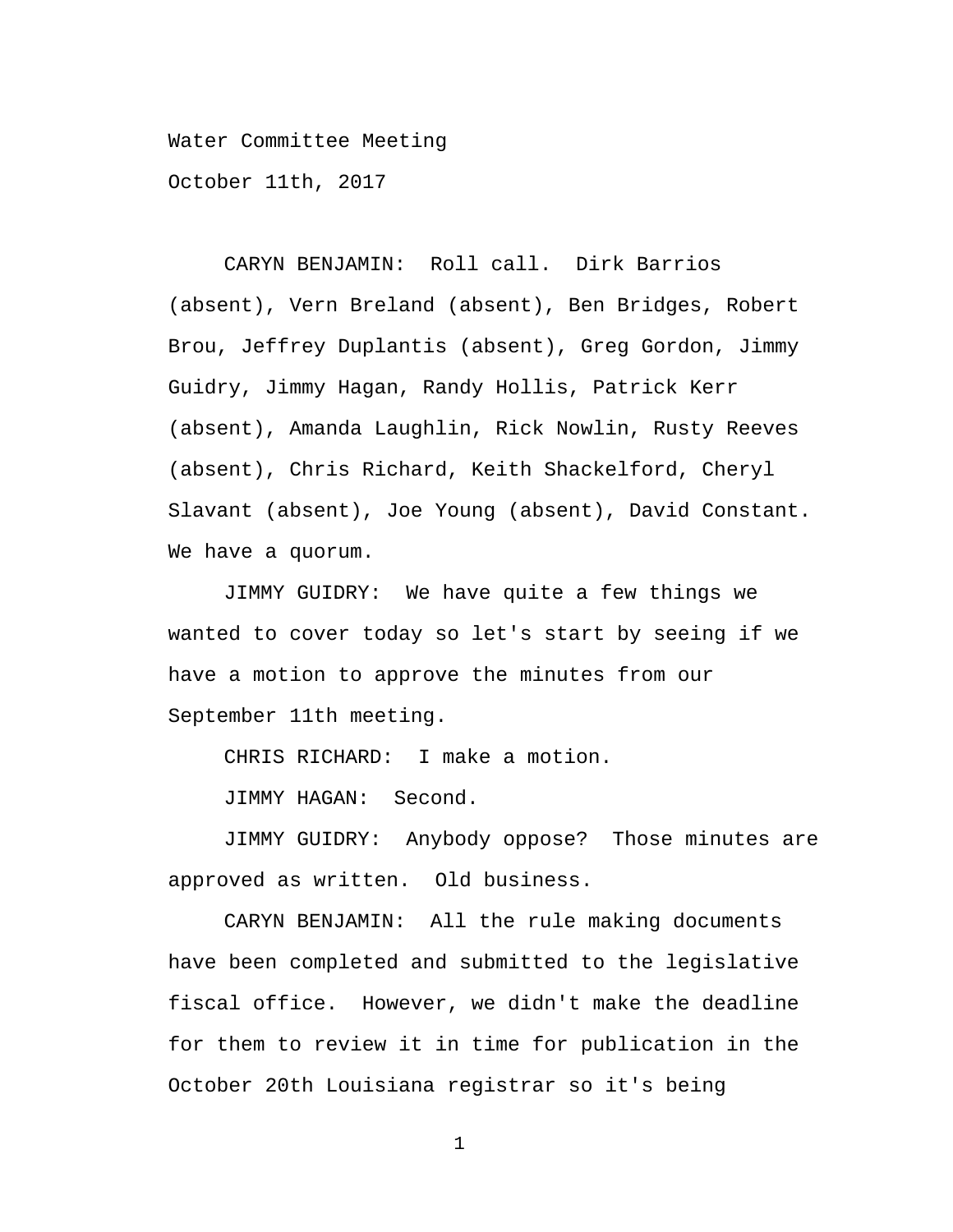postponed by one month publication. So the new rule making schedule, the notice of intent will be published in November 20th, 2017 Louisiana registrar. The public hearing is now set for December 29th, 2017. So the final rule, that means with no issues and legislative oversight, not calling a hearing on the rule itself, so the final rule would be published at the earliest would be February 20th 2018. So the question is do we want to keep the effective date for the rule at July 1st 2018 or do we want to move it back another month. Just because the publication date is going to be one month later.

RANDY HOLLIS: A question. Having a public hearing on December the 29th, which is right before New Years, that's a long weekend. We have tried to be very transparent and open that entire process and that date just seems very suspicious. Why are you trying to do it on a weekend that's New Years Eve?

CARYN BENJAMIN: You have to have it between the 35th and 40th date. So we had to choose between December 25th and 30th. So Christmas is the 25th and normally we're off on the 26th. Sometimes the state will call that another holiday. So that gives us Wednesday, Thursday and Friday to do the public hearing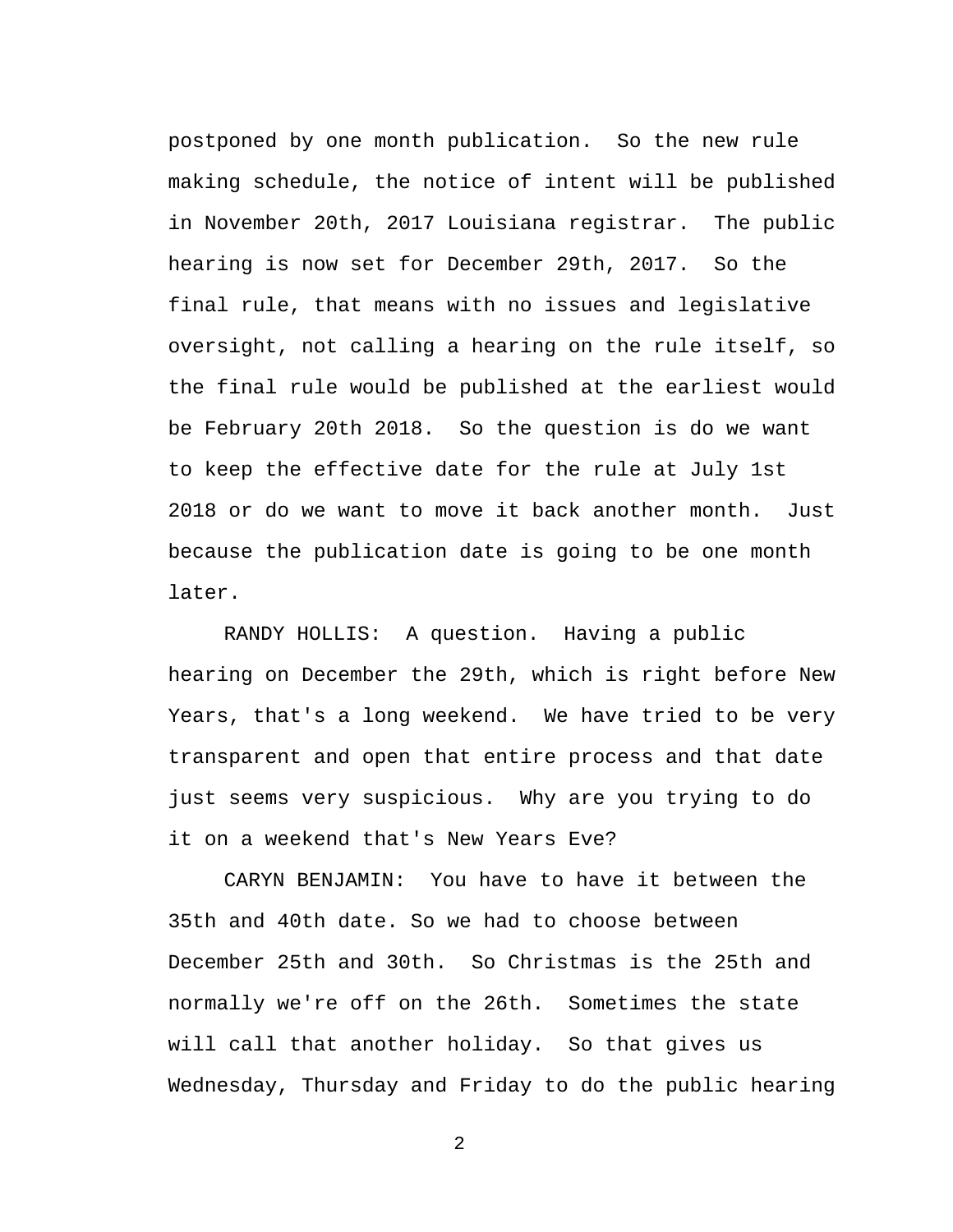cause Saturday is the 30th. I just picked the 29th because the room is open. But if necessary, we could try to find another room if you think it's better to be on the 27th or the 28th.

RANDY HOLLIS: I would be shocked if you got any comments, but I just feel like what are you trying to pull here. And that's just a perception on my part. I would rather see it on the 26th Wednesday in the middle of the week or the 27th. I didn't know if these were hard numbers.

CARYN BENJAMIN: No. It has to be within that week. Unfortunately that's Christmas week. Christmas and New Years.

RANDY HOLLIS: Do we have to be here for that public hearing?

CARYN BENJAMIN: No. It's only to receive oral comments. Because they can submit written comments anytime after the notice of intent. The comment period is until the 30th.

AMANDA LAUGHLIN: Ninety-nine percent of the time during rule making all of your comments come in written. Most of the time no one comes to the public hearing. It is a venue for people to come and give comment.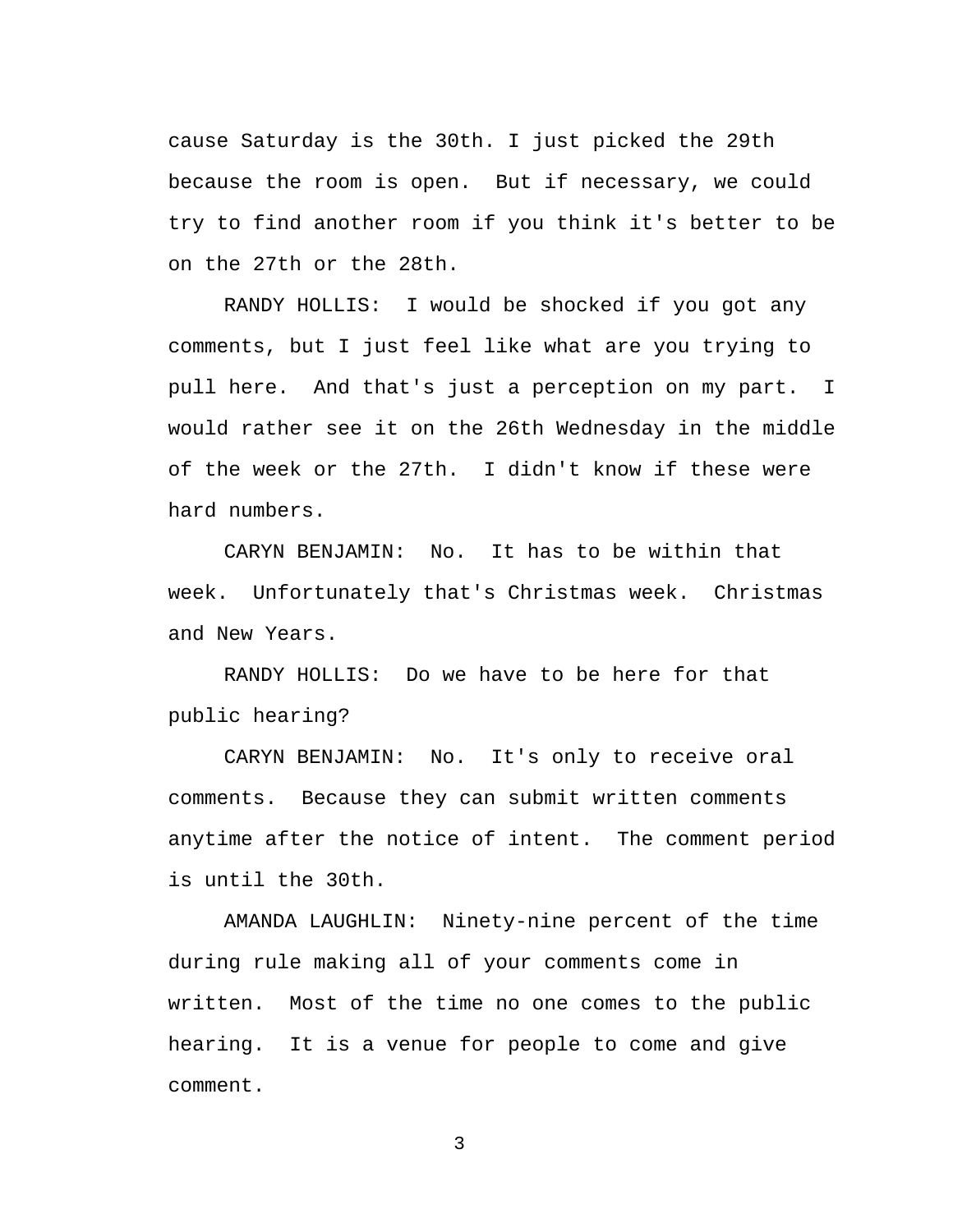RANDY HOLLIS: We attempted that in this committee, did the webinars, and very little response. I doubt you will get any response. That just jumps up at me. Don't mean to speak out of turn. Just seems kind of odd.

CARYN BENJAMIN: Is it the committee's wish for me to move it to the 27th if I can find a room?

{collective yes}

RANDY HOLLIS: Or the 28th.

BEN BRIDGES: If Mr. Hollis is in our stead we don't have to be here.

RANDY HOLLIS: So be it.

AMANDA LAUGHLIN: Just to let you know, we do have to check on where it has to be held. And if it has to be held in this building we're limited.

BEN BRIDGES: The 292 documents states it has to be here.

AMANDA LAUGHLIN: 292 has to be here. But general rule making.

RANDY HOLLIS: If you have to have it on the 29th, okay. We're trying to be transparent.

JIMMY GUIDRY: Go onto new business. Before we do that, do you have a problem July verses August? No response. Do y'all really care? Our job is tough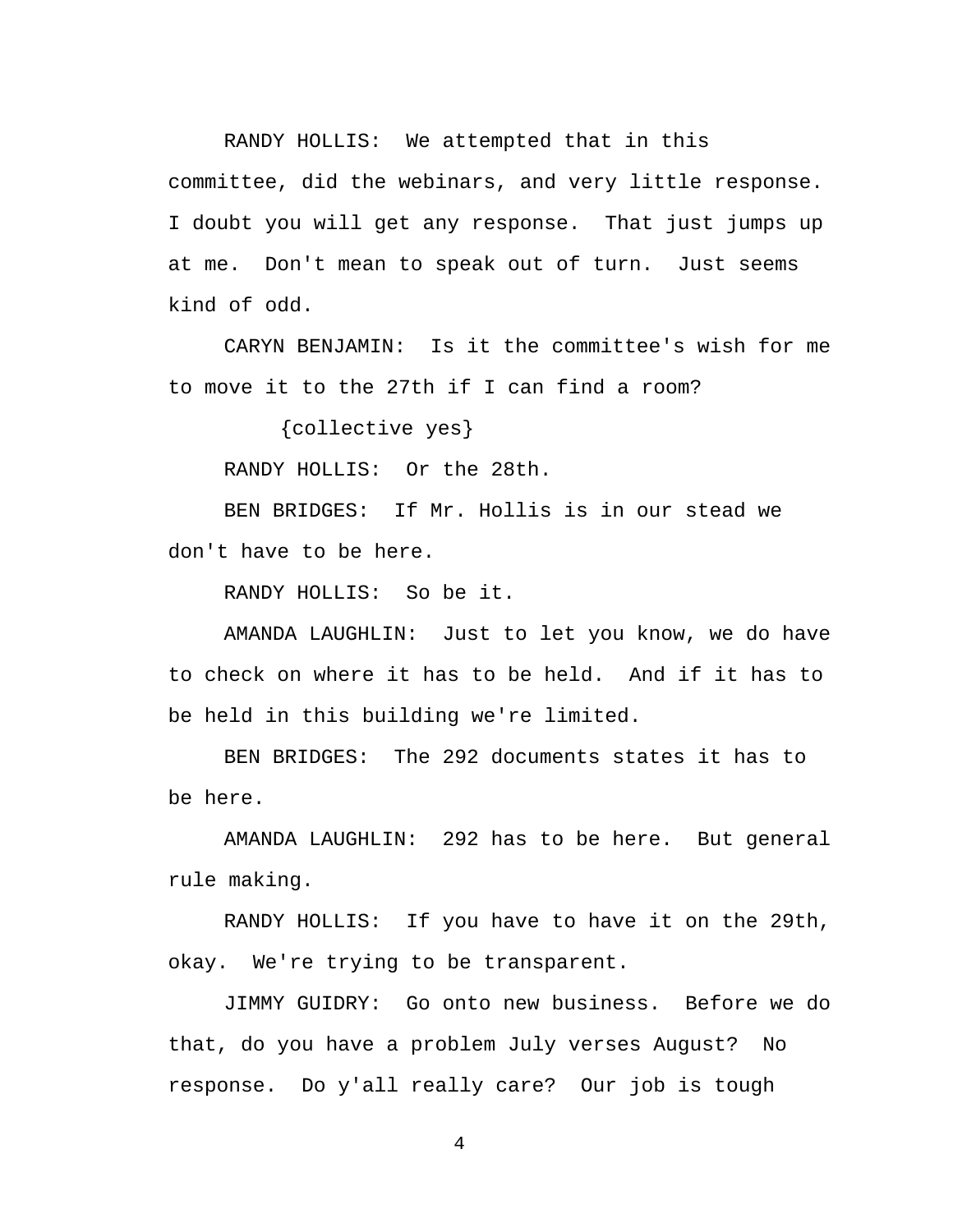because we have less than a month to educate people and get them on board. When we turn this on we're all going to get some kind of grief. I don't know how bad. The question is do we give us an extra month so everybody is aware verses July when a lot of people start their fiscal year. Kind of like when new things go into place.

ROBERT BROU: Almost six months from the rule to enforcement date. Make it August 1st.

JIMMY GUIDRY: Anybody oppose? Okay, we'll make it August. All right, we'll look at enforcing August. New business. Which is the intent of today's meeting. Do we have any public comments on previous discussion? Okay. Got to remember to cross all your Ts and dot all your Is. New business, today we're going to discuss act 263. There was a resolution, a house resolution 156, the two read very much alike. During the last session we had a discussion where Representative Hunter wanted to get us to give a report to the legislature about water systems, especially those that are having problems. So part of that requirement was to have a committee meeting and come up with the report. And so everybody was in agreement that we could use this committee format to have the meetings. So I took it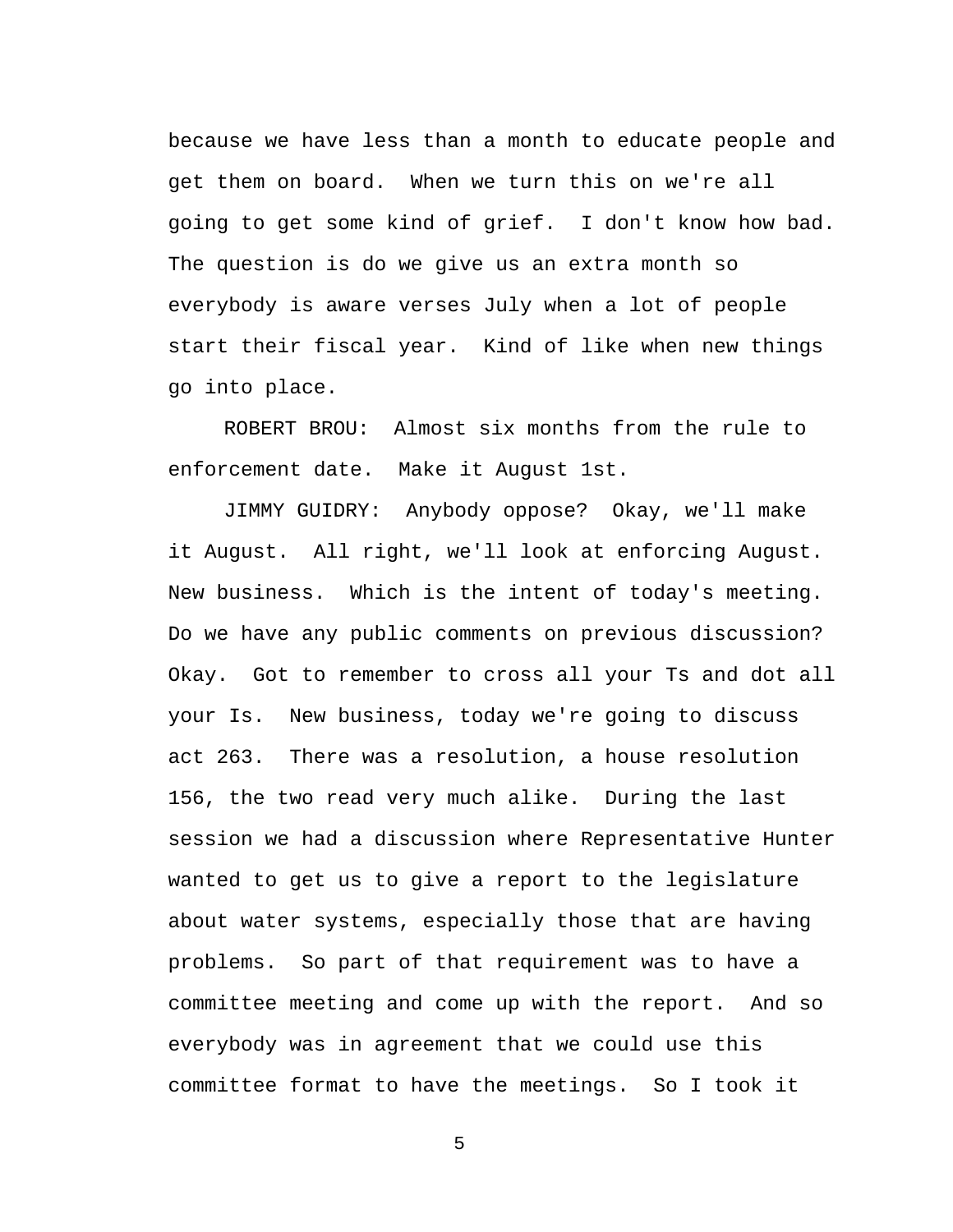upon the department and the fact that we had this resolution in this act to invite Representative Hunter to this meeting. To which he couldn't make it. And actually he has a different opinion of how this should be done. And that is he would prefer to have the committee come to the capitol, to his turf, and report before a combined committee. So he sent an email to both committees, health committees, to the chair asking to have a committee hearing where we would come and have these discussions in front of committee. He's gotten no response. Nobody has agreed to do it yet. And he also made the statement, and I share this with you cause I think it's going to impact the way we do business going forward, that he wants to be able to subpoena 200 water systems to come and testify. Representative Hunter is a lawyer so that would explain why he's thinking this needs to be a court hearing. The law doesn't say what he says it says and he's the one that brought the law forward. The law doesn't state we have to meet at the capitol. The law doesn't say where we have to meet and it doesn't say we have to meet in front of the committee other than our reports. So I don't know if the chair and the committees are going to actually honor his request. That's still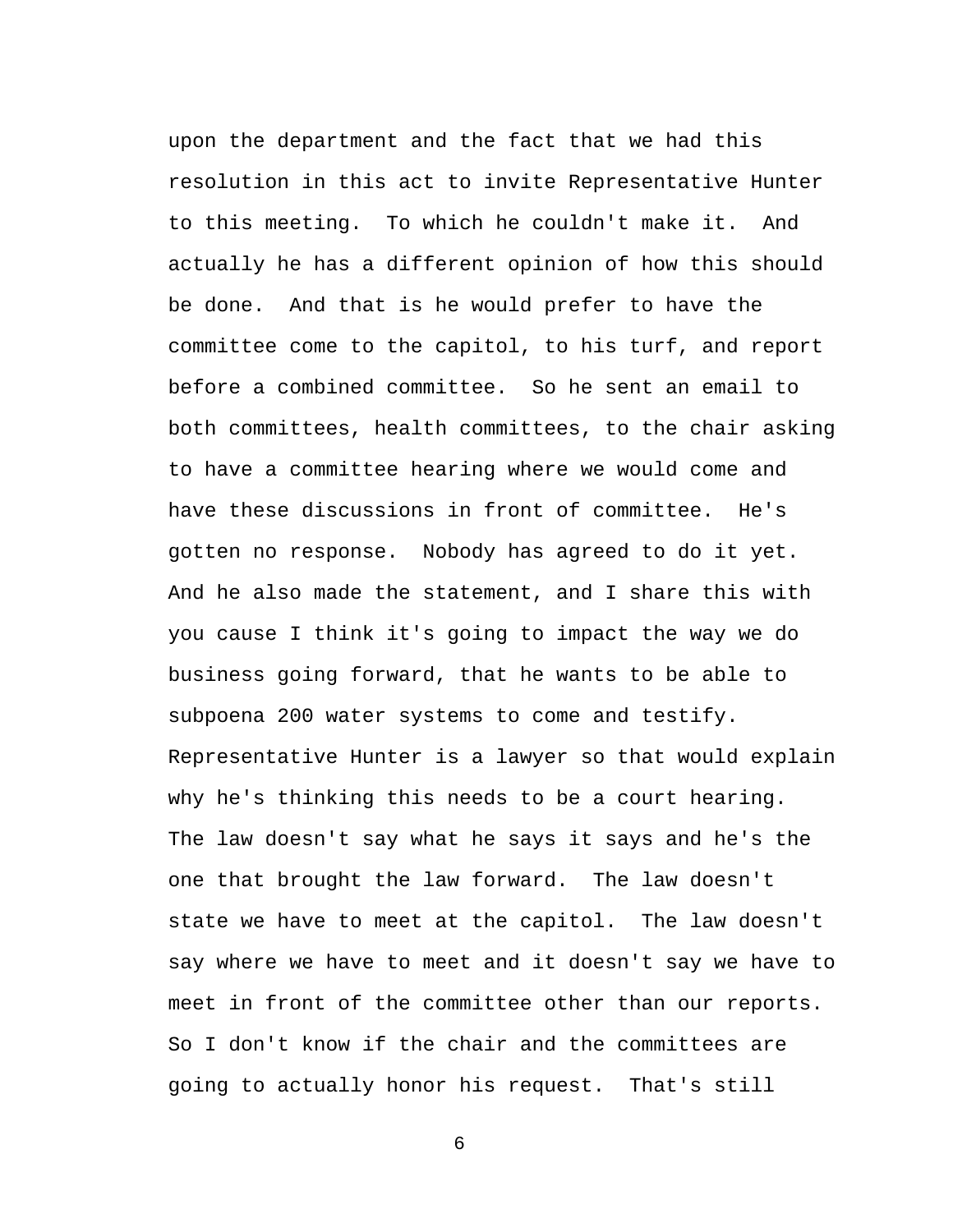open. I still think our work is critical. I think when you look at what the legislature signed off on is what we have to deliver. We have to look at our reports on water systems in Louisiana, look at the ones that are failing, look at the ones that are getting in trouble and come back with recommendation on legislation that would help change the future of water systems in Louisiana for the better of the citizens. So when we look at these we're going to go through and see exactly what we're required to do. By law we have a law we have to meet and we'll go through and highlight some of those and then we'll talk about some of the information we plan to provide for you. We've actually been researching what other states have done and what other water systems have done around the country. While all of this is happening we're still in the midst of different water systems that are having problems and being brought to the attention of the governor's office by activists. We had St. Joseph's and we have some other water systems now in poor communities, small communities that the activists are saying they are finding lead. And I share with you what they did. They actually went test for bacteria in homes and found bacteria and took those samples in the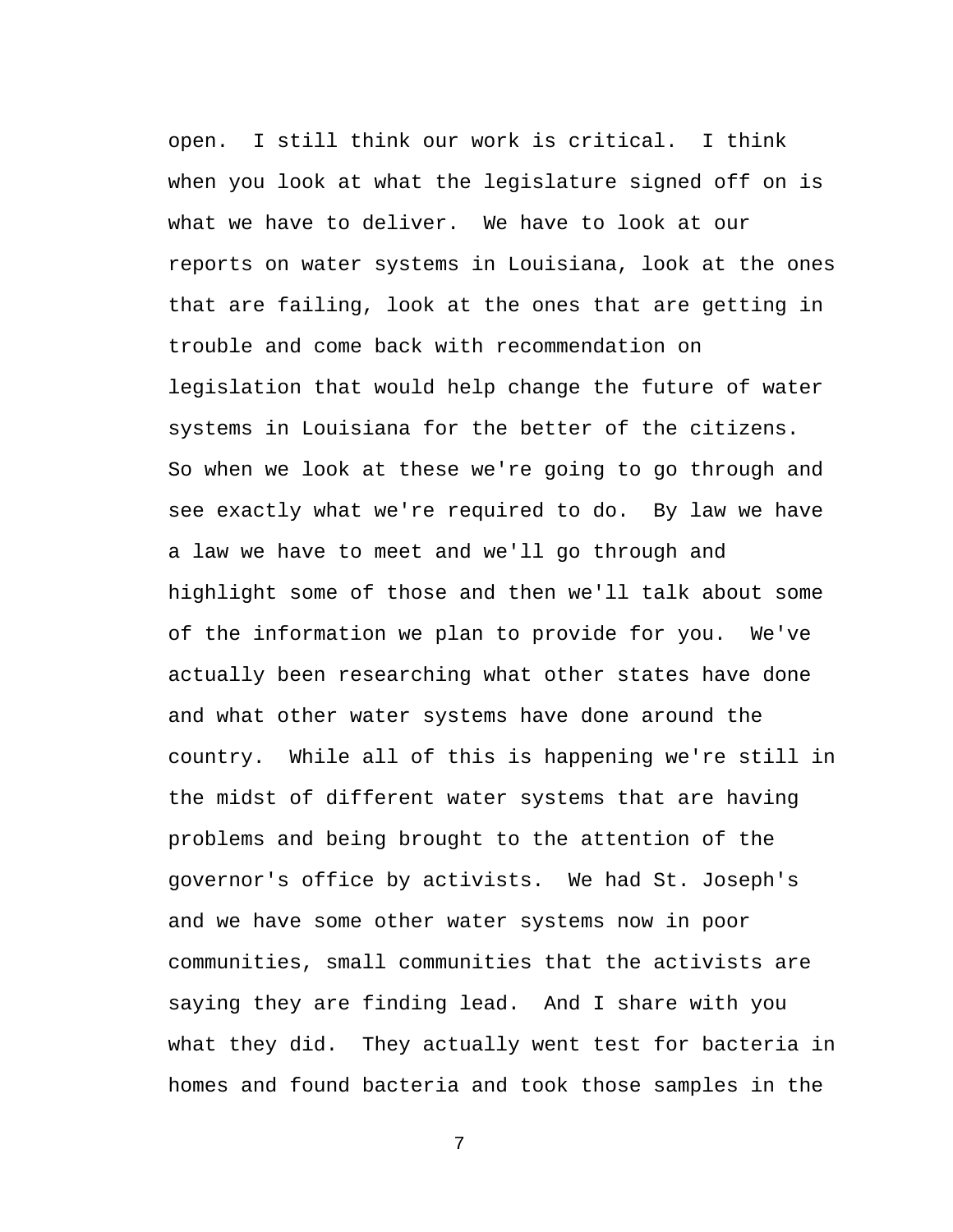bathroom and at the refrigerator. Scientifically I don't that any home wouldn't have those bacteria at both those locations. When I wouldn't make it a public health emergency they sent samples to Virginia Tech, where they did the tests for Flint Michigan, and found lead in a few homes. They are still looking for a public health emergency. What they are looking for is for small systems that can't afford to do what they need to do. If they have brown water they want to get the tax payer and the state, someone, to put up money to make the water clear. So when you look at small systems and affordability and how they're going to do these things it's going to become all of our issues going forward. In the twenty-first century and people are still dealing with brown water and so all these questions about secondary standards, source, what's the source of the water. And we're going to talk about what other states have done and what they have done to address this. But politically and in the press water is becoming very important. Very stressful because at the same time we're struggling to figure out how to take care of water systems. They're trying to deal with highways and bridges and sewage. Infrastructure has become this huge mountain of requests and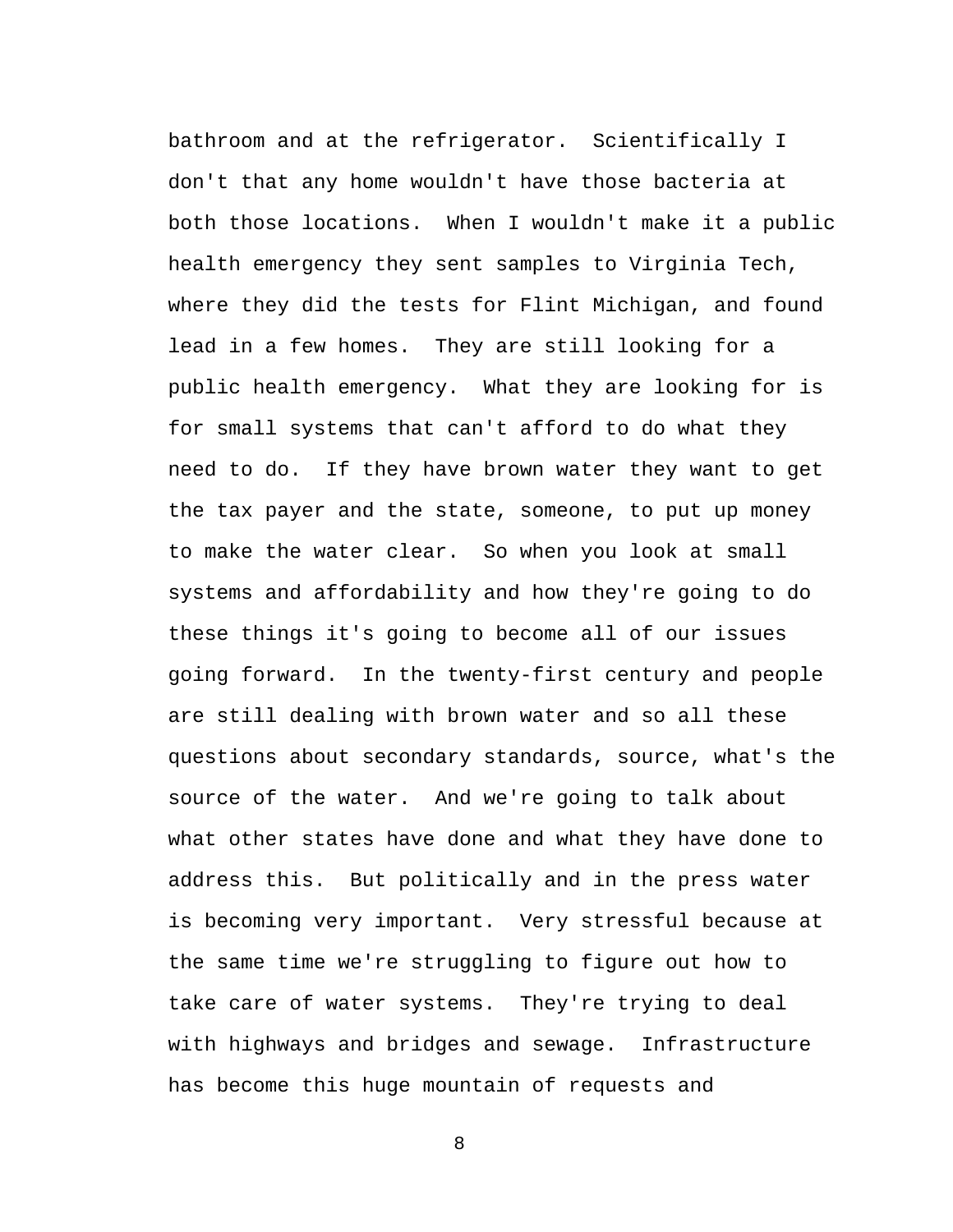requirements. So I'm using it instead of taking it as we're not doing a good job, because we work real hard to do a good job, I'm using it as our aging infrastructure is catching up with us and will it continue to give us problems. And we have to figure out going forward how we're going to address it. It's not going to get answered unless our experts agree on how we're going forward. But I think Representative Hunter is going to make it an issue at the capitol and I want to be prepared to deliver what the law requires. Also prepared to hear recommendations on what are some things we can put in place at the legislature that would address our needs and what are some things we need to do to start educating the public. The public doesn't understand this issue. They really don't. And a lot of people out there confusing the issues.

RICK NOWLIN: May I offer an opinion as a former legislator and former house health and welfare committee. I think the best results would come about from a working group that's working like we have been working. It takes some of the politics out. The committee meetings sometimes turn into forums for public sound bites and not so much working on your mission what you are there for. I think the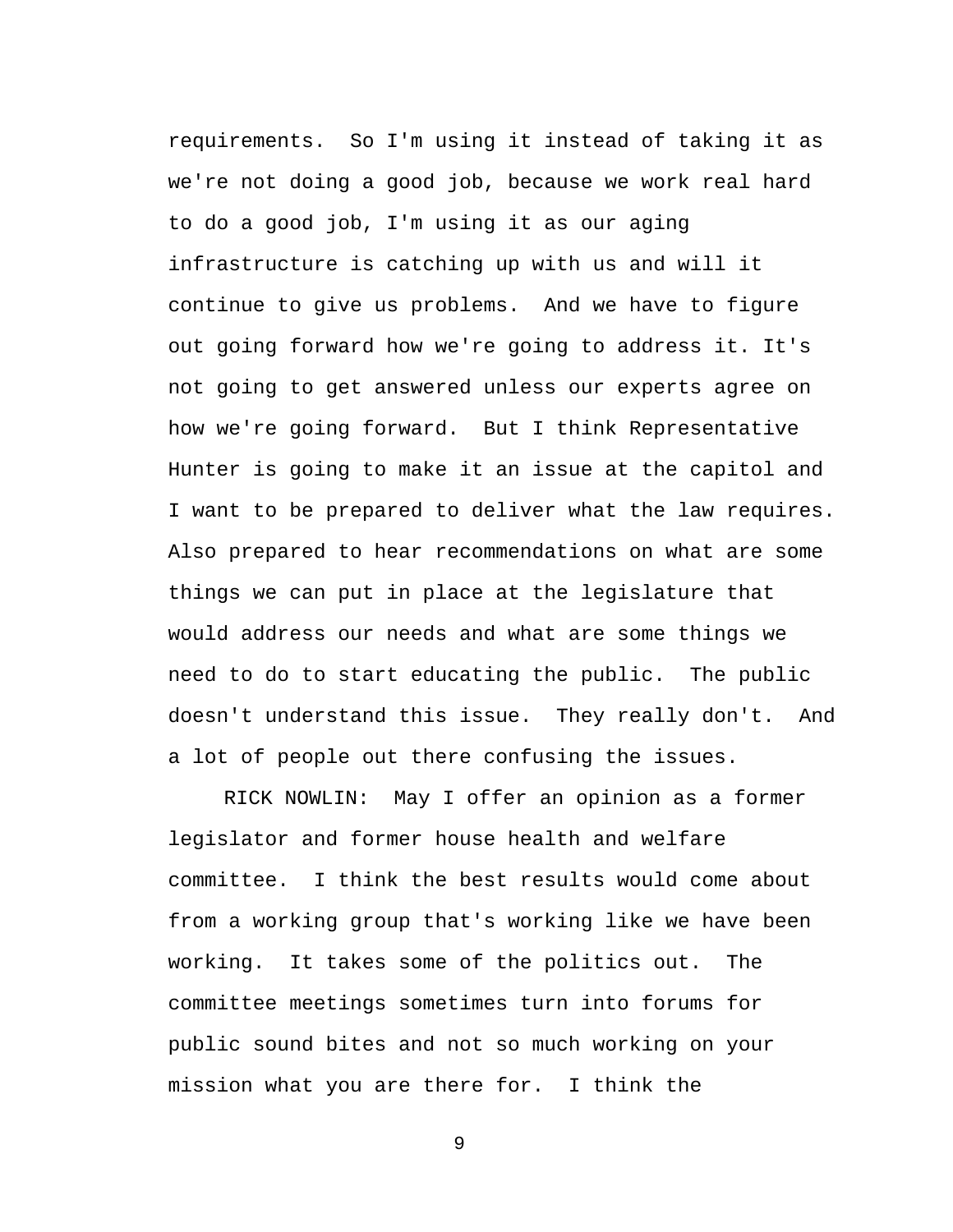legislators will attend it. But I think our best position let's do our work, invite them to work with us, and then we'll report the work to that whole joint committee. Having been down that road I think it's a clear difference.

JIMMY GUIDRY: I appreciate your wisdom and I do think you're correct. That if we just think it will go away, it won't. But if we show we're working and have gathered experts in the room, which was actually mandated by the legislature, that the experts who sat on that committee I think I have what I need to make a case that we're doing what we need to do and that other people might have ideas how it should be done. But it's hard to argue with the experts that do this for a living.

RICK NOWLIN: Sometimes the discussion and actual testimony in the committee is less than it would be otherwise. People may not want to say things when all the reporters and cameras are there. Even though anybody can come to this meeting also, it's just a little different environment.

JIMMY GUIDRY: I'm not sure he's going to get what he's asking for. If he does, we want to be prepared to bring what we have done instead of waiting for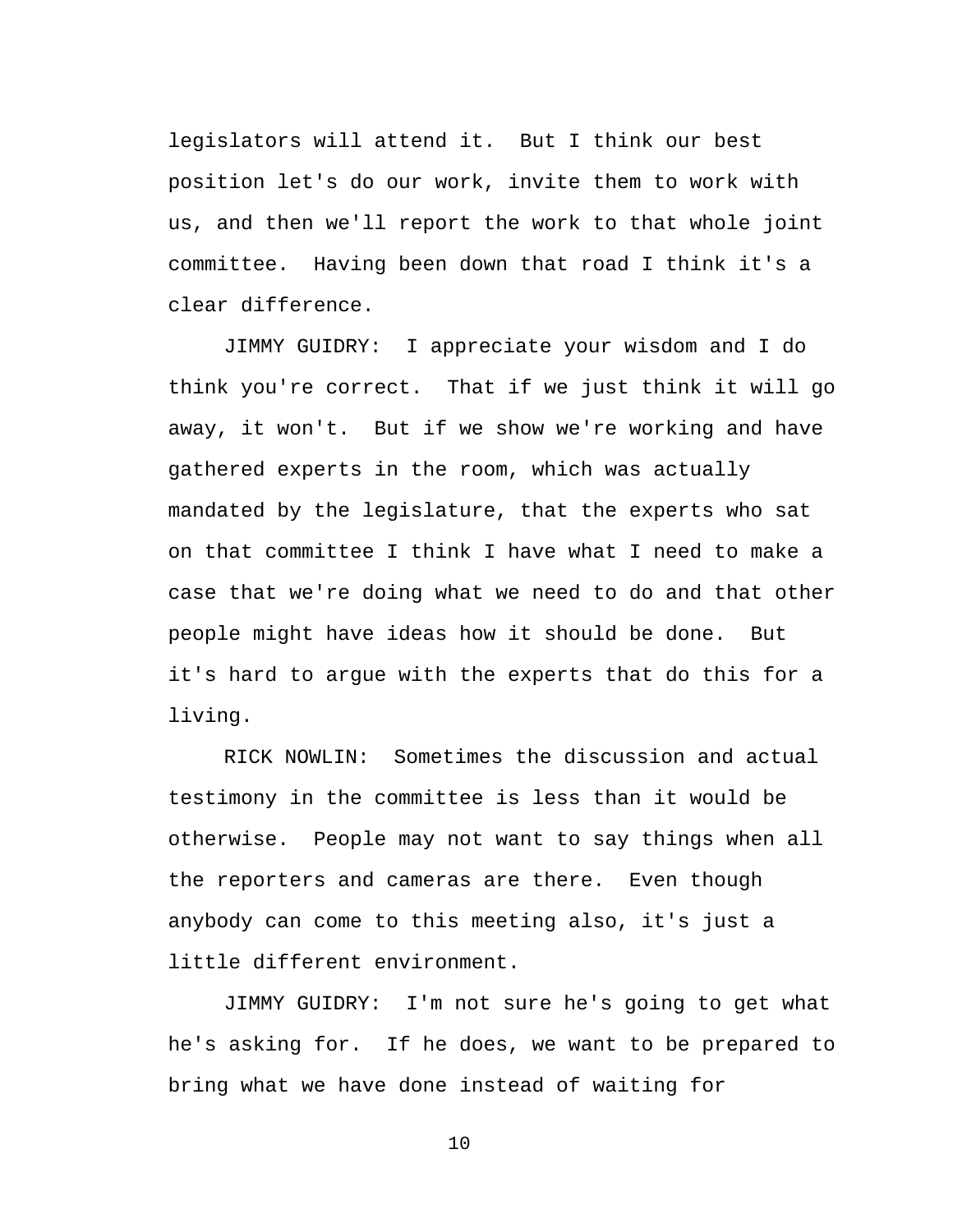something to happen. Did you want to add to the legislature or?

AMANDA LAUGHLIN: Well I wanted to go over like the general processes that we have with the health department. I know some of you are familiar with the regulatory requirements that we have. I also wanted to discuss our enforcement actions, how people get administrative orders, and some general kind of statistics for the agency. So there's one handout about monitoring requirements for systems. And as you know this year we started to collect, we pretty much collect all the samples for the systems now except for those that still collect some bac T samples in the system, bacteriologicals. But what we call phase 2.5, the majority of the chemical containments, those are done every three years at ground water systems and every year at surface water systems. The agency has a policy where if you have a contaminant that is half of the MCL or greater than we put you on increased monitoring and then we start monitoring at the point of entry instead of just the source. So we are more conservative than most other states in that we actually test the source water. Nitrates, nitrites we take those every year for public water systems and we do the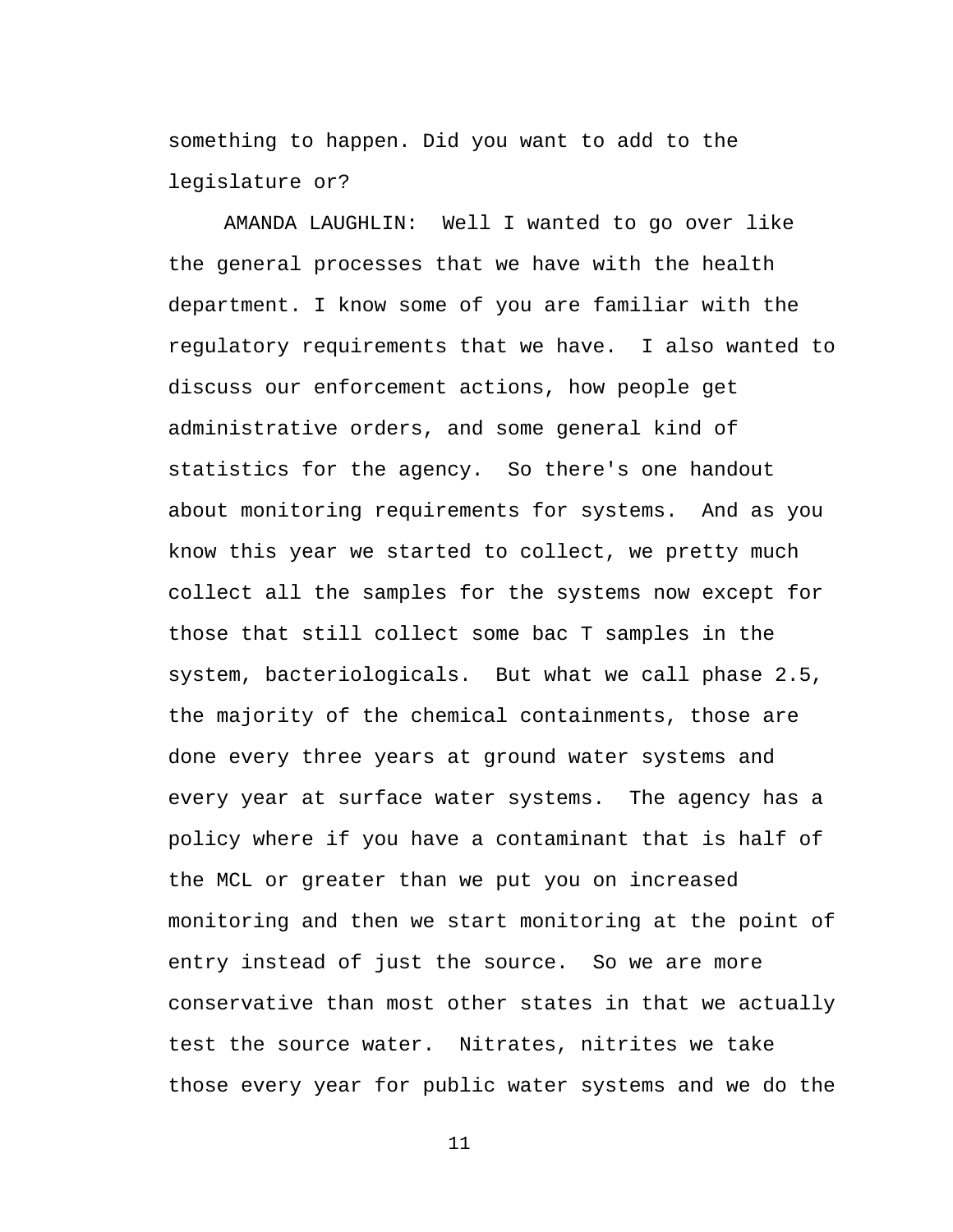collection and the analysis for that. The bacteriological samples are done monthly and right now collecting about 30 percent of those for water systems. And then we do the analysis for probably 90 percent. Some of the large water systems do have their own labs so they do their own collection and analysis. Chlorine is daily and monthly. We do those occasionally, but most of that is operational and done by the water system. The lead and copper sampling it depends on whether or not the system has ever had a lead or copper exceedance. They may be on increased monitoring every six months or may be on routine or decreased monitoring. Most of the systems in our state are on every three year cycle. We provide all the bottles and the information for the water systems to go to the homeowners. They take the sample et cetera. And we also do the analysis at our state lab for those. The difference that is one significant difference for lead and copper that's different from all the other rules in that the sample is taken from the homeowners' plumbing. It's hard for water systems to get compliance. It's hard for them to get people to actually take the sample. So we get a lot of feedback from systems saying I'm trying, I'm trying to get the samples back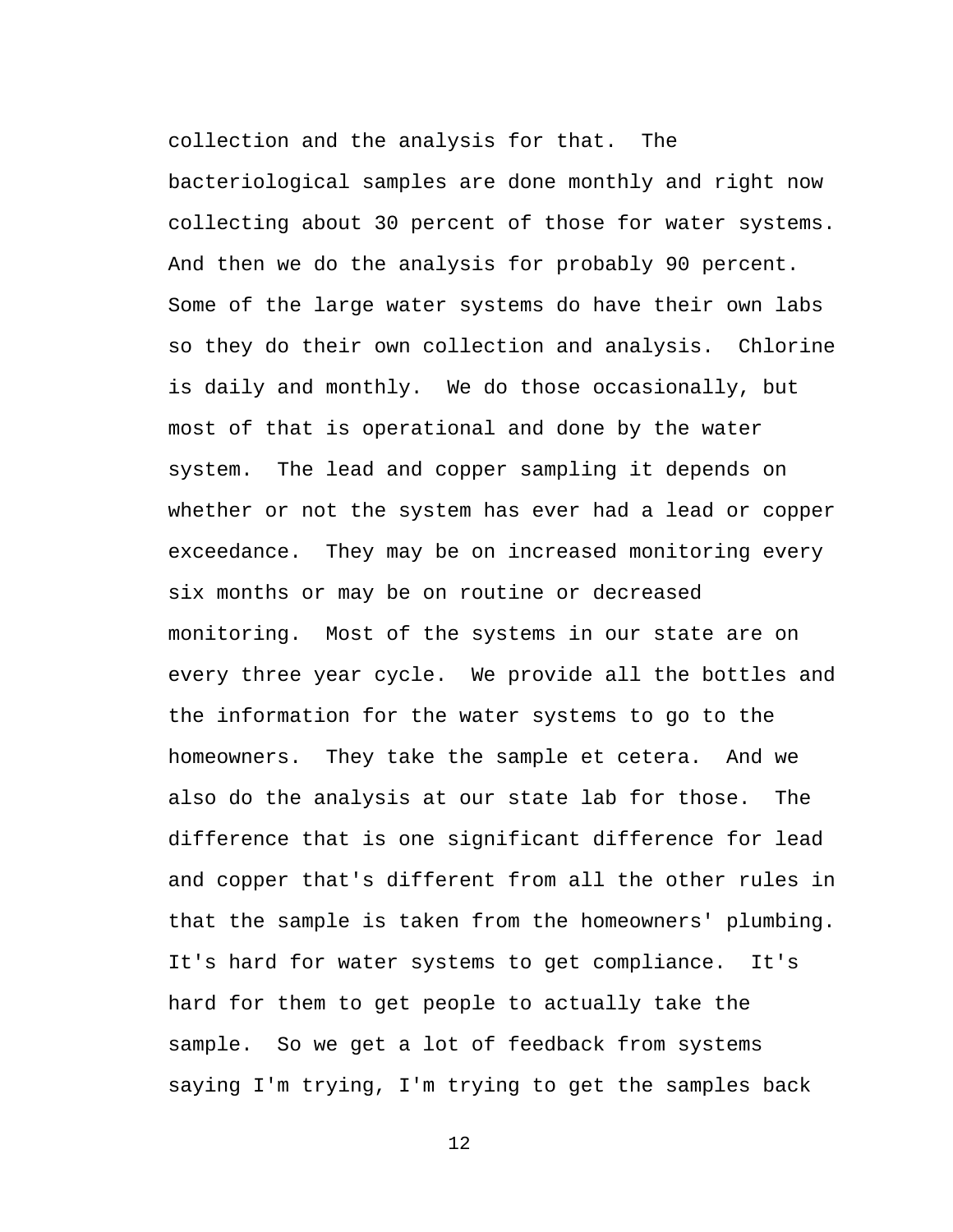to you, but they may not have a lot of people that want to participate. They also have to know which systems in their distribution meet tier criteria. So if you have homes with lead service lines or built within a certain timeframe in the 80s those would be tier one sites and you need to use those first. And then there are tier two and tier three sites. So it is very complicated and we have to rely on the water system to tell us that they're meeting the site requirements. And then they turn in their samples to us and we analyze and look for the 90th percentile. Lead and copper is an action level exceedance, not an MCL violation and a lot of people don't necessarily understand that. So if you have a 90th percentile exceedence, not necessarily getting a violation from the state. But you do have to start looking at corrosion control at that point. In Louisiana we have what we call the two strike rule. If you have two action level exceedances then we will require you to (inaudible) control at that point.

JIMMY GUIDRY: The activists don't like the EPA rule. They don't think it's tested often enough, they don't think it's tested correctly, they don't think the level is acceptable. They want zero. They are not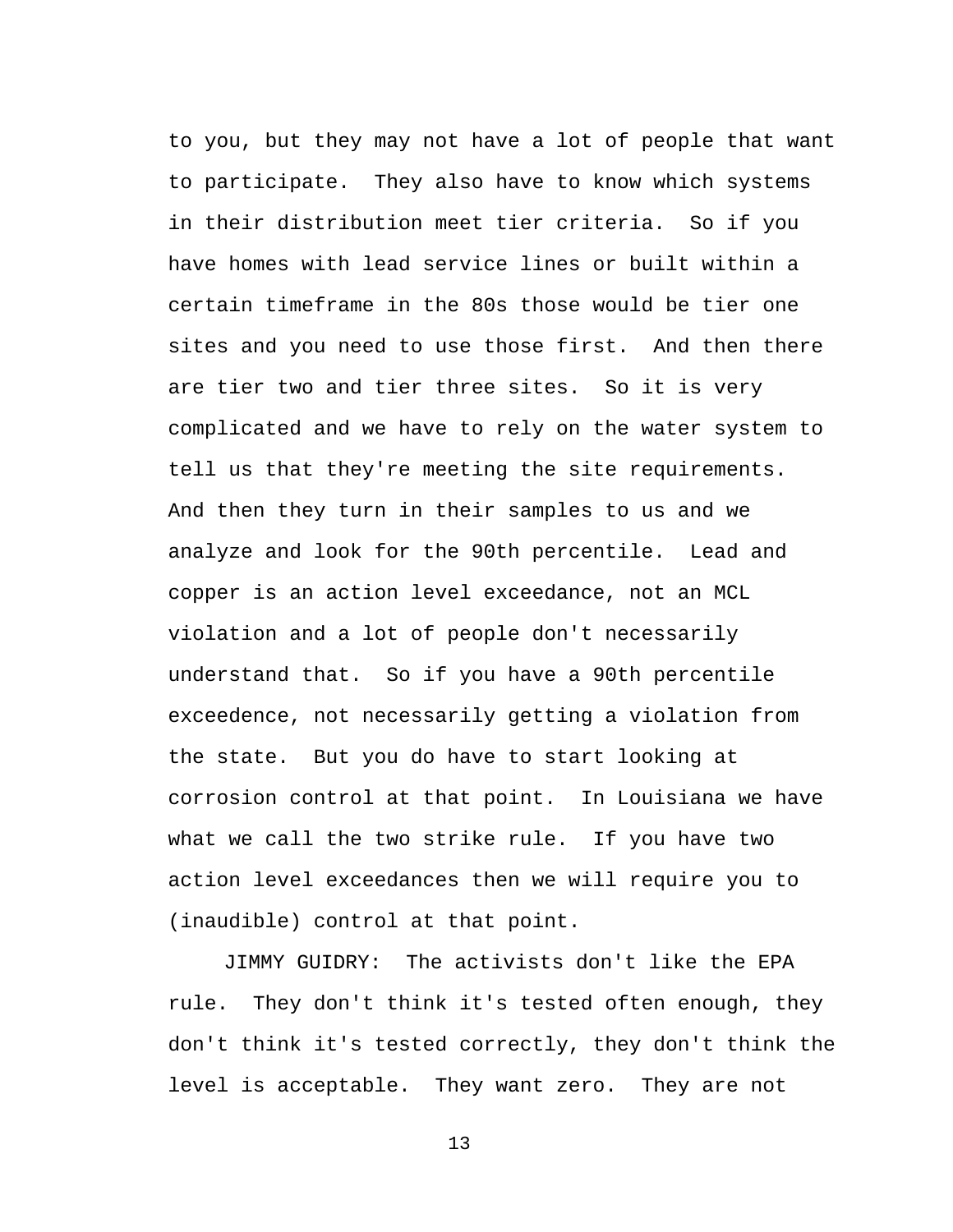realist. Zero lead in requirements is impossible. But that's what they're pushing for. And when they measure it they're really measuring particulars. Particulars means they're measuring the lead and combination whatever the lead is with. When I asked the toxicologist about that she says, well you're going to get higher levels if you measure particulars. That's not the form that gets digested in the body. So maybe making this huge thing about Flint Michigan and that gap which is oh, if you find lead it's above 15 people are being exposed or being poisoned and God lead causes all this brain damage in children's development, all this. Making all these claims. The science behind what they're claiming in reality is not matching up. It's real hard after they go into communities and tell them you have lead and your children are being brain damaged, hard for us to come and educate that public. They just finished giving information I think is missing. I'm sharing this with the group because this is what's stirring politically around the state and it's the result of a handful of people that are going around and working with small communities. But there is an agreement that perhaps the lead and copper rule, as complex as it is, perhaps needs to be changed and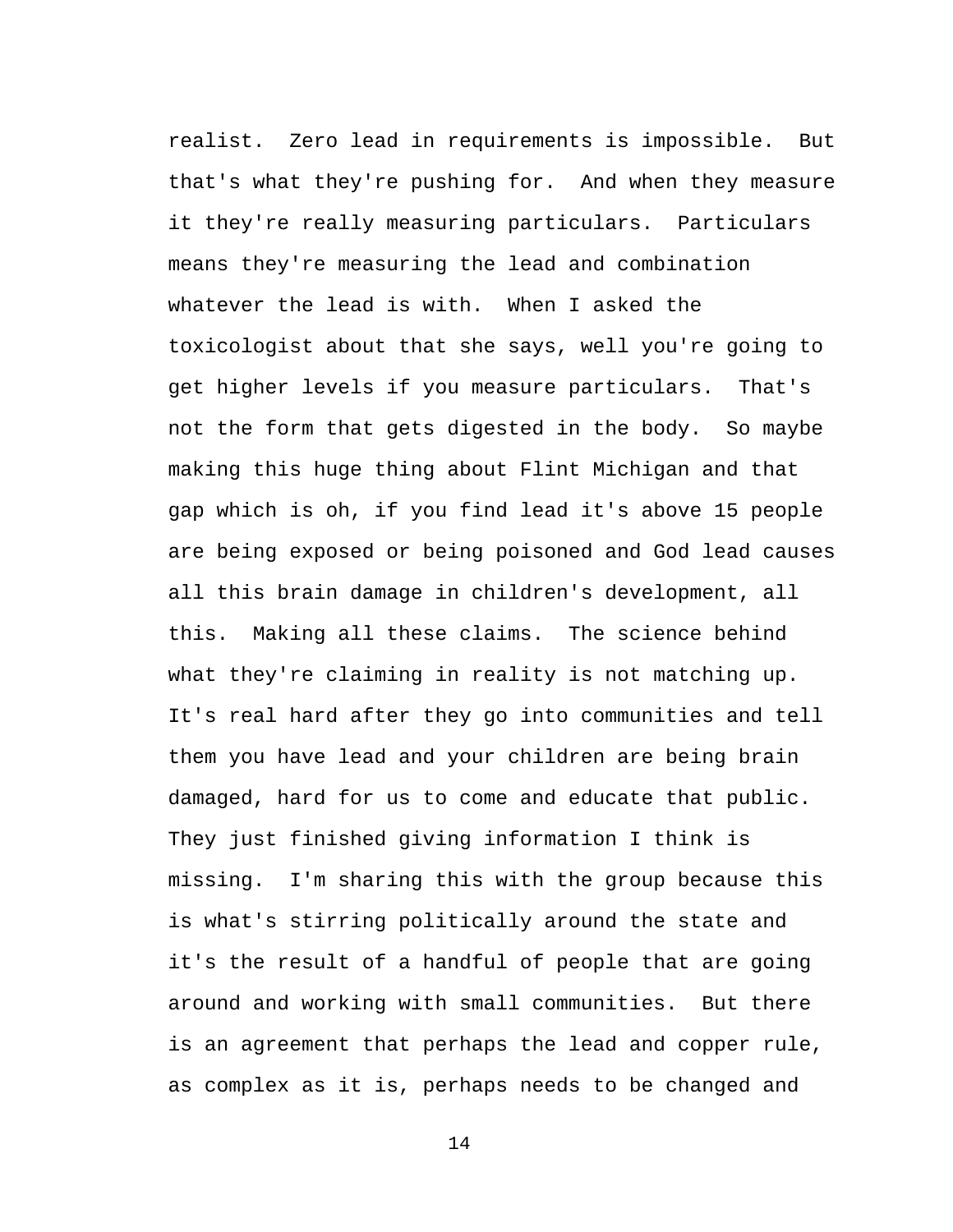EPA is looking at that. They say they're years away from where they're going to get from changing something. We're trying to educate and work with people, but it's not very easy when the information you can put out there is terrifying. It's really tiring. For the most part the lead that's in water never really shown in this state that it led to lead in children's blood. Looked at children's blood, looked at lead in children's blood not been able to show the connection. Obviously if it's going into your body there is potential it will end up in the blood. It's always been viewed to high levels of lead in paint, to those resources, not water. The argument is wherever it's coming from it's additive. If you're getting it from water it's accumulating in our body. After you become six years old the lead doesn't really cross into the brain. Really the risk is the children, not really the adults for the most part. None of that is being shared. All about there's lead in your water and by golly it shouldn't be there at all. I'm sharing this with you so you will know some of the arguments, some of the difficulties in trying to educate the public when there are people going out there and giving different interpretations if you will.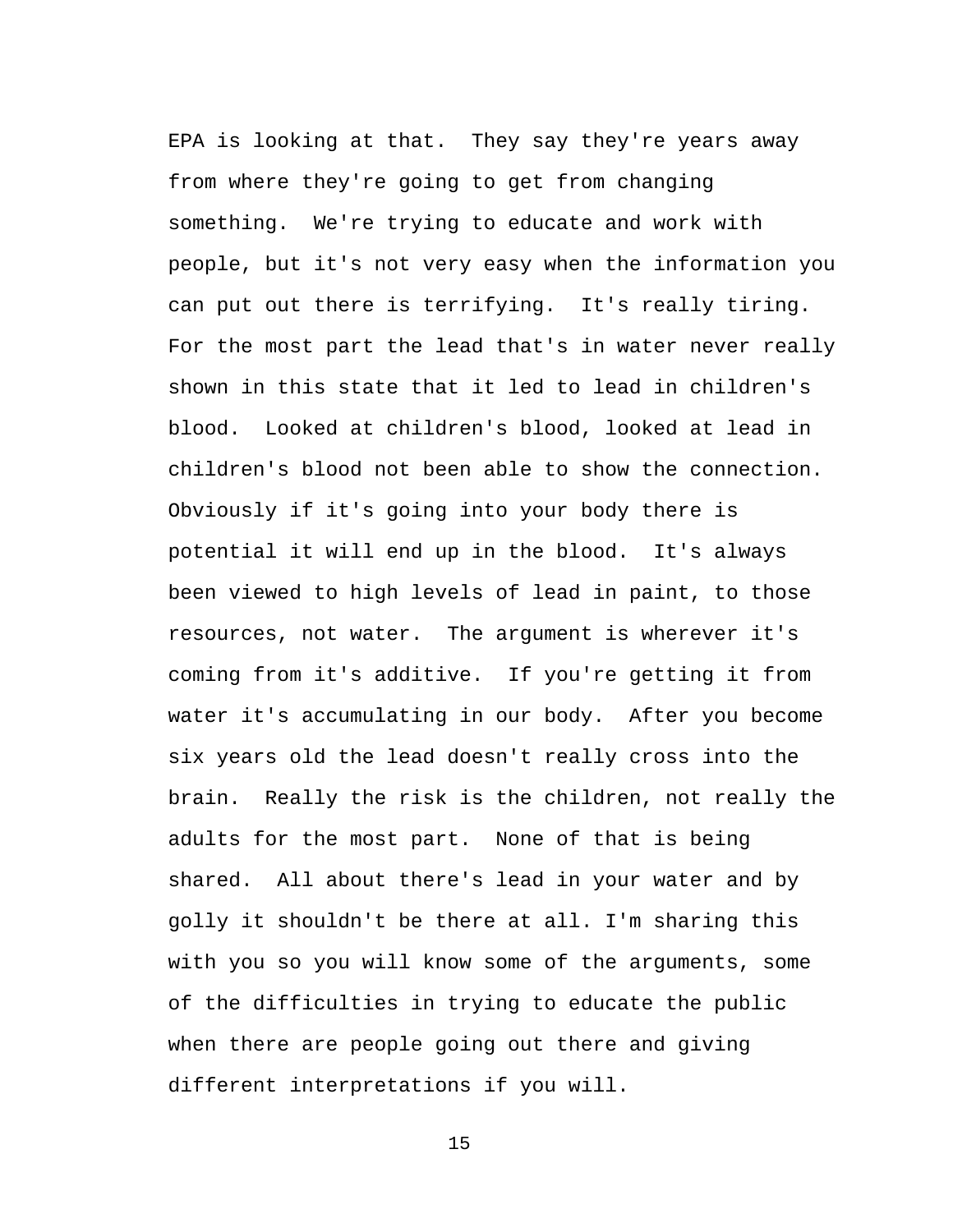RICK NOWLIN: I never want to impede anybody's motives. You're talking about science, using it as a basis for any decision of policy that you adopt. When people are basically, some people may be looking for money. And in order to get money you have to motivate and become an activist and we have to stir people up. That's one of the problems you have with these huge public official committee meetings. That's one way to do that is to get the word out there. None of us want to cover a problem up. Two different approaches to solve the problem.

JIMMY GUIDRY: I'm sharing that with you it's becoming almost a daily issue. Literally seeing stirring up the sewage and water board in New Orleans. Not just a pump issue. They are going to be spending 2 billion-dollars replacing a lot of their sewer and drinking water pipes. There's a huge push on that's going to release some lead as they do this. That's going to create a lot more lead in the environment. What are you going to do for that. So this issue not a week goes by that it's not being brought up in the media. But you're right. We want to share the facts. We're not trying to cover up. But at the same time it needs to be very factual and not around the sky is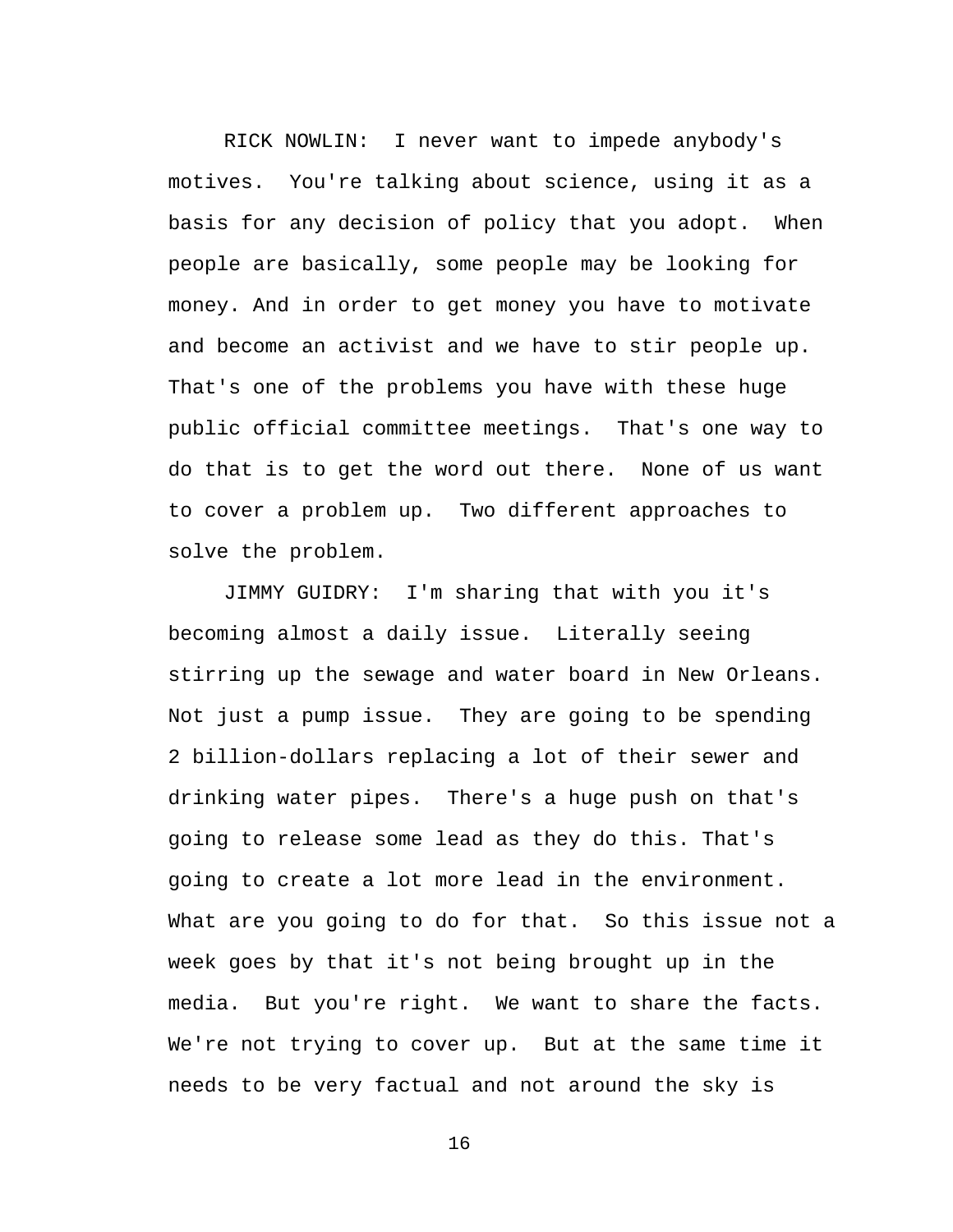falling and we need all kinds of money to fix the sky.

RANDY HOLLIS: One of my pet peeves on the very first one is arsenic. We do have a lot of arsenic in a lot of our wells. The state will come down and routinely check raw water wells. The federal registrar reads, and I'm not an attorney, but it reads that you will check the point of entry. Only then if you wanted to do you check the wells. But it flat says you will check the point of entry and only then go back to wells. There has been many cases the state came in and only checked the wells. What happened to us in a recent litigation case, and the attorneys love to jump on this, if you look at the data collected all you see is the raw water data got arsenic at 17 parts per billion and the limit is 10. There was no correspondence of an entry point to go along with that. The attorney jumped on that. How can you prove that nobody in this system got arsenic because the data says it was 17. Every data point taken going into the point of entry has never been above two. You can say the sample taken two months later was two. But attorneys love to find that and get in there. It kills us from the standpoint of trying to defend the water system and treatment when we don't have samples taken on the same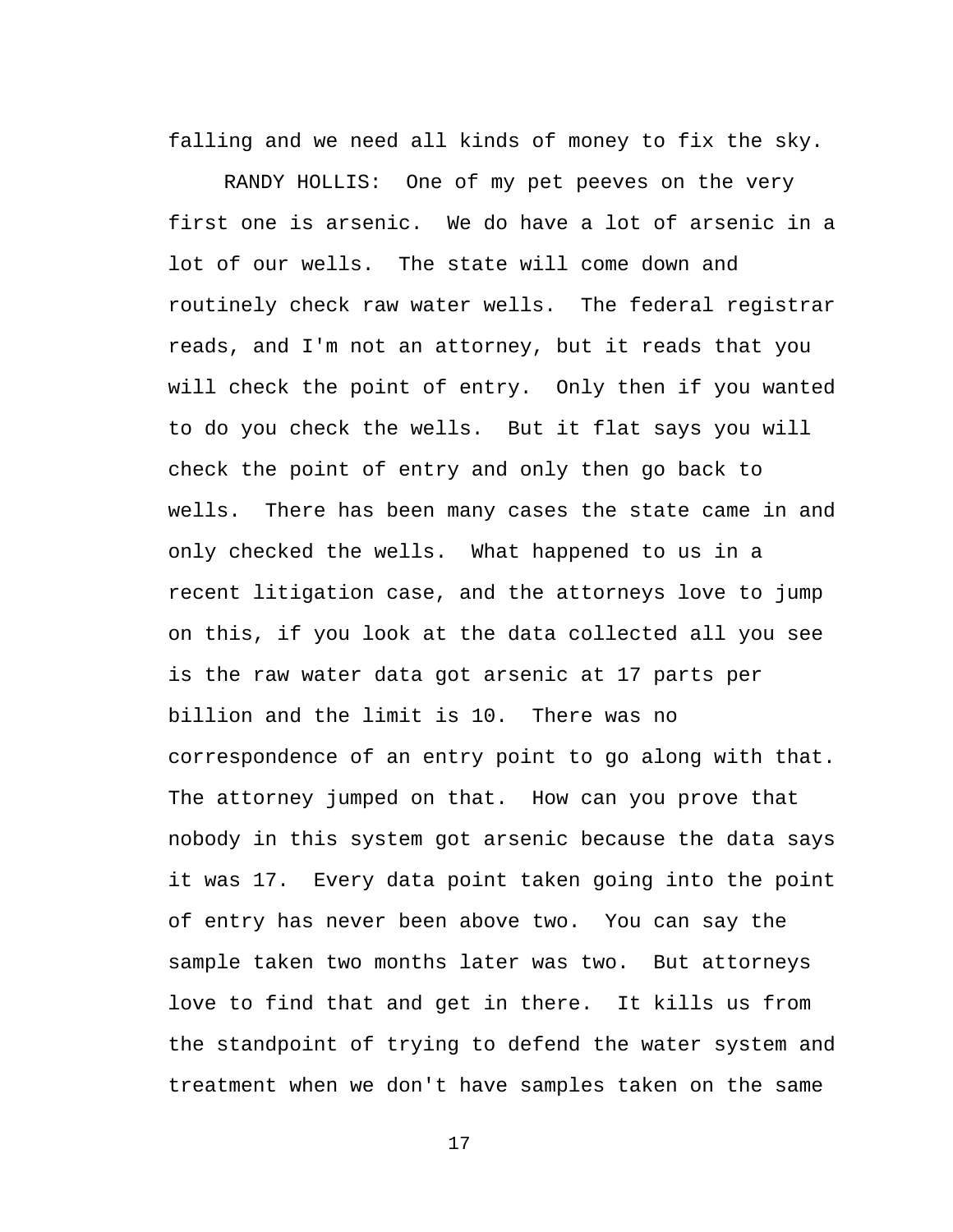day. So if you're going to take the wells, please take the point of entry at the same day. Now the second point is the CCR and the state prepares the CCR and gives them to these systems. If you look at the CCR you will see a range under the CCR 2 to 17 under arsenic and then you get into the explanation cause all this damage to livers, kidney. It goes on and on the effects of it. Nowhere does it clarify in the CCR that the point of entry was two. So people are under the misconception when they read that they could have gotten arsenic up to 17. And let me tell you something, the class was certified because of that. Because it could have affected everybody in the system. I ask that you look at the CCRs very carefully that y'all are preparing because it can be a death nail to a system when in fact no one ever got that.

AMANDA LAUGHLIN: Why don't you add the language to your CCR because we don't have to provide the CCR at all.

RANDY HOLLIS: We do. This is a system we don't own. I was consulting with them after the fact and they never thought to add it in. The state gave us this, it must be good, so let's put it out there.

AMANDA LAUGHLIN: We also sent a letter saying you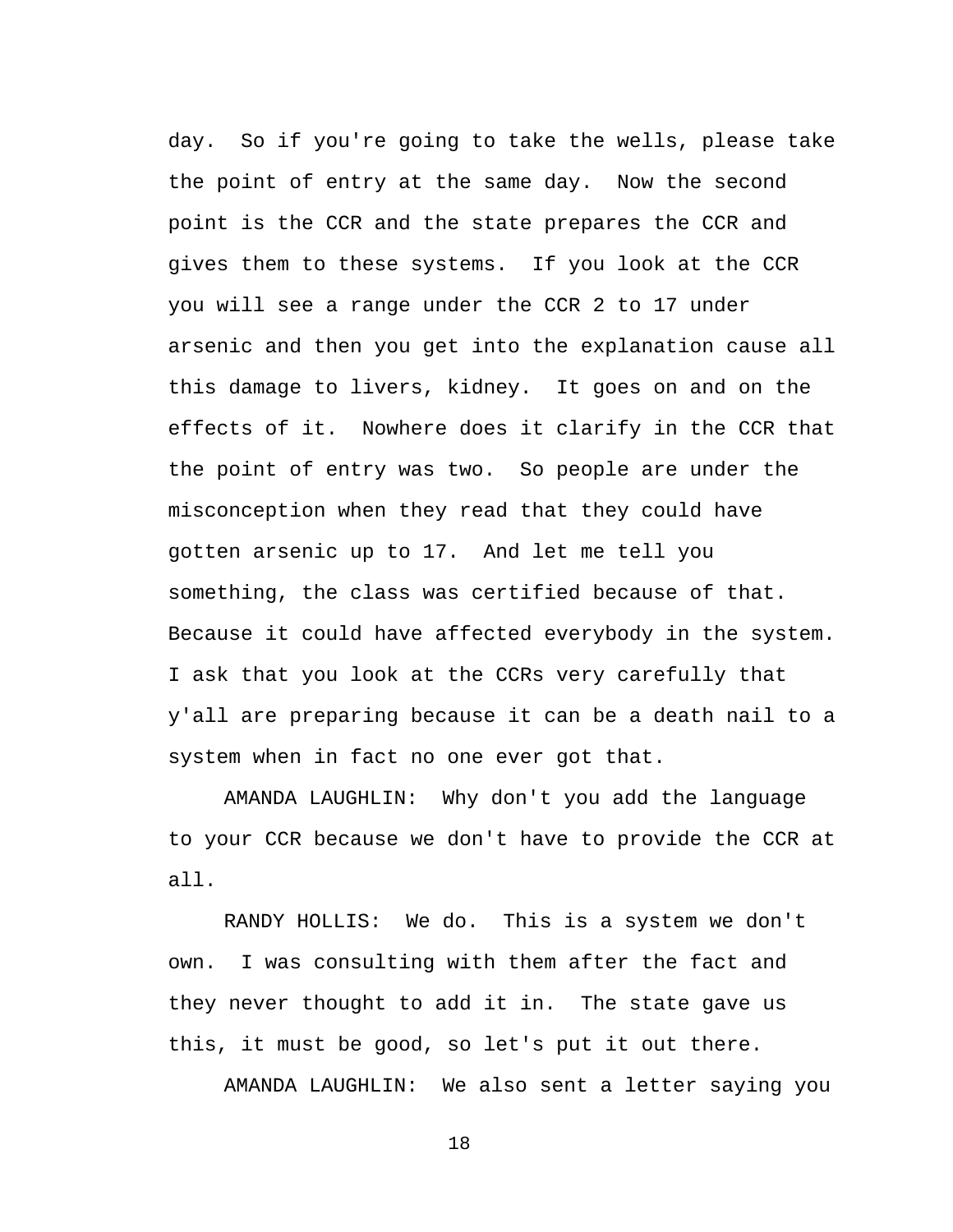need to review it and you're allowed to add language.

RANDY HOLLIS: I understand. And that's the education to the public. Send it out to these systems and say guys look at this. But you need the proof. You need that point of entry the same day as the other samples so that someone can't get in there and say wait a minute, we don't know that's true. We need those samples. I've told my guys in New Iberia whenever you come to take samples of the raw water wells you cannot take them unless you take a point of entry. And they're like wait a minute, you're telling the state what to do. Absolutely. You cannot take a sample of raw water wells unless you take point of entry. That's federal registry.

AMANDA LAUGHLIN: That's compliance.

RANDY HOLLIS: The registry says point of entry and then. I'm just asking please work with us.

AMANDA LAUGHLIN: I think we do that for known exceedances.

RANDY HOLLIS: I have raw water wells that are way above ten. You have been taking raw water only without a point of entry on the same day. And I tell my guys don't let you. And that's not being arrogant. That's just saying I'm looking out for our system down the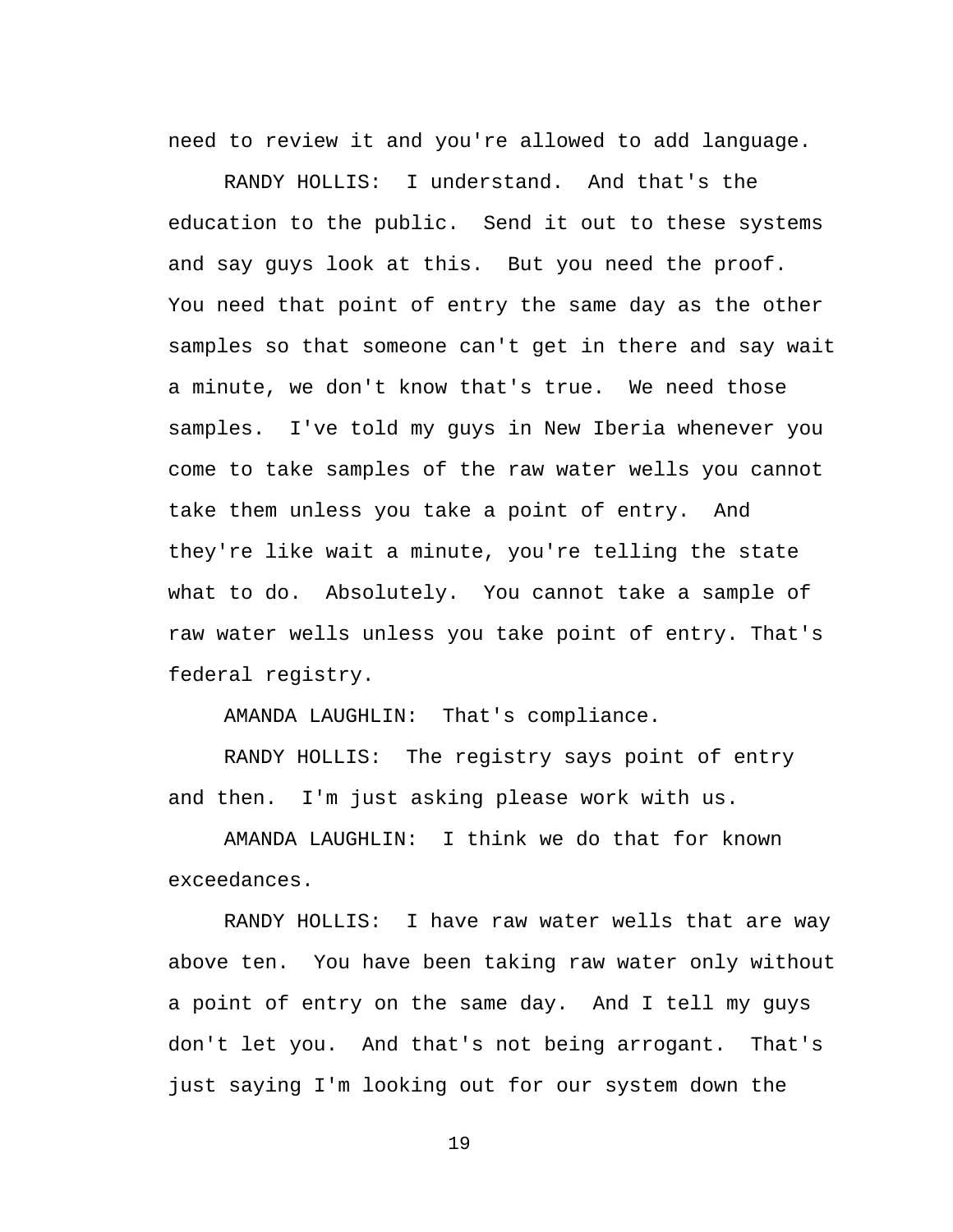road in case we ever get sued. We need a point of entry whenever you take raw water.

CARYN BENJAMIN: That may occur on a system that doesn't have arsenic normally in the well. But for systems that normally have arsenic we always collect the point of entry. The ones that are above half the MCL are on quarterly schedule for arsenic and it's point of entry.

RANDY HOLLIS: I hear what you're saying. But only two months ago were we notified they wanted to take four wells and we have a lot more than that.

CARYN BENJAMIN: And this is for New Iberia?

RANDY HOLLIS: Yes. And no point of entry. And I said you can't do it.

CARYN BENJAMIN: Is that a system normally monitored?

RANDY HOLLIS: Yea.

CARYN BENJAMIN: They should have done point of entry.

RANDY HOLLIS: But they told us exactly which one.

JIMMY GUIDRY: It sounds like something we ought to look at and address. I appreciate you pointing it out and I think we need to look at it. It sounds like we thought we had something in place to avoid that. I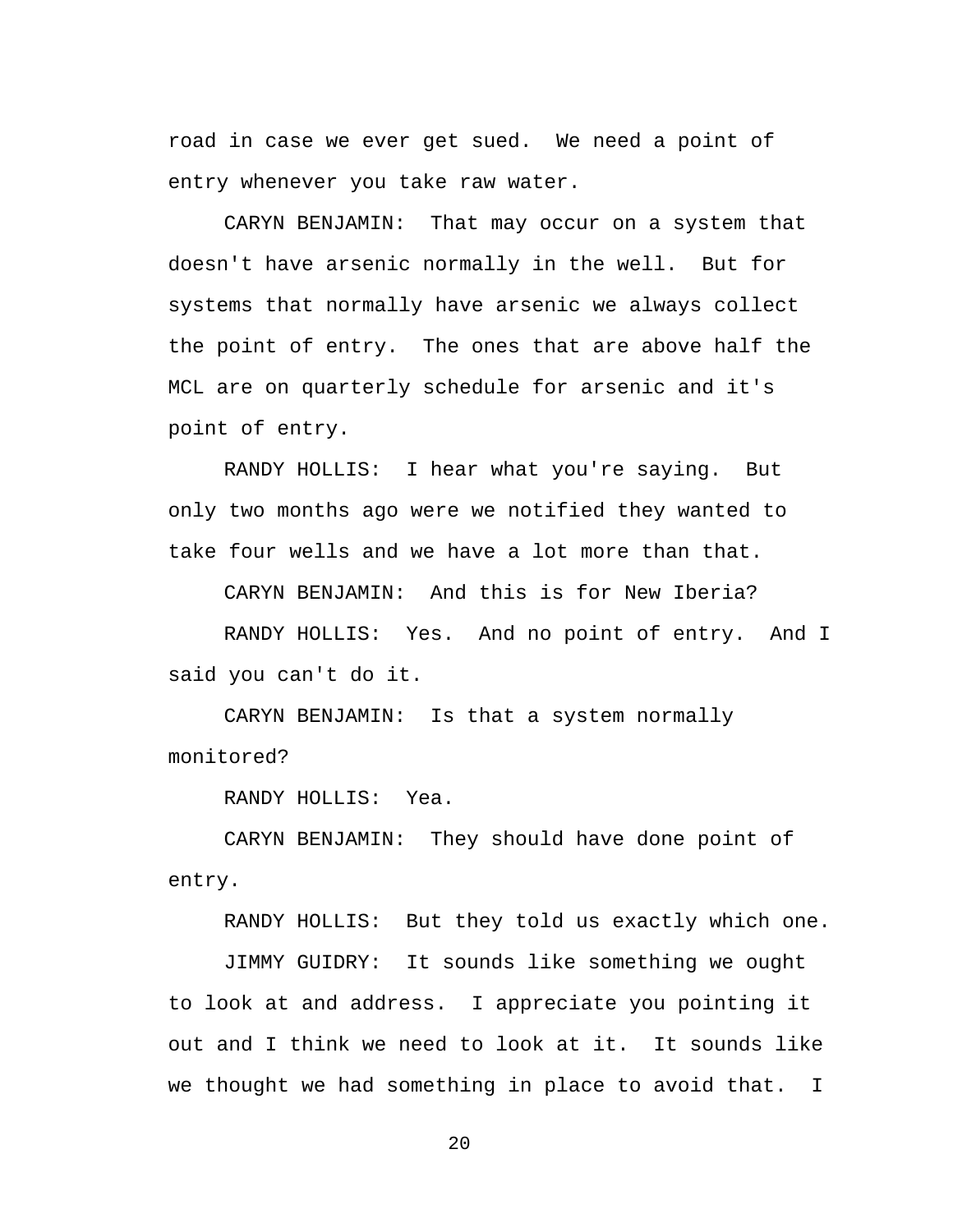don't know how simple that is, whenever you test source water we test point of entry no matter what it is.

AMANDA LAUGHLIN: I think it's a matter we already pull point of entry ever quarter. That's where we determine compliance. They must have done phase two which is the source so we'll just make sure the staff is aware if they have a quarterly system they need to pull phase two at the same time they pull quarterly.

RANDY HOLLIS: If they pull them at the same time we don't have a problem.

CARYN BENJAMIN: I think that's what we did once you brought it to our attention.

RANDY HOLLIS: It's hard to defend that when you get into litigation.

JIMMY GUIDRY: I know that feeling quite often. Good discussion. Anything else before we move on?

RANDY HOLLIS: I will get with Rusty because he deals with some of these systems. I can tell you a number of systems don't feel like they can change anything in there. There is language you can't change, but they can add to it.

AMANDA LAUGHLIN: Sure. If you're a surface water system you're required to add to it because you have to add turbidities and everything else. It does say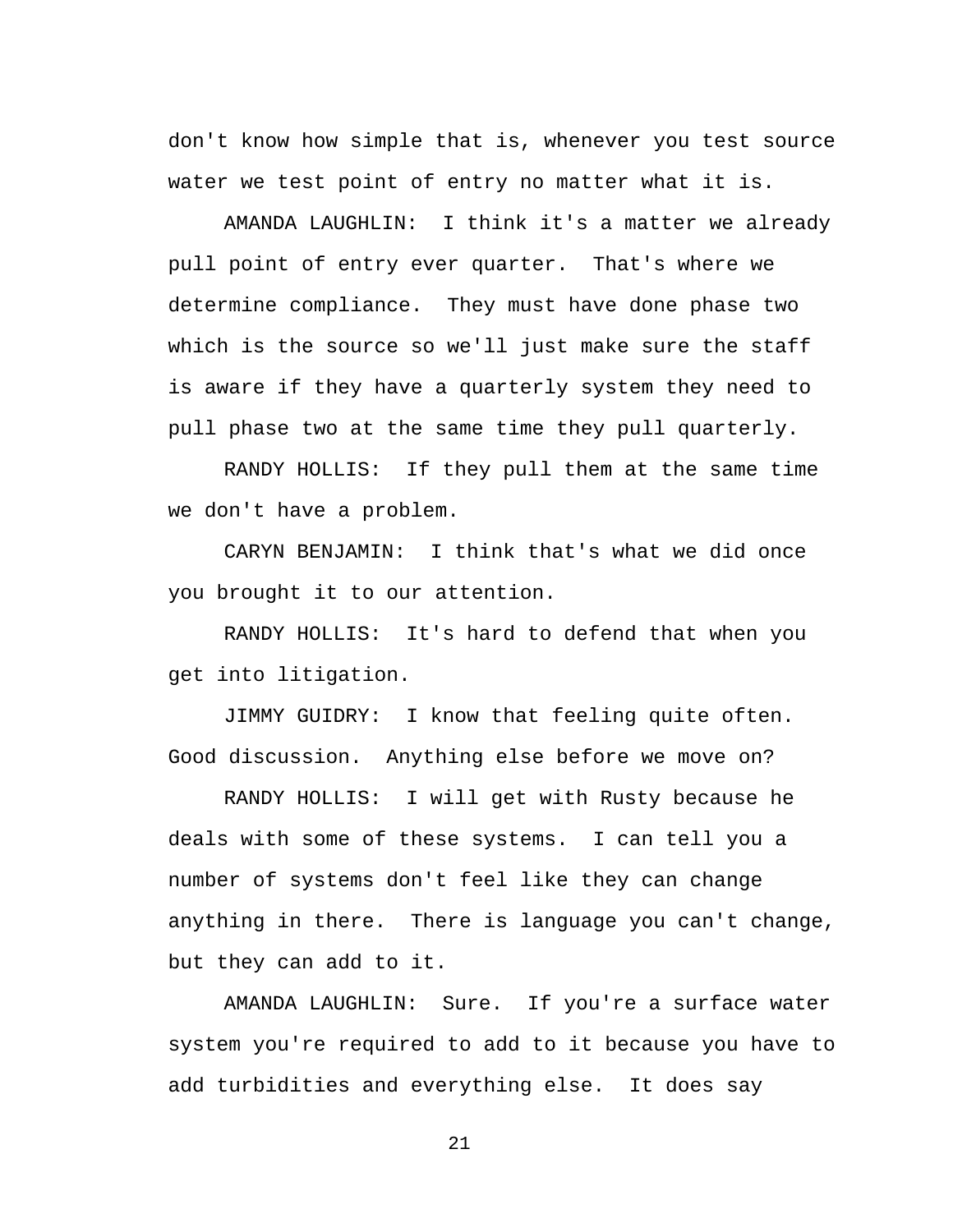they're supposed to review for accuracy, et cetera. Cause all it is is pulling information out of our database. It's all sample data. Disinfection byproducts, we have a lot of systems that are on quarterly monitoring for that. Those samples are pulled in the distribution system. We probably have between 80 and 90 systems that exceed every quarter. We currently collect all the disinfection byproduct samples for all water systems. We started that this year. Most systems pull two samples unless you're a larger water system then you have to pull more. Turbidity, TOC these are all done by surface water systems in house. And chlorite would be for a system that uses chlorine dioxide and the public water system collects and analyzes at the point of entry. Same thing with bronate. Crypto right now it's surface water only. And the public water systems collect, but we do the analysis for them. That's a summary of the monitoring requirements. So that's like the water quality type requirements. And then we have sanitary survey requirements which are the infrastructure requirements. Every three years we do a survey at community systems and every five years at non-community systems like a restaurant or school, et cetera. Every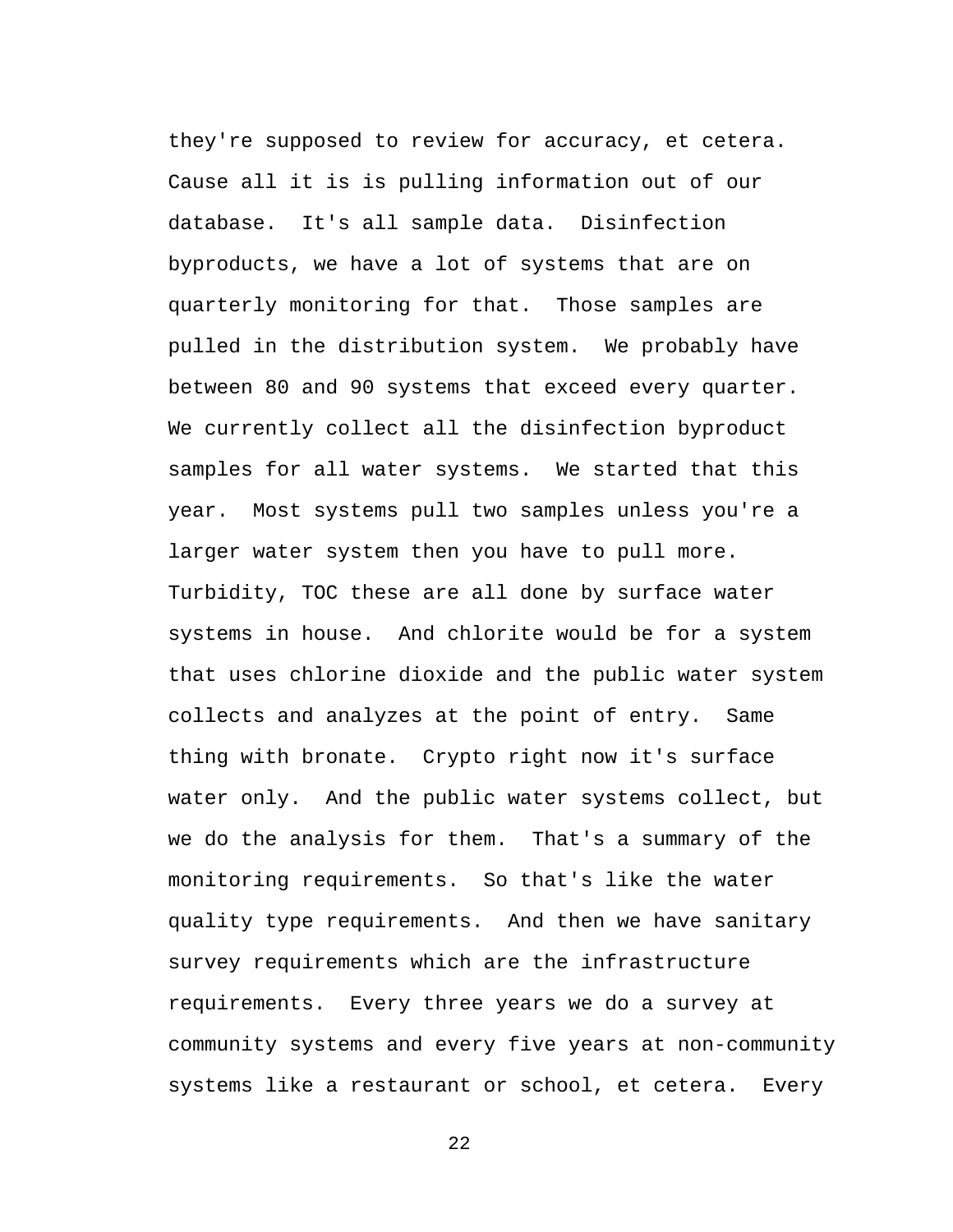three years we'll do a sanitary survey. We look at everything from the administration, the operation and maintenance, to the actual physical components of the system. Pumps, if you have filters, wells, all that stuff. We look at everything. And then we look for the significant deficiencies which you're familiar with because we looked at those last year and put them in rule, which ones were considered significant, those would be basically anything that could have the potential to cause contamination in the system. We also would write up recommendations. So if we see that somebody's tank, let's say elevated tank, it's on the verge of needing paint we would write that as a recommendation in the next couple of years we are probably going to have to repaint this tank. A lot of times we go back three years later it's no longer a recommendation, it's a requirement that they fix it. We do try to at that time discuss the infrastructure problems they may have in the future with them. We also look for cross connection control program. We talk about water loss, how much water you're using verses how much you're selling. Leaks and valves and all of those issues. Try to talk to the system about all those things at that time. And include any of that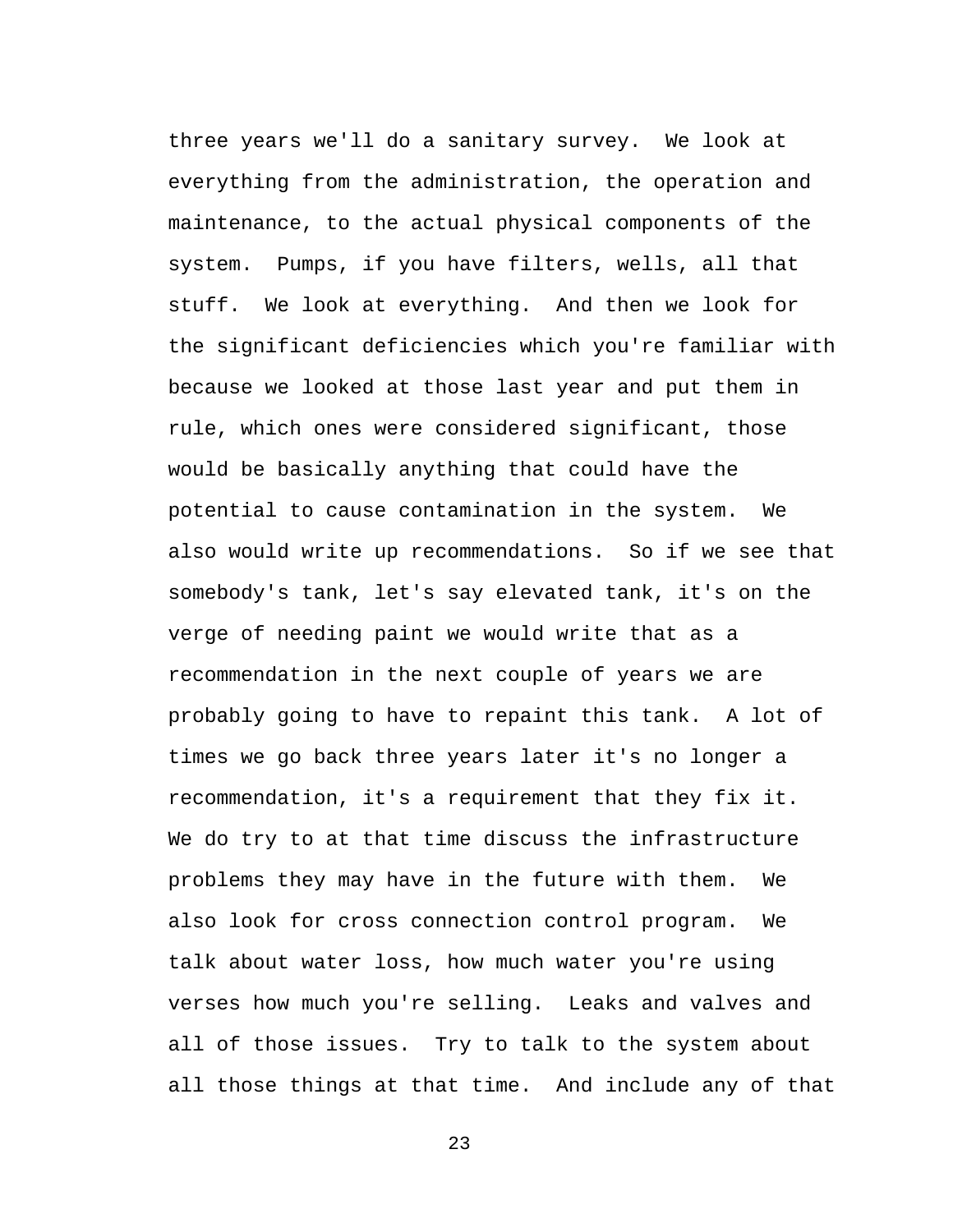information in our report. If a system fails to correct significant deficiencies it has its own enforcement path. If your ground water system under the ground water rule you can get a treatment technique violation and have to do a public notice that states we failed to correct all these infrastructure problems. And of course then if you don't correct it after that point then you would you go through the administrative order process. So there's a couple of ways that systems get into the administrative order. One is through the sanitary survey process, one is sometimes we have emergency situations that come up and we can actually draft an emergency order to have a very short timeframe in which they need to fix things. Then EPA also keeps track of all the violations that systems receive and there's a point based system. So if you have MCL violations accruing there's a large set of points that goes with that. It's called their ETT list which is enforcement tracking tool. Every quarter we get a new list. Basically calculate all the violations that we're writing every quarter. They assign the system points and then it goes on a list for target enforcement action. So when we get the systems list we go look through it sometimes we can close out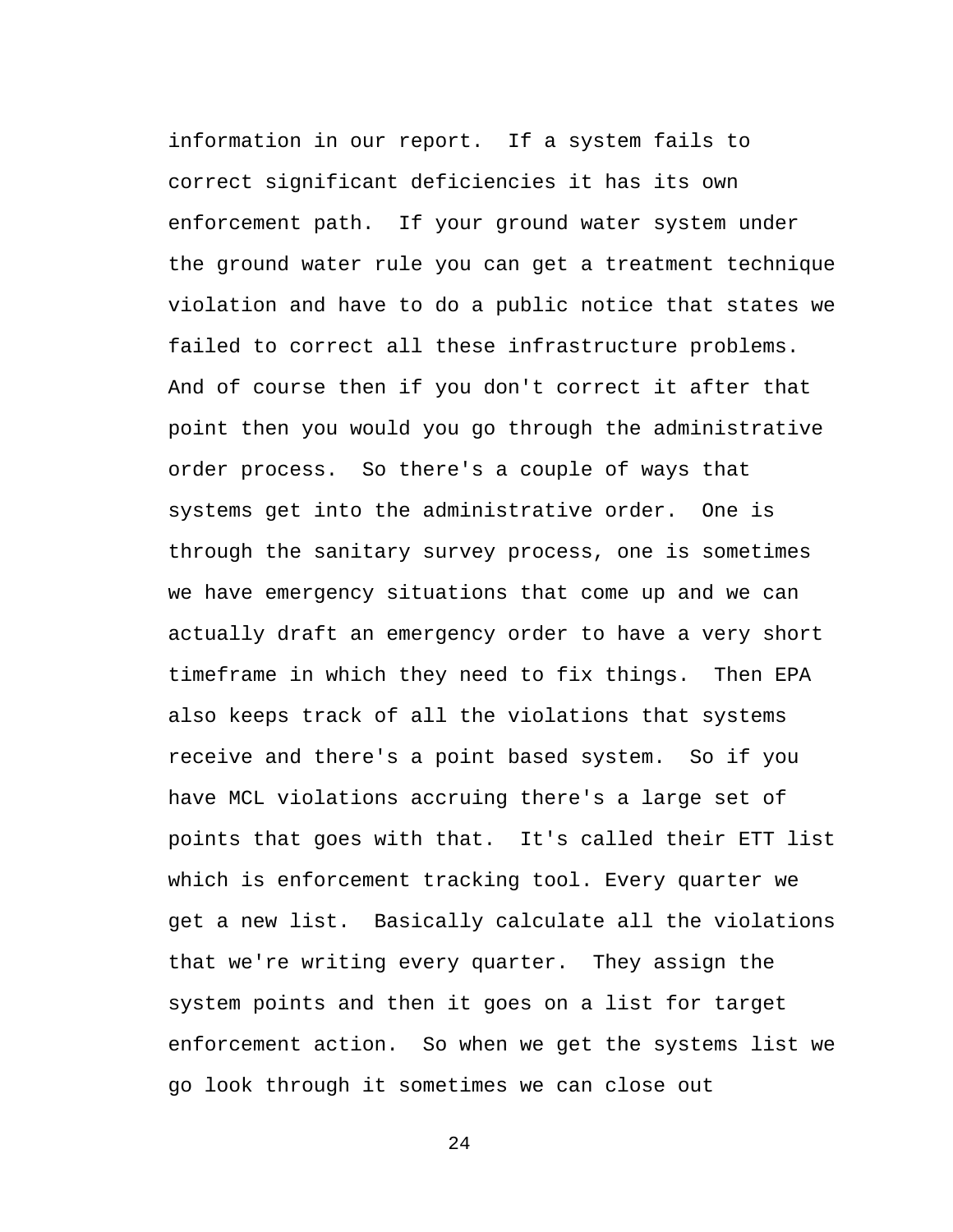violations which would take people off the list and other times we go out and do an enforcement survey and do the sanitary survey. If we have to draft an order it's the full circle. So they may have water quality issues. We're also going to be looking at infrastructure issues as well. Include everything in one quarter. There's a slide on enforcement that we prepared kind of gives you an idea. Very interesting, we have about 200 administrative orders open right now. A lot of them are due to infrastructure problems. And 78 percent of those are for water systems that serve less than 500 people. So we do, you can tell just from the administrative orders we do have issues with infrastructure in the small systems, usually rural areas. The largest system has 10,000 people. So we don't have a lot of very large water systems that have issues. But they typically have the financial means and the customer base to be able to make corrections when they need to. The last ETT list that we had in July we had about 30 systems that were targeted for an administrative order and I attached those. Now some of these the way that EPA reports to us we get some of the data late so some of the people that are currently on the list may not be on the next list. We spend a lot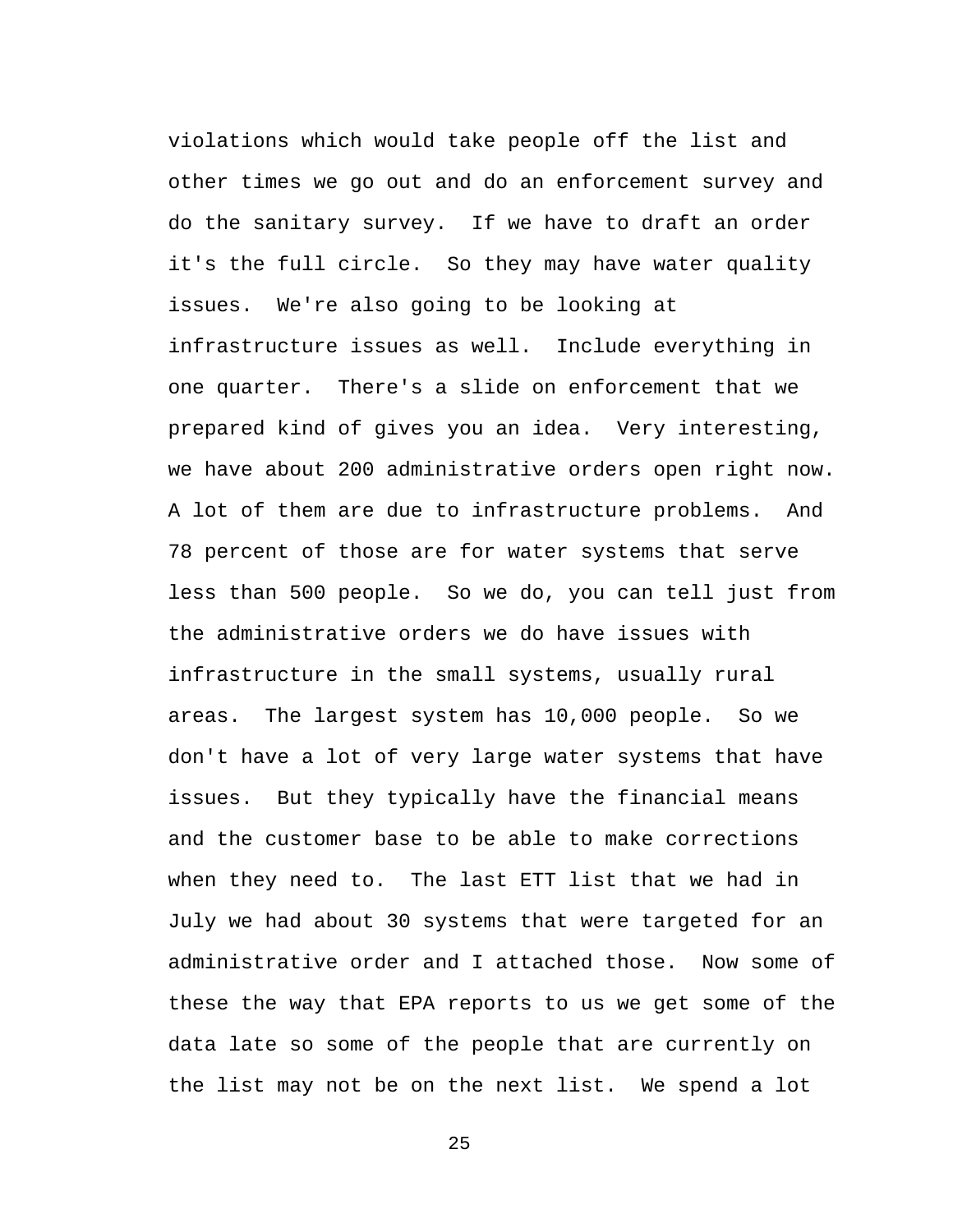of time going through each system closing out violations that need to be closed, making sure they are not on the next list.

BEN BRIDGES: How often is that updated?

AMANDA LAUGHLIN: Every quarter. This is about six months probably behind cause it takes them 30 days to record and they're reporting, sorry 60 days to report, and usually report on data that's 60 days old. We try to stay ahead of it so we're not going back, they shouldn't be on the list. We try to keep it realtime. But a lot of people on here are probably on here because of disinfection by-products. We do have a lot of systems, especially in North Louisiana, that don't meet the disinfection by-product rule consider putting in treatment which is expensive and they are small systems. And they need to put in some kind of filtration or some way to remove the organics from their water. We do have a lot of administrative orders up in the Union Parish areas. A lot of violations up there.

JIMMY GUIDRY: If you look at the law it says the Louisiana Department of Health shall lead a collaborative effort to evaluate conditions of drinking water treatment and distribution in communities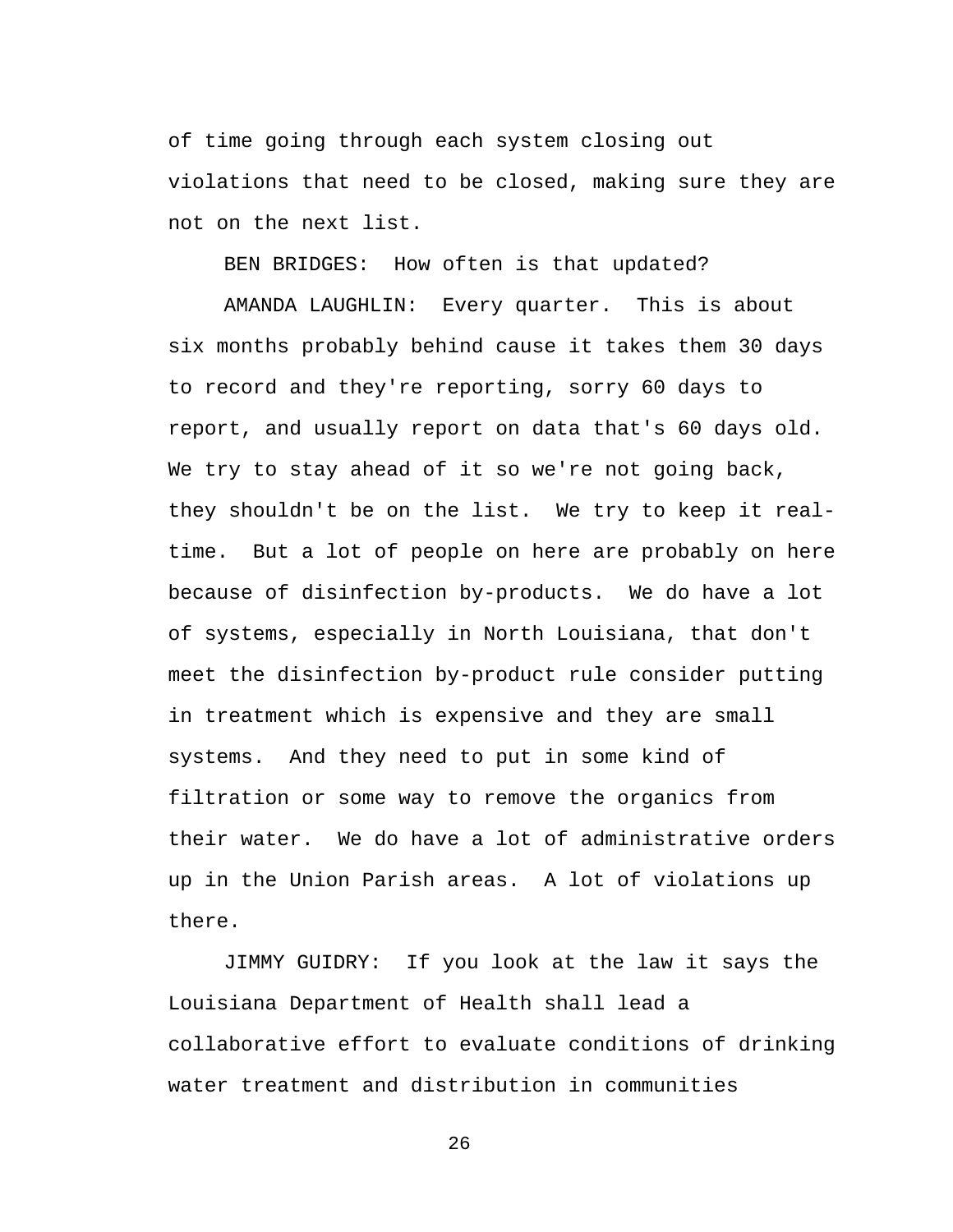throughout Louisiana by performing a thorough evaluation of sanitary survey. The question that keeps coming up if you have a water system that gets to the point where it's using 80, 85 percent of its water that it's treating and not keeping up with the water losses or the system's not doing the treatment it needs to do. It's deteriorating. How do we prevent these systems from getting to that point. The thought is the cost of maintaining is cheaper than replacing. Not always true. Because sometimes the only answer is to replace cause you don't have a choice. And sometimes the cost of maintaining something that's not maintainable is not affordable either. But it's important that we understand how we do our business so when we bring this information to surveys and looking at the condition of water systems and the ones that are getting in trouble we try to figure out already you can already see a trend of small systems and poor communities they don't have enough customers to pay the cost of doing business. It's already a glaring point when you look at the systems. The other issues we find to be true some small communities collect water fees, but then turn around and use it to run the business of some small community. And it doesn't go back into water.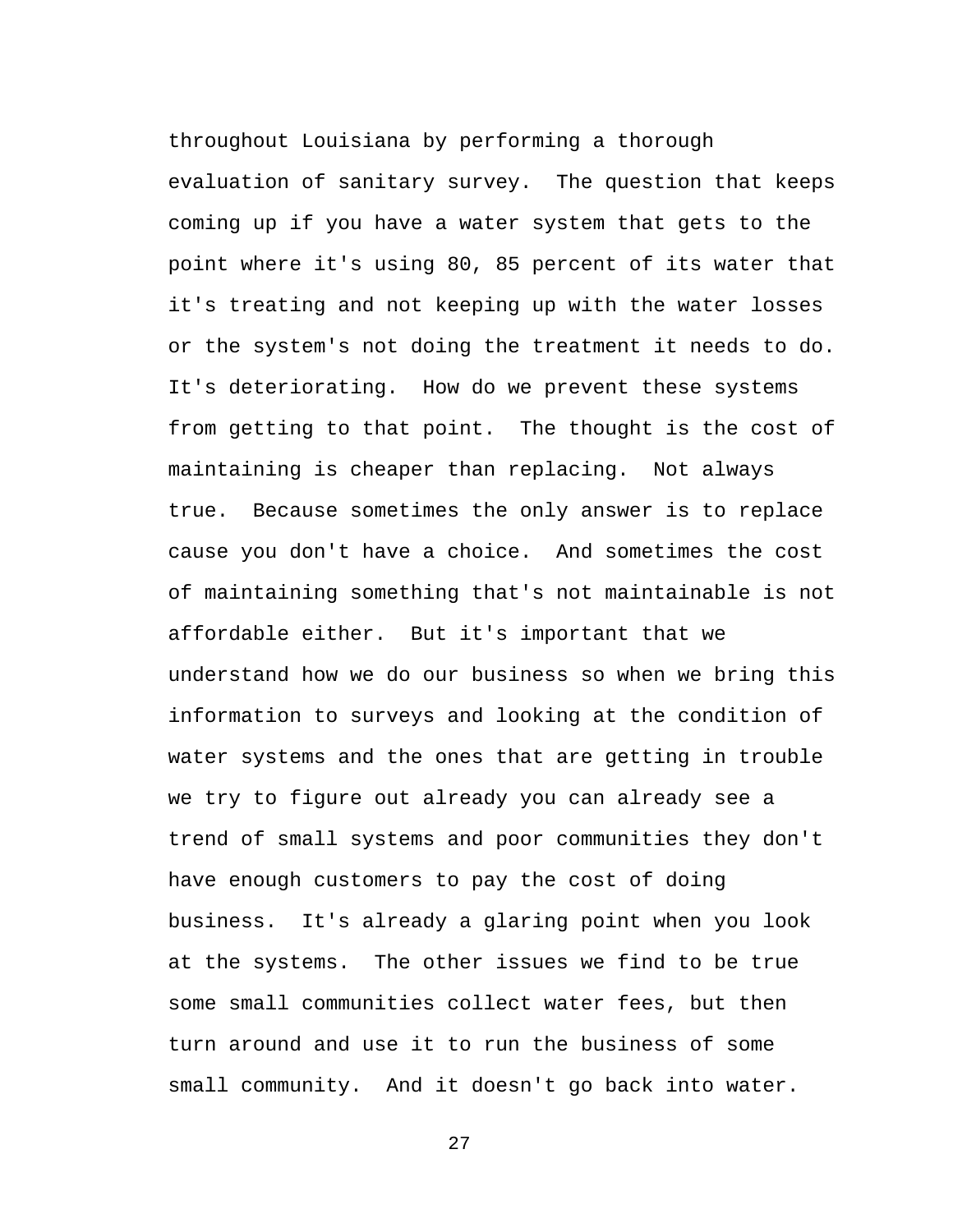And that's a real issue that you're never going to maintain a system if you don't spend some money you collect on maintaining the system. I just want to point out in legislation it wants us to gather this information and bring it back. It's just odd that he wants to, Representative wants to ask 200 water companies to come and testify. He wants to subpoena them and it happens to be 200 companies that actually have compliance orders. I don't think that's a coincidence. I think that's what they're looking at trying to figure out what gives you an idea when a water system is getting in trouble. How do we figure out how to address that before it gets worse and worse and worse.

AMANDA LAUGHLIN: And so something else that the department spends a lot of time on is responding to complaints. And we have a lot of water systems in the state that have iron and manganese, but because they're secondary contaminates they are not required, well we don't regulate it. And they are not required to necessarily treat for it, but there has been a lot of push in the legislature lately, a few bills that have gone through that did not pass, the focus was on regulating secondary containments. We have a sheet on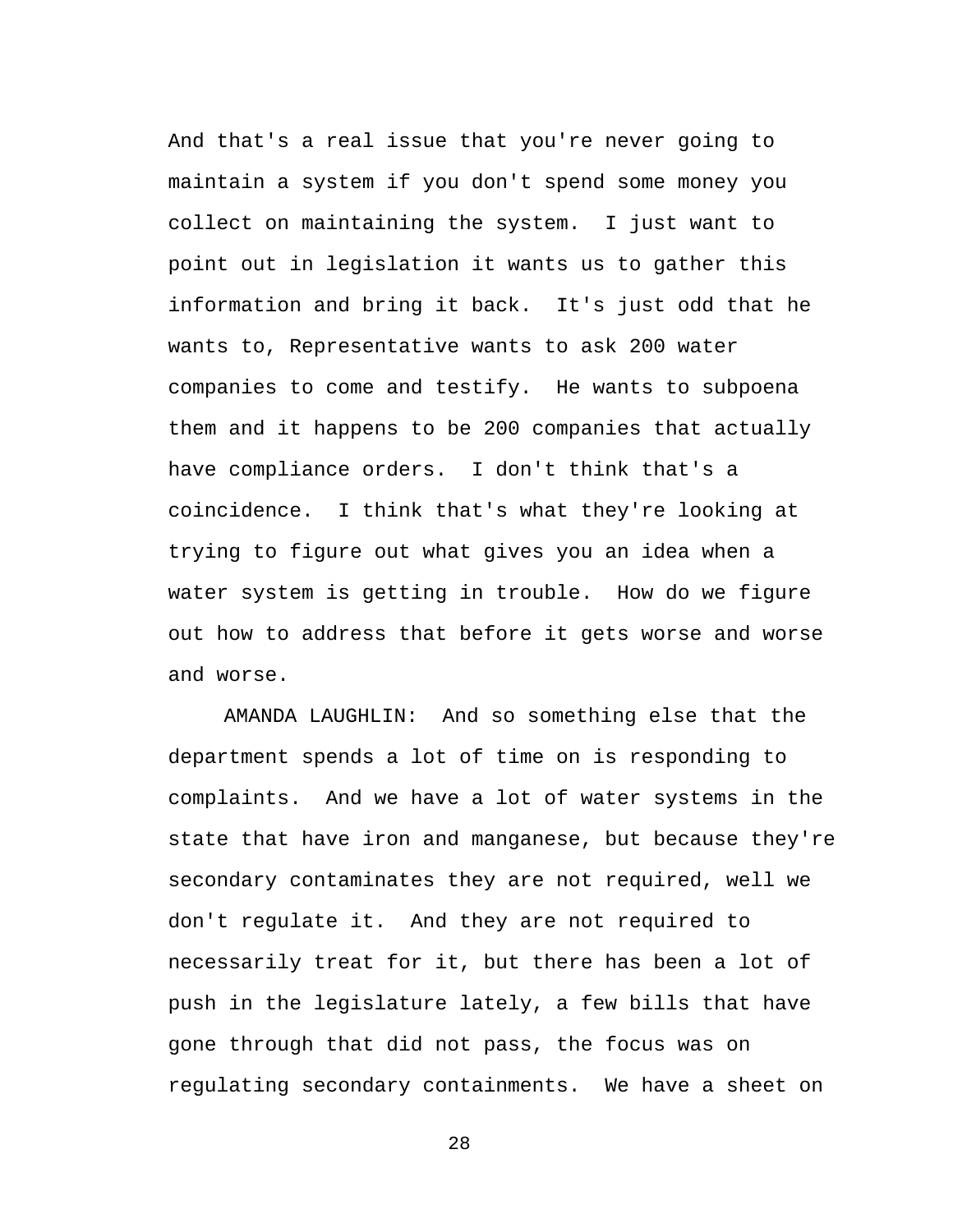secondary containments. I would like to share with you the number of systems that have secondary containment exceedances and also the cost associated with removing those. So the main would be iron and manganese. We have 411 systems and it probably includes the 335 below it. Let's just say about 400 systems that exceed the iron secondary MCL. So it's not quite half, but we have 1,350 water systems. So it's roughly probably half of our community systems. But you can look at the bottom table regarding treatment cost just for iron and manganese enforcement. So there are people that fall in between the MCL and then three times the MCL. And they may be able to sequester iron and manganese successfully. But anybody that's greater than three times is going to have to put in a physical removal treatment. We have 301 systems that are over three times the MCL for iron and manganese and 102 of those currently have treatment and 126 do not. So the cost estimates scenario it's estimated to remove it for those water systems that do not have treatment it could cost up to 1.04 billion dollars. For those water systems to put in removal systems. And that could be statewide. Sequestering costs are minimum compared to like the removal systems 185,000. As you can tell most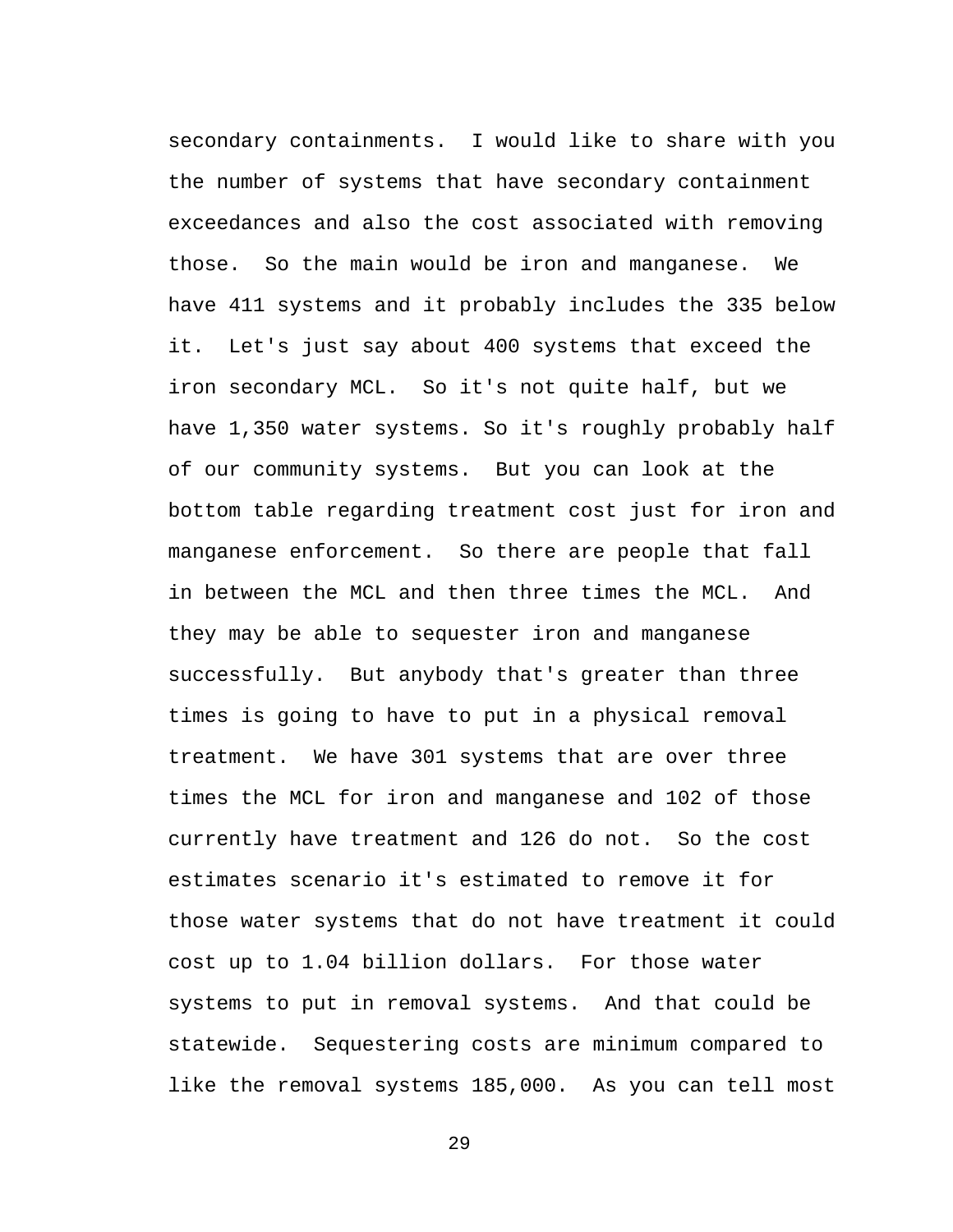of the water systems in the state they really don't meet the sequestering criteria. They have to put in full treatment. I wanted to share that with you because it comes up often and we do have a lot of water systems that are not treating for iron and manganese and we get a lot of water complaints. If people want clear water they are probably going to end up with a higher water rate for water systems that need to put in removal treatment.

RANDY HOLLIS: One of the concerns about the mindset here, especially with the legislature, treatment is not 100 percent. Nothing is 100 percent. So we can put in treatment and you can get it below .05. And you may put out .01 or .02. You're going to get an accumulation of precipitated manganese or iron in the system. And over time it's like putting a couple of grains of salt in a glass of water. It doesn't affect you the first month, but after a year it's going to build up. And so even if we spend all the money to put in treatment there will still be some complaints. Not as bad as they are without it, still be some complaints. Just the accumulation within the pipes of the system. So those systems I think flushing has a lot to do with this. Systems need to implement a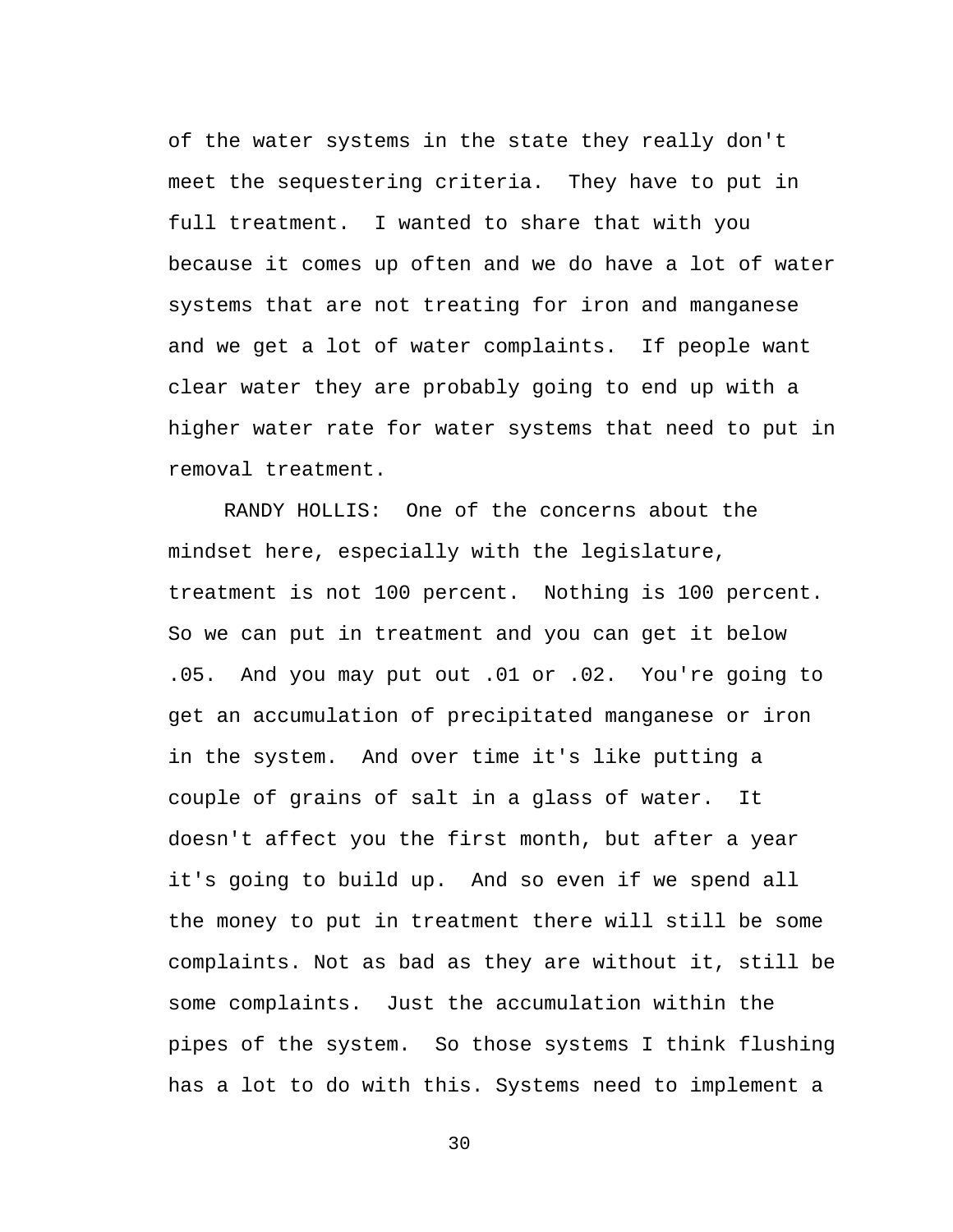unit directional flushing program so they can properly clean out pipelines. Otherwise even if we spend 1.1 billion dollars we're still going to have complaints. It's not an end all silver bullet just to say treatment. I wish the legislature would understand that.

AMANDA LAUGHLIN: Yeah. Those are just the infrastructure costs.

JIMMY GUIDRY: Bills started out requiring us to work on secondary characteristics. Of course changed what it is now. The interesting thing is, and it's understandable, it's human nature, when people see brown color, discoloration, whatever as what drives water, the water is safe to drink or not. And we've had folks call us every day and we work with the water system and they address it and the very same people call us their rates are too high after they get their clear water. To me what we're trying to find is some solution to how to make it affordable and address those issues you're talking about. Even if you spend all this money you still have complaints what have we done. I think a lot of these little water systems can't afford it, but I also think social work it's part of the issue. We have all this iron and manganese costs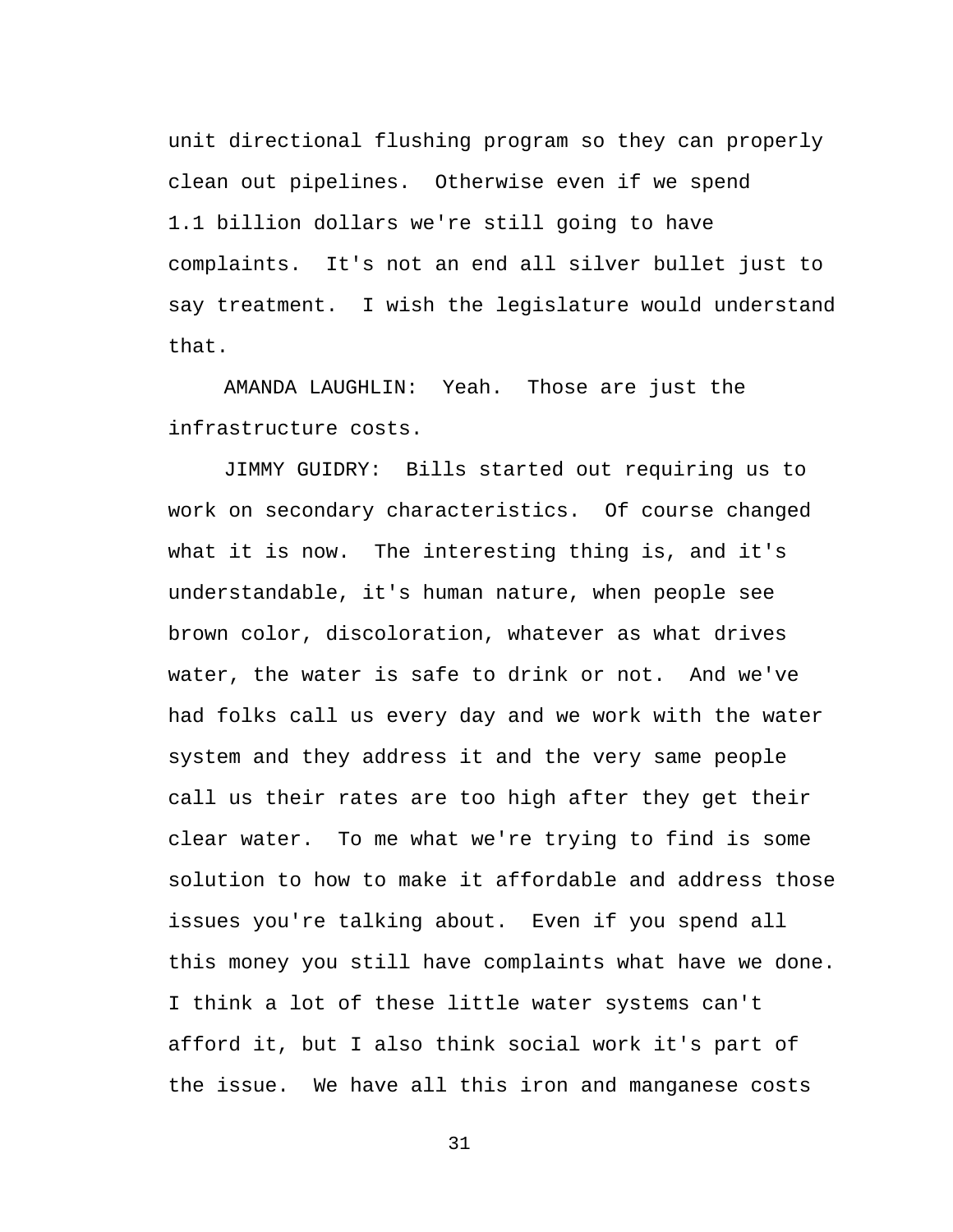you have to remove it. We're not going to change the source. We have to figure out how to treat it. Or get combined water systems to afford to do what needs to be done.

RANDY HOLLIS: Under the exclusions at the bottom it states that they've accepted the secondary standards except for corrosivity. Does that mean pH is not being considered? Because the higher the pH the less corrosive the water is. And so water down in this area as soft as they are we need a pH of 10, 10.5 or 11 to make them noncorrosive. Is EPA's mind set on this to go ahead and hold us between 6.5 and 8.5 and if we go over that we have to lower the pH. Once you lower the pH you're now creating corrosive water. You could be. Now you're going to have to address the corrosiveness of it if you force that pH down to 8.5 maximum.

AMANDA LAUGHLIN: I'm not sure why those states excluding corrossivity. I don't know.

BEN BRIDGES: It's not just the fact the pH. Corrosativity has to do with alkalinity, temperature and other minerals. Just because it's a 7 doesn't mean it's magic. It could be just as corrosive as 8.2 as it is 6.1. That pH is a misconception if you're above 7 you're perfect. We've seen water just as corrosive 8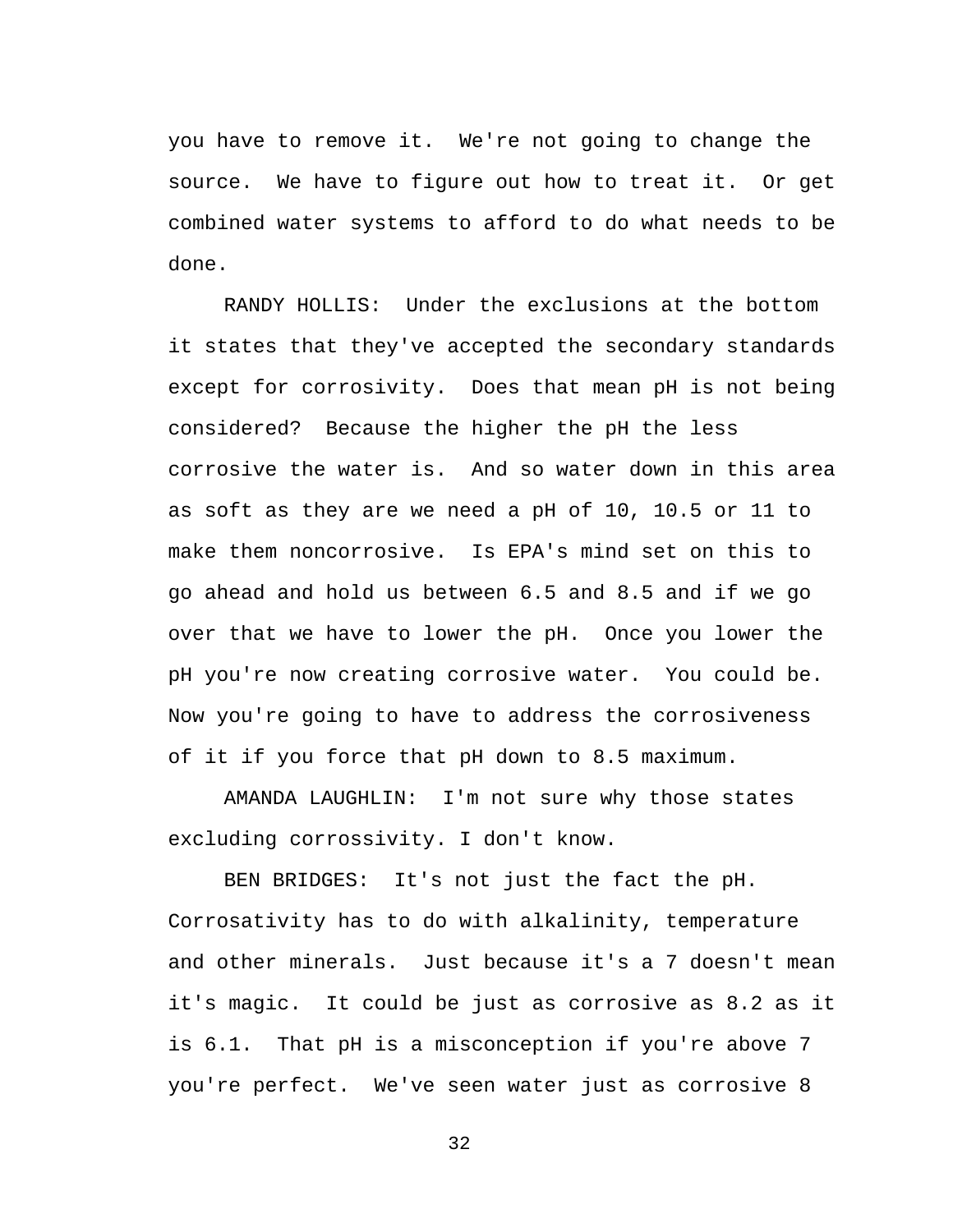and above as we are 6 and below. Maybe that's why they're taking it out.

RANDY HOLLIS: Just because below this limit. I hate to see that now we're adding chemicals to a very pure water just to get the pH down.

BEN BRIDGES: But you get your pH back up to a 9 start taking out manganese. Danged if you do, danged if you don't.

GREG GORDON: Back on the brown water. I deal with brown water complaints all the time. On the list that's not a system that I manage.

SPEAKER: (Inaudible)

GREG GORDON: That's a political subdivision. We own that system, but I don't get any paperwork on that. It goes to a homeowner's association. And that's a big water system. And we probably should take it over, but they got real bad brown water problems. One thing if we're doing this report and going to issue things what Randy was saying we have some where, and I saw (inaudible) on the news last night. We have Bedico Creek Subdivision on the other side in Tangipahoa Parish thankfully. But that whole area, Madisonville has a lot of brown water and we flush quarterly out there. And we have an SOP and I've been updating it. I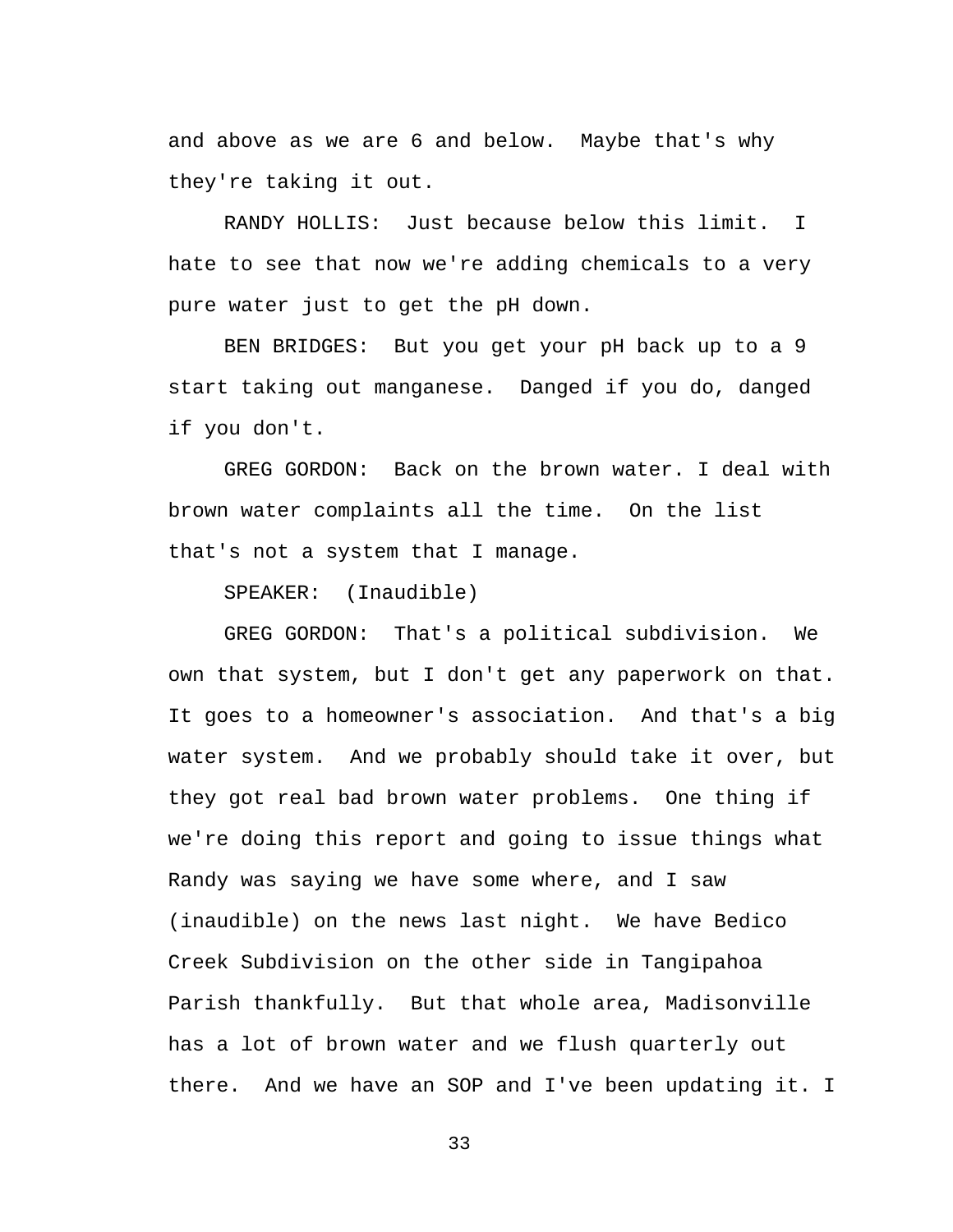use my favorite friend Google. And a lot of states have their own SOPs like your water system needs to turn into us your SOP how you're going to operate. What are you doing based upon our infection results of what you've done. One may be if we're developing this report is that some of these systems, not saying the state has to do it, maybe the regions helped all those water systems in those areas develop some kind of SOP based upon the complaints they're receiving on brown water. Because it does happen. We started flushing this week. Two weeks before I was on the phone almost every day with about four or five customers constantly about brown water. And you're right, it is like am I going to get my kids in this bath, something bad is going to happen. And we give them credits. We give them a thousand gallon credit and get your bill down and everything. It would also be good if part of it if the state starts to do something with iron and manganese, I would hate to say make, you do know that's going to be heavily regulated is hey you know systems you need to invest in this, you need to invest in a filter. Like Randy was saying, you can have all the filters you want, it's going to build up in the system. Another one just from our purposes some of the systems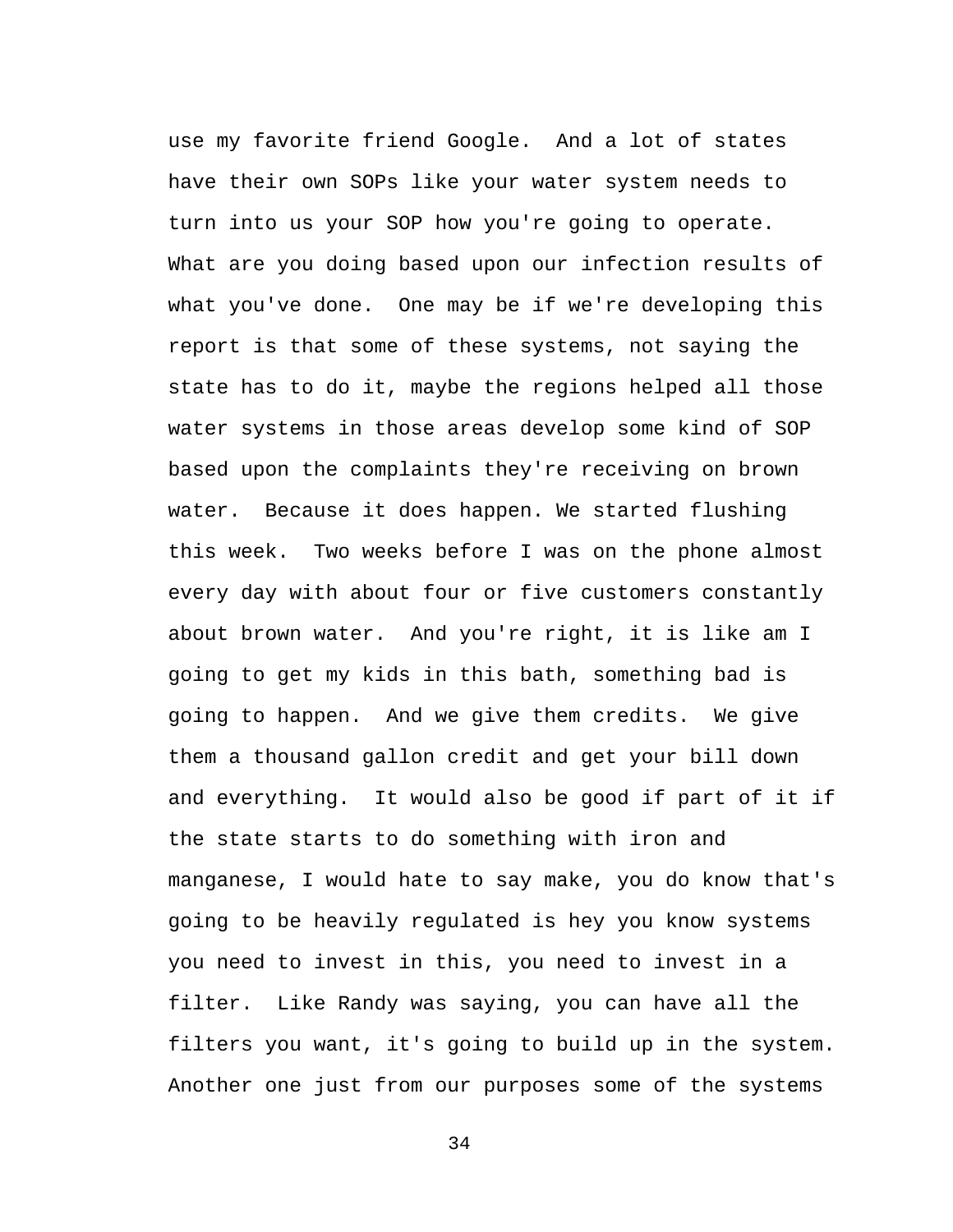that we acquired when it gets in the design at the local level we should have noticed this we have two or three subdivisions where they put a subsurface drainage, put the water lines under the subsurface drainage. So there are these big bellies. Some of these go on for four or five houses in front of it. Those people get it all the time. We're developing that report. Some things to consider. As we do this report we present to the committee or whatever is it going to be something like along those lines the state or this committee feels proper operation should look like this and this and this or. That's what I'm trying to wonder about.

JIMMY GUIDRY: (Inaudible) It's not enforcing secondary characteristics. We can't afford to enforce. It's more around trying to figure out how systems can meet all the requirements. And to me there's not one size fits all, not one answer to all of this. What we're seeing in our compliance orders is systems that are getting in trouble the larger the system the more customers the better you can run a system. The state is very rural so you can't really say it works everywhere to be able to combine two or three systems that's going to be the answer. I want to educate. I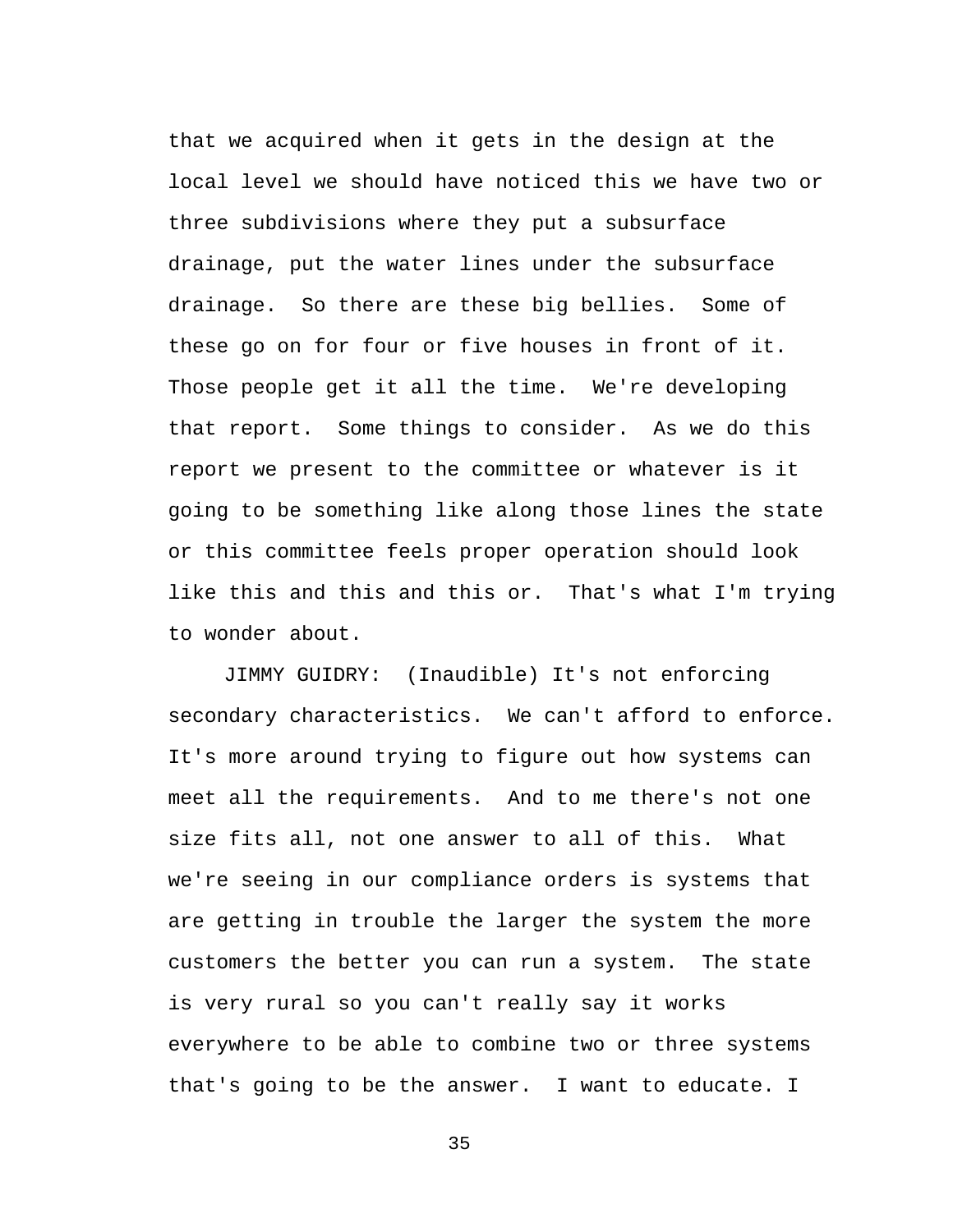don't want to go over there and think they're going to figure out how to fix it. If they do that we're all in trouble. We need to try to help them figure it out. But I don't think there is an easy answer. Some of this stuff there is not an easy answer. I have had some water systems, small water systems that they are within a few feet of each other and they refuse to connect to each other, refuse to combine their two systems. One they have people that are employed and they don't want to disrupt that employment. Don't want to change the politics of who owns the system. But they can't meet it, they can't meet the requirements. We have got to figure out, Amanda will share with you we called some states to see how they got it done. You have to change the way people think to be able to do this. If they fight you tooth and nail you'll never get it done.

GREG GORDON: I have a situation I talked to Amanda and Mr. Williams about that where the City of Slidell we're 100 feet away. Double backflow preventer, you guys are on chloramines, we're going to switch to chloramines anyway. Hey, feed us the raw water. We'll pay you. But just to have a backup system. We have one well and we just want people to be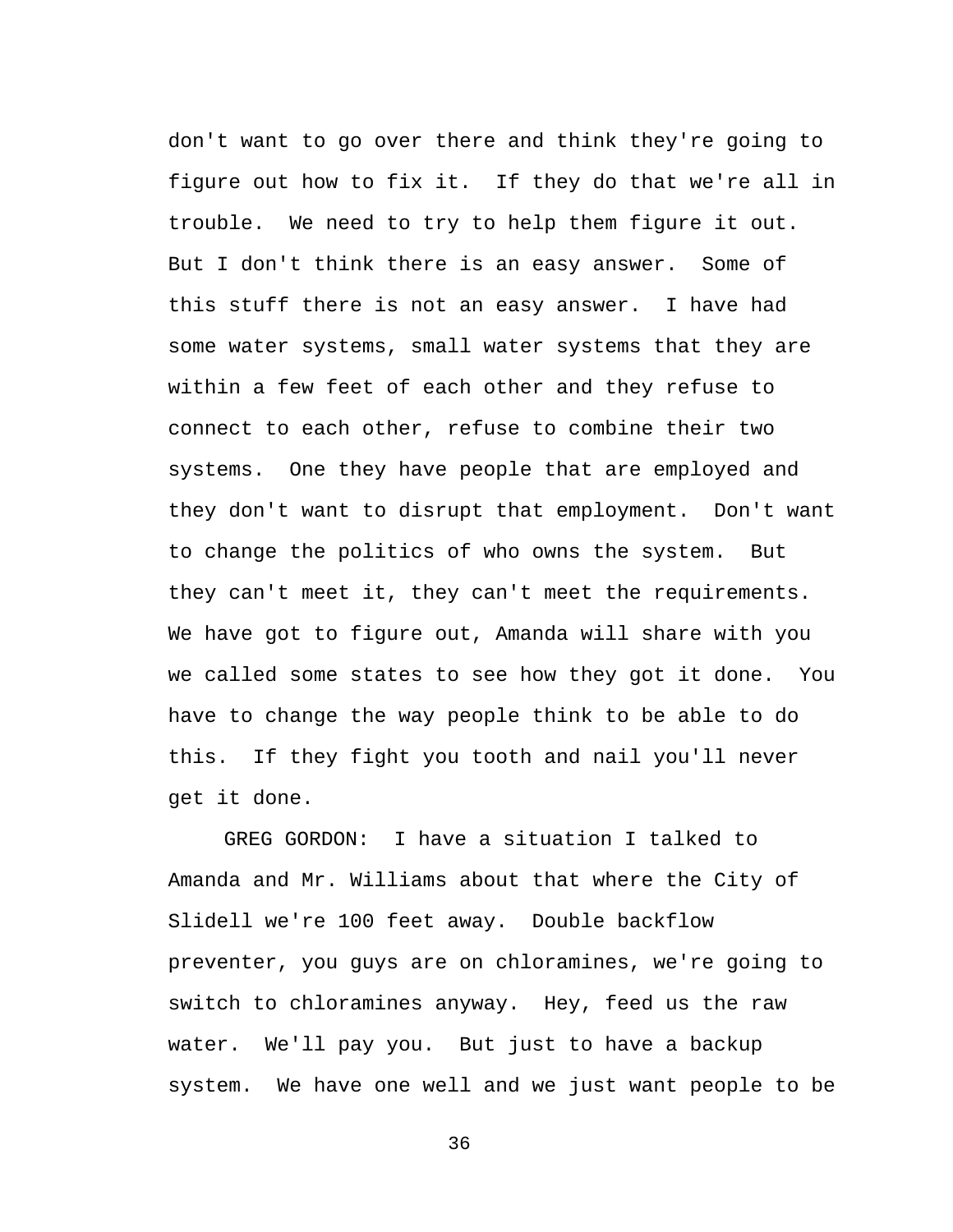able to flush the toilets and take a shower. Not even necessarily drink it. Just so they can survive. And the basic thing was well what's in it for us. I was like well, we're a government, we're supposed to be helping people I thought. It may be the state has to get involved relative to compelling things to happen that way. To say because y'alls people on the ground know exactly St. Tammany they got water systems here it's such a hodgepodge disaster. Hey if you're 100 feet here we think all y'all need to meet, you guys need to interconnect, you need to come up with some agreement, you have a certain timeframe to do it in. The idea behind this is again, with this report is people aren't getting good quality water. Or they're getting stuck with a small system that has one well and can't get in a system. Cause when I went to that meeting with the City of Slidell, why don't you drill another well. I thought that's a good thing, public money. Just waste even more money verses 3,000 dollars to go 100 feet.

JIMMY GUIDRY: That's why I don't think it's one size fits all. If you look at what's in it for systems, more customers, you almost have to convince the people on the system it would be more affordable to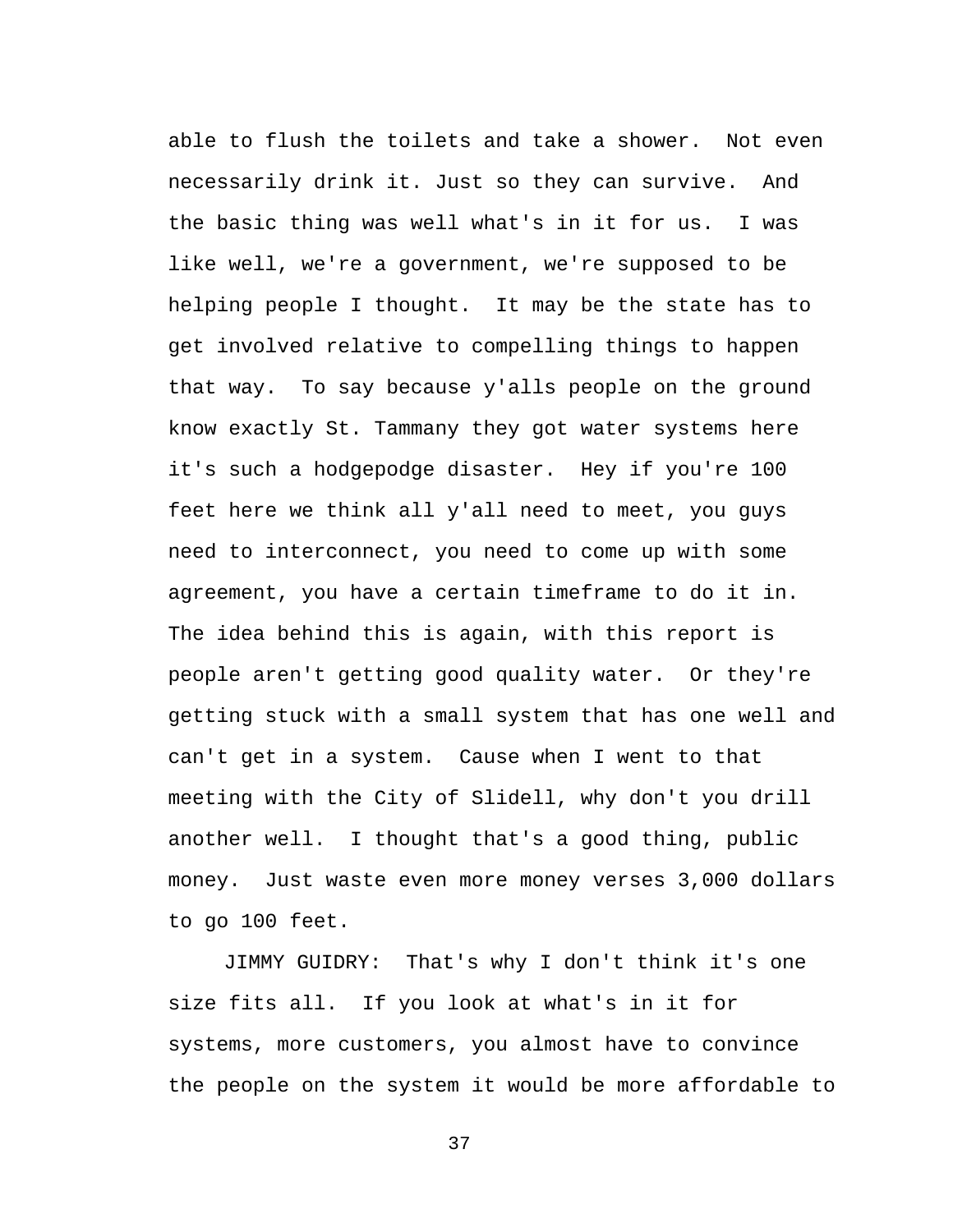meet all the requirements if they all join together. But they have to want it. If they fight you tooth and nail and they don't want it. I'll share this in a public meeting, I think there's some communities in North Louisiana that their water system doesn't want another water system connected because they know the customers won't pay their bills. And so it's all about poverty. And it has nothing to do does it make sense to have more customers, yes. Does it make sense to have customers that don't pay their bills, not to them it doesn't. I think we have to change a culture. It's going to take culture because our culture in Louisiana if we have something broken the state has to come fix it. The state can help you find solutions, but I don't think we're going to fix it. I haven't fixed a whole lot.

KEITH SHACKELFORD: A question when it comes to enforcement. It appears that an administrative order through DHH can go to the courts and you can get a judgment that is backed by court of law. Is that equivalent to the compliance orders that are issued by the Department of Justice on the wastewater side, or is that a different level up.

AMANDA LAUGHLIN: Our stuff goes through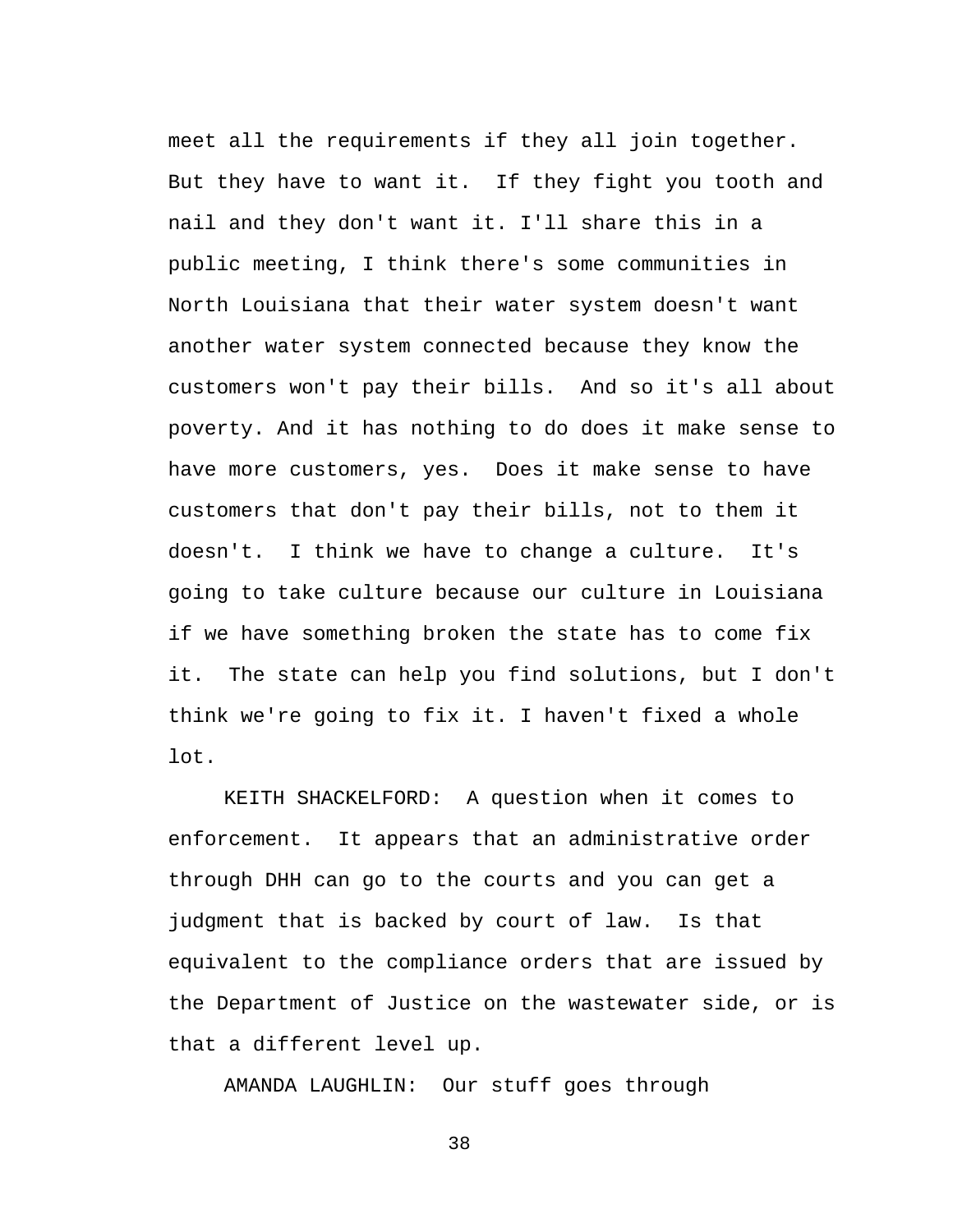administrative law courts. And I'm pretty sure like DEQ does as well. If the Department of Justice is getting involved that's usually if you're not meeting a federal is my understanding. Like if we have a case with EPA or EPA wants to be the lead or even if we are a co-plaintiff in something than it would go to the Department of Justice. So yeah, it can. That's generally not where.

KEITH SHACKELFORD: My point is there is one higher level of enforcement often available on the wastewater side that you take advantage of on the water side.

AMANDA LAUGHLIN: We can elevate it.

JIMMY GUIDRY: It's hard to do that because what happens, and it probably happens in wastewater too now that I think of it, if the court systems gets involved and the folks are not meeting the requirements somebody else would be put in charge of that system and there are not many people out there that want to administer these little water systems. So even if you said whoever is running your system with this other group of people we don't know who that is. Some states have used associations to do that. So there are some things we could look into. How do you force some of this to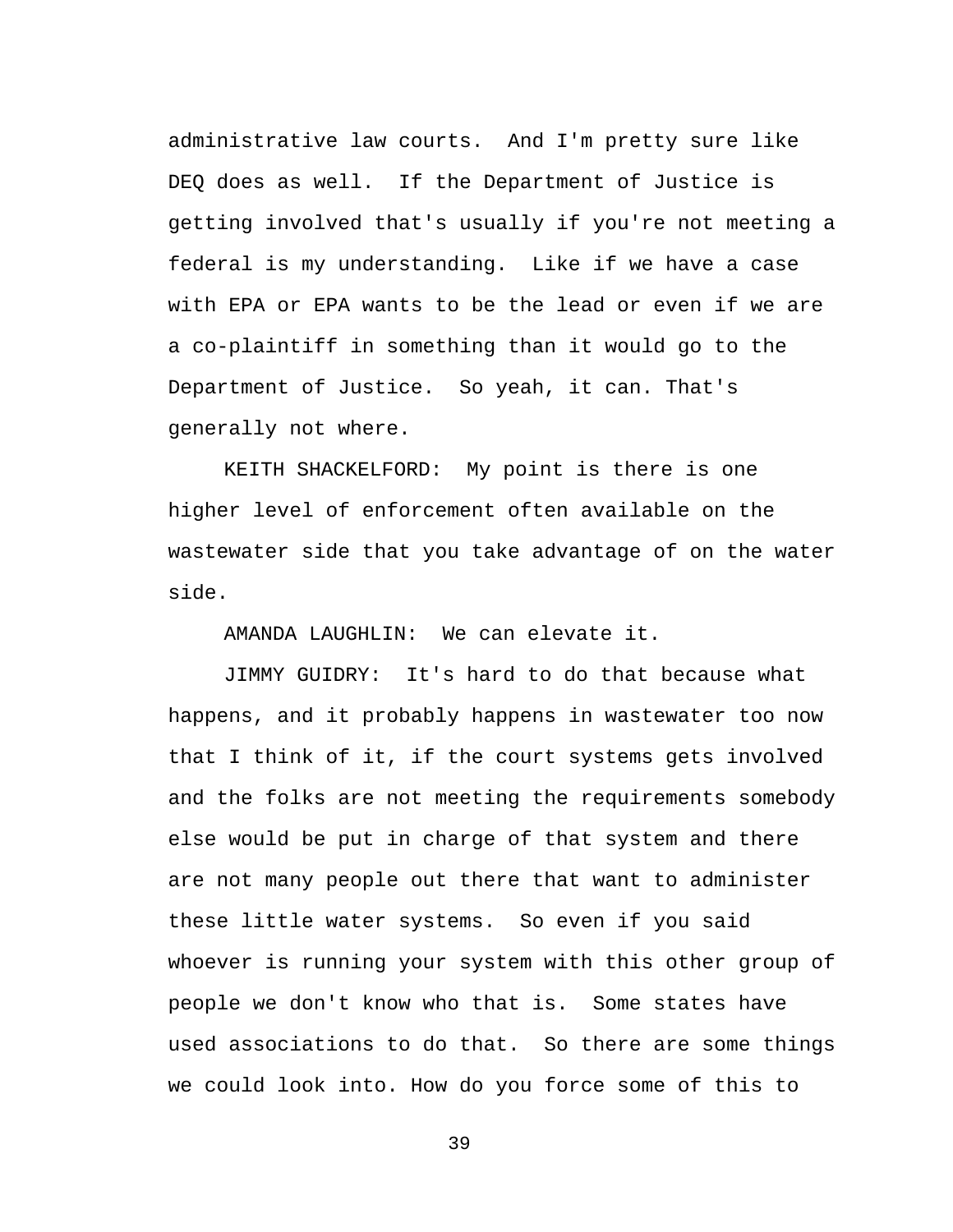happen when people have no solutions and so difficult to work with. Finding somebody to take over a system that's not performing is really difficult at best. Same thing with sewage. Really hard to find people you can appoint.

AMANDA LAUGHLIN: There's been some cases I'm aware of where if it's like an imminent health threat type situation a judge, a local judge can actually force someone to take over. Like it happened in Lafayette probably 15 years ago, 20 years ago where they had.

KEITH SHACKELFORD: Kelly Johnson.

AMANDA LAUGHLIN: That was one. I don't remember the subdivision. Between Lafayette and Broussard. But the judge there forced LUS to take on a privately owned system.

CHRIS RICHARD: Holiday Gardens.

AMANDA LAUGHLIN: There are different ways things can get pushed. That's rare. And like we only have five systems or so under receivership right now. And it's extremely difficult to find anybody to do it because my understanding they have to take the existing revenue and try to run the system. And so if they're not generating any revenue the receiver is basically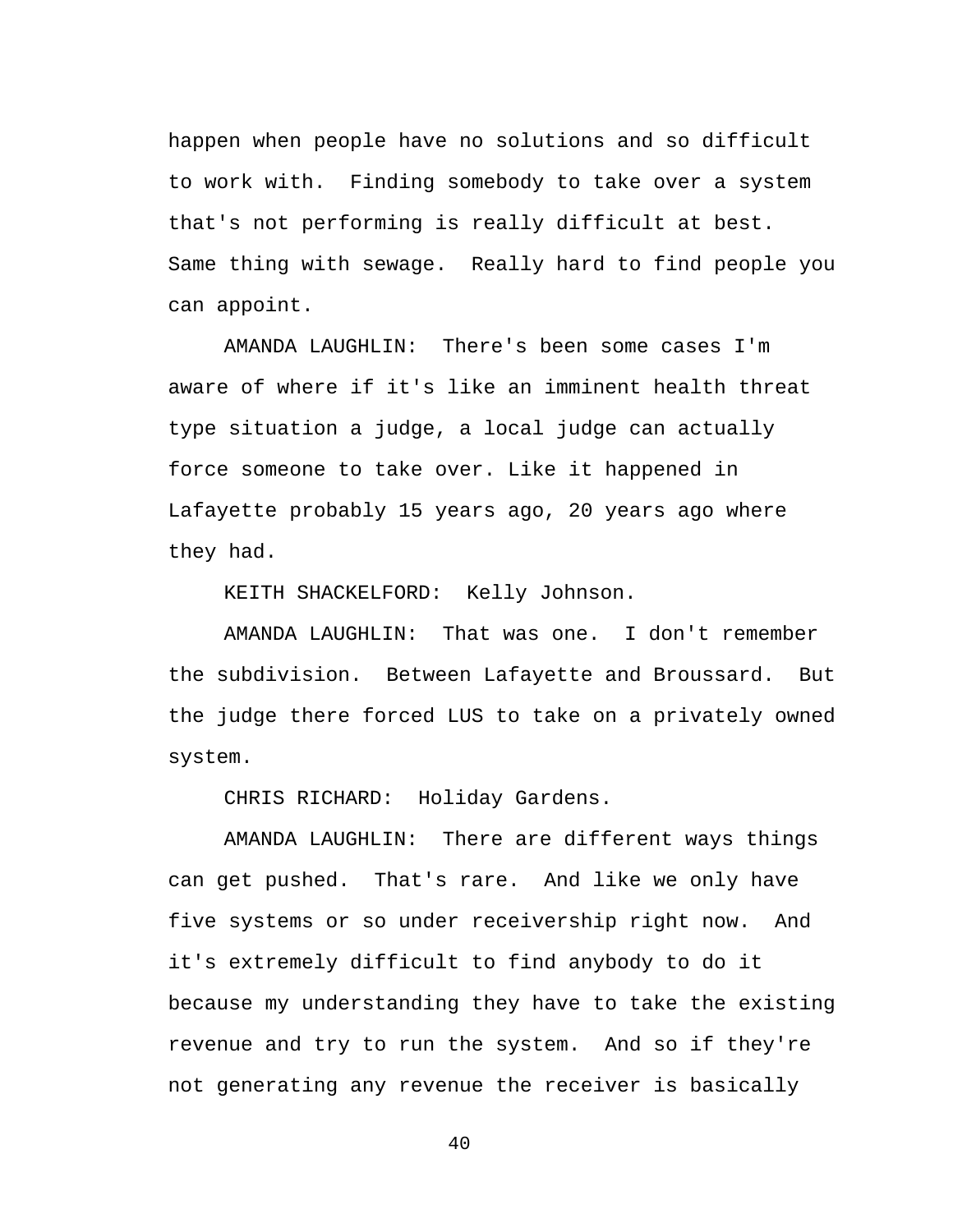working for free. Most people don't want to do that.

KEITH SHACKELFORD: In the case of large municipalities the original consent decree for Baton Rouge 20 something odd years ago the city said well, we just won't make the improvements and pay the fines. And the Justice Department came back and said no you don't understand, if you don't do this we'll send in an administrator. We'll operate the system off the top of your budget and you can run the city on what's left. And of course you had a much larger pot of money to operate it from. I see where it's a problem with a small individual water or sewer system.

AMANDA LAUGHLIN: One other issue I was thinking about we see a lot of in the state, along the same lines, we have a lack of certified operators. Not necessarily in your municipality areas where there is a larger workforce, the pay is better, et cetera. But in the rural communities they really don't have a lot of people that can run the system. And so in the few cases that we have where people are proposing these brand new plants and getting funding to do it when you ask the question who is going to run it for you they can't answer it because they don't really have anyone. So you're putting in this advanced treatment with 400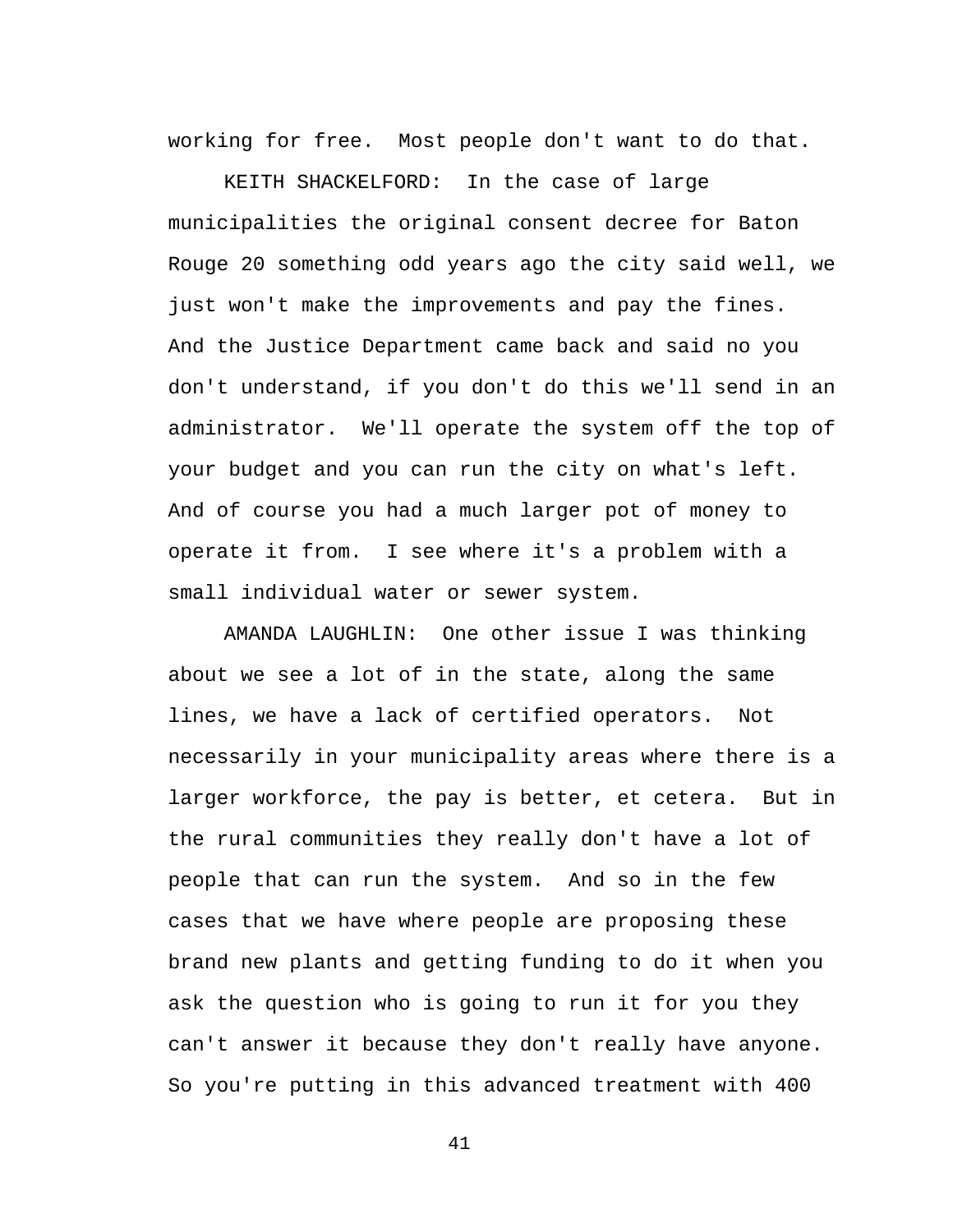customers and now you don't have a certified operator to run it. So that's a big issue in the state as well. I did look at some other states' consolidation, or regionalization is what a lot of them call it, how they went about doing it and I had a lengthy discussion with Kentucky. I think they're probably the most known for their regionalization. Very interesting how they went about it. But it started with their governor. So Governor Patton at the time was very interested in all the people in Kentucky to be served by a community water system. So he had what he called the 20/20 plan. And he had someone that worked with him to kind of draft the plan, but he basically went to all the locals, all the mayors, all these local jurisdictions and convinced them to take their, there was a large coal and tobacco settlement in Kentucky at that time. A lot of locals were getting all this additional revenue and he convinced them to take that money and invest it with him in the state. And he got these local, I guess regional authorities set up and he went around himself and got local buy in. They had these regional water companies set up and they consisted of judges, mayors and different water systems. And it forced people who would normally be saying I'm not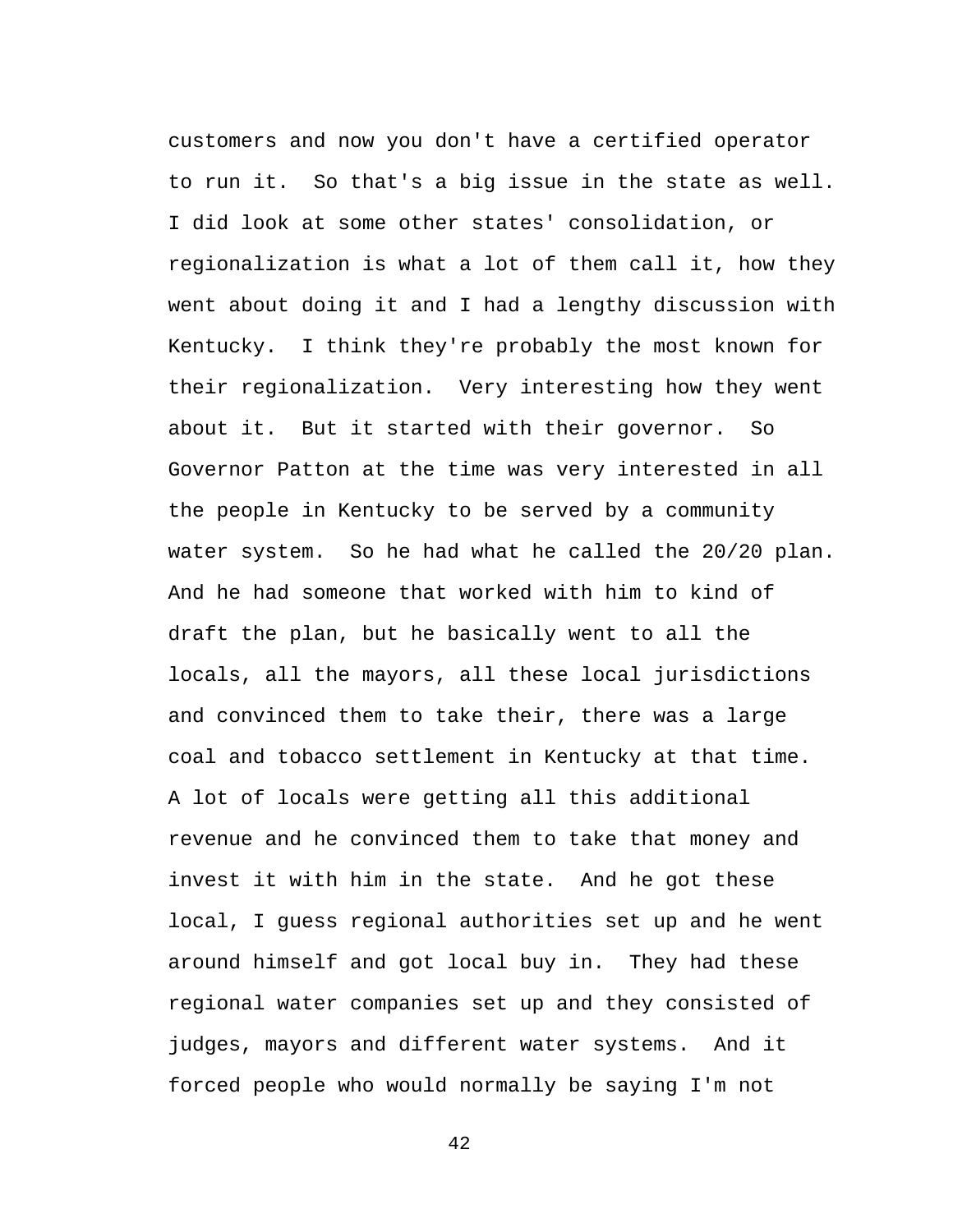connecting to you to actually sit at the table and talk about all the positive things that would happen if they invested with each other and how they could regionalize the area. I forget how many original water systems, probably in the thousand range, and now they have 325.

RANDY HOLLIS: 3,000 to 300.

AMANDA LAUGHLIN: Now they have 94 percent of their population is on a community water system. But their legislature got really involved as well and they had some bills passed. They invested a lot of general funds and that tobacco coal money into their infrastructure and then they leveraged bonds. So they grew funds people could barrow from. I asked if it was a lot of grants. He's like no, it's almost all loans. And he said they interconnected it two ways. Either the operation and management of the infrastructure, meaning that people shared infrastructure or they ran lines. And he sent me a presentation. If you look at their state, distribution lines everywhere. Now one of the problems with that they have DBP because such long runs of pipe. But he said generally speaking they have very good compliance, everything is well run. And those people that have DBPs actually have the money to be able to start treating it now. And their water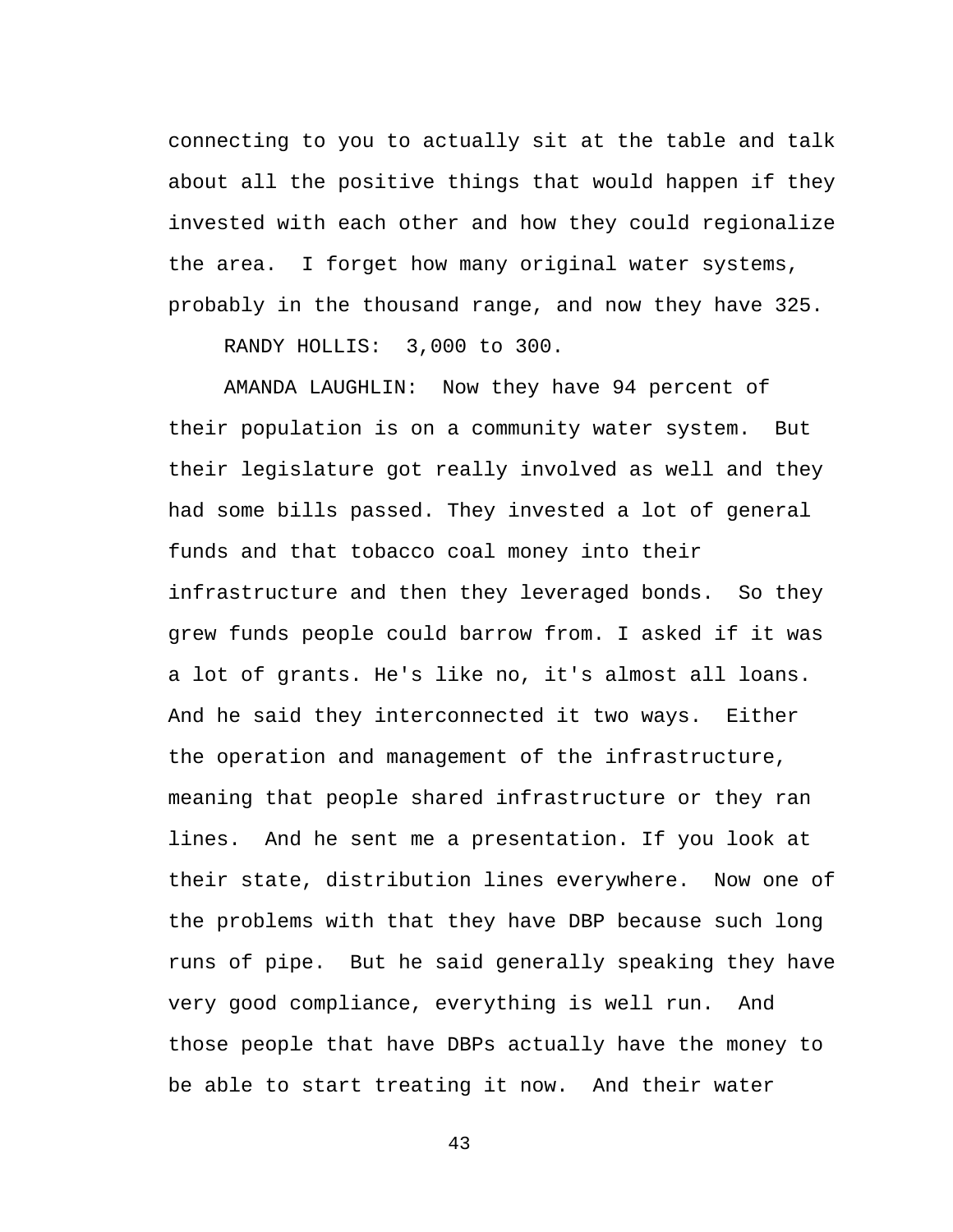rates have remained pretty good. They don't pay a lot for water because they have so many customers. It was very interesting. And he gave me a few different bills and legislation that I haven't had the time to read thoroughly. But I can share that with you. I kept saying how did you change, they had the same issues that we do. How did you change that cultural thinking. And he said we made small and the governor himself really got involved and the legislature got involved. It was an incentive program. You could keep your water rates low, everybody gets good water and just selling that to the public, to the water systems. And they had local buy in. It was a pretty interesting conversation. He did say, I asked him if they had anything on the books that would require people to use their water revenue on their water infrastructure and they said they are actually proposing something this year to try to do that because they also have the same issues across their state where people are not reinvesting in infrastructure with water revenues. Another state was California and I know Greg had sent some information to me and I reviewed that. California actually has the ability to force consolidation. There is only a few states that we found that can actually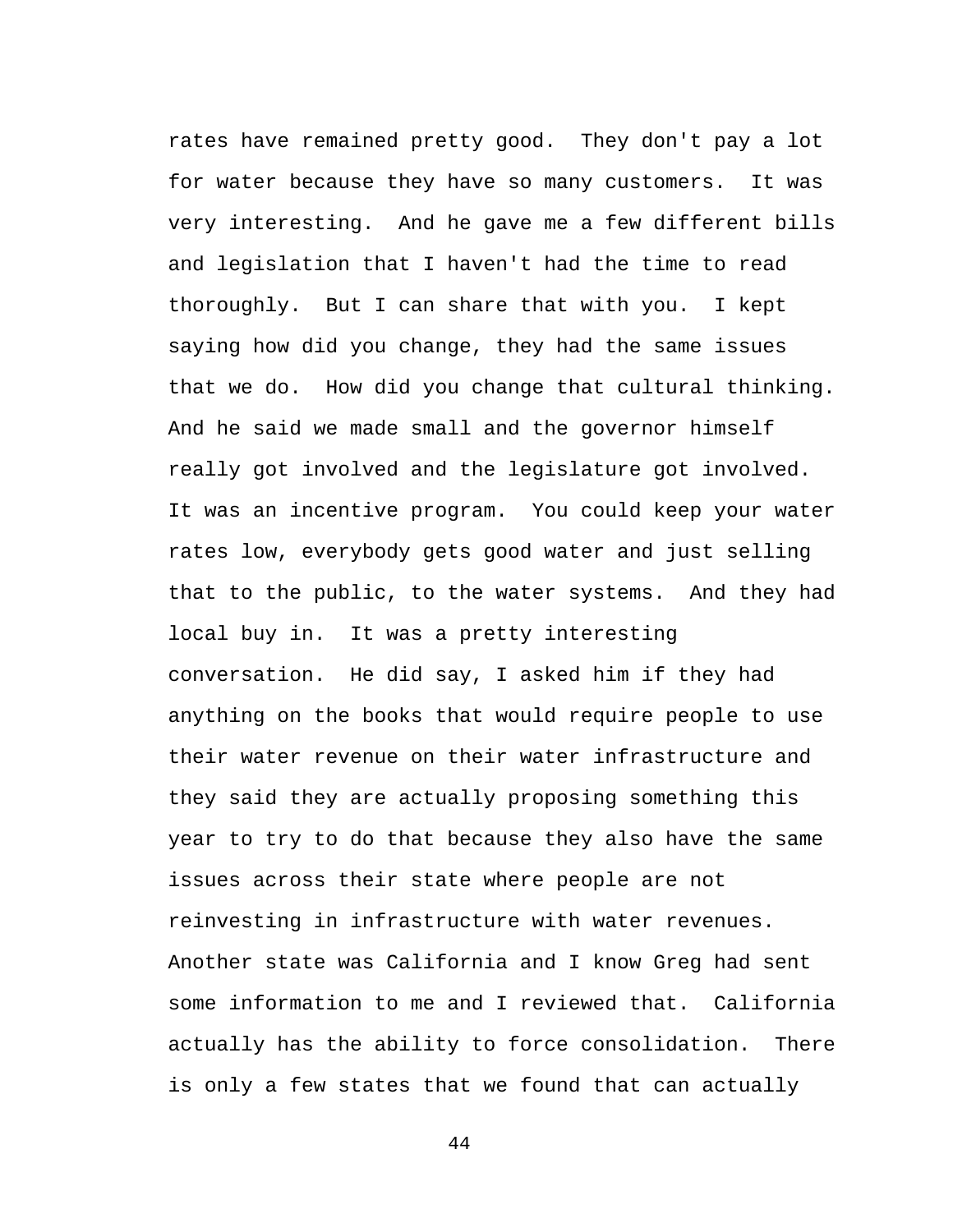force consolidation. Most people don't. And even in Kentucky he said we don't have to quote unquote force it because everyone voluntarily pretty much went this route. But there are Maryland, Virginia, California. Pennsylvania has incentives and Alabama has incentives to do it. But Maryland, Virginia and California they all have code in place. Their safe drinking water can force consolidation or they fail to be able to meet the requirements to run the system either management, operation, or water quality violations. If you guys want I can put a summary together, more detailed summary with actual legislation that other states have done if you would want it. It's a lot of research and I haven't, I only have general, not the specifics yet. I know Randy you dealt with Kentucky.

RANDY HOLLIS: We listened to the webinar. And it was a sales pitch at first from the consultant.

AMANDA LAUGHLIN: Yeah, I called their drinking water administrator. Just a one on one conversation. How, he was like we did this. The question is always how did you do it. So he gave me some code language that I need to pull up.

RANDY HOLLIS: One on DBPs the guys comment when I asked the question about that his exact quote, it's an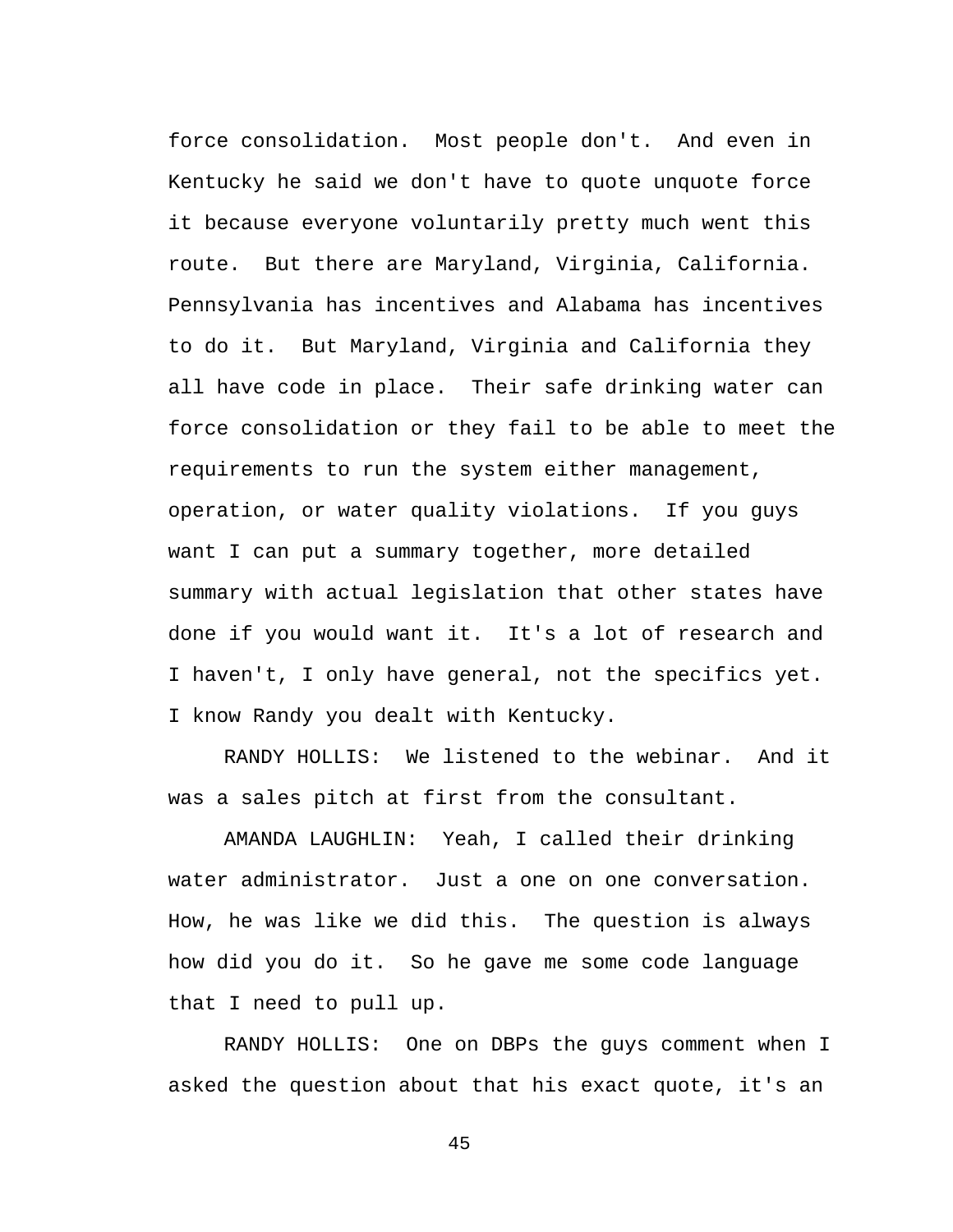unshirted nightmare because of the long distances between systems and the formations. Tennessee where they have consecutive systems they limit, if you're a wholesaler, they limit your DBP at that individual system to 60 percent for MCL. So if it's 80 you can't put out more than 48 to that consecutive system. That gives that secondary system they can form some.

AMANDA LAUGHLIN: We have that. We have that here where people are buying water so the parent company may not be violating. Once they purchase it then they are violating DBPs. That's actually an interesting.

RANDY HOLLIS: That's what Tennessee does. My concern is once you start going long distances the cost of transporting water gets very expensive unlike electricity. And then the formation we're having fits in one of our systems we buy water from another system and it's killing us because we knock it down 60 percent and it reforms. From that one system it's killing us.

AMANDA LAUGHLIN: In Alabama they have consolidated significantly as well. They have less than 500 water systems in their state and they don't allow chloramines. They have DBP issues there as well. Again, their water rates they actually have a website it's an interactive website on any county and you can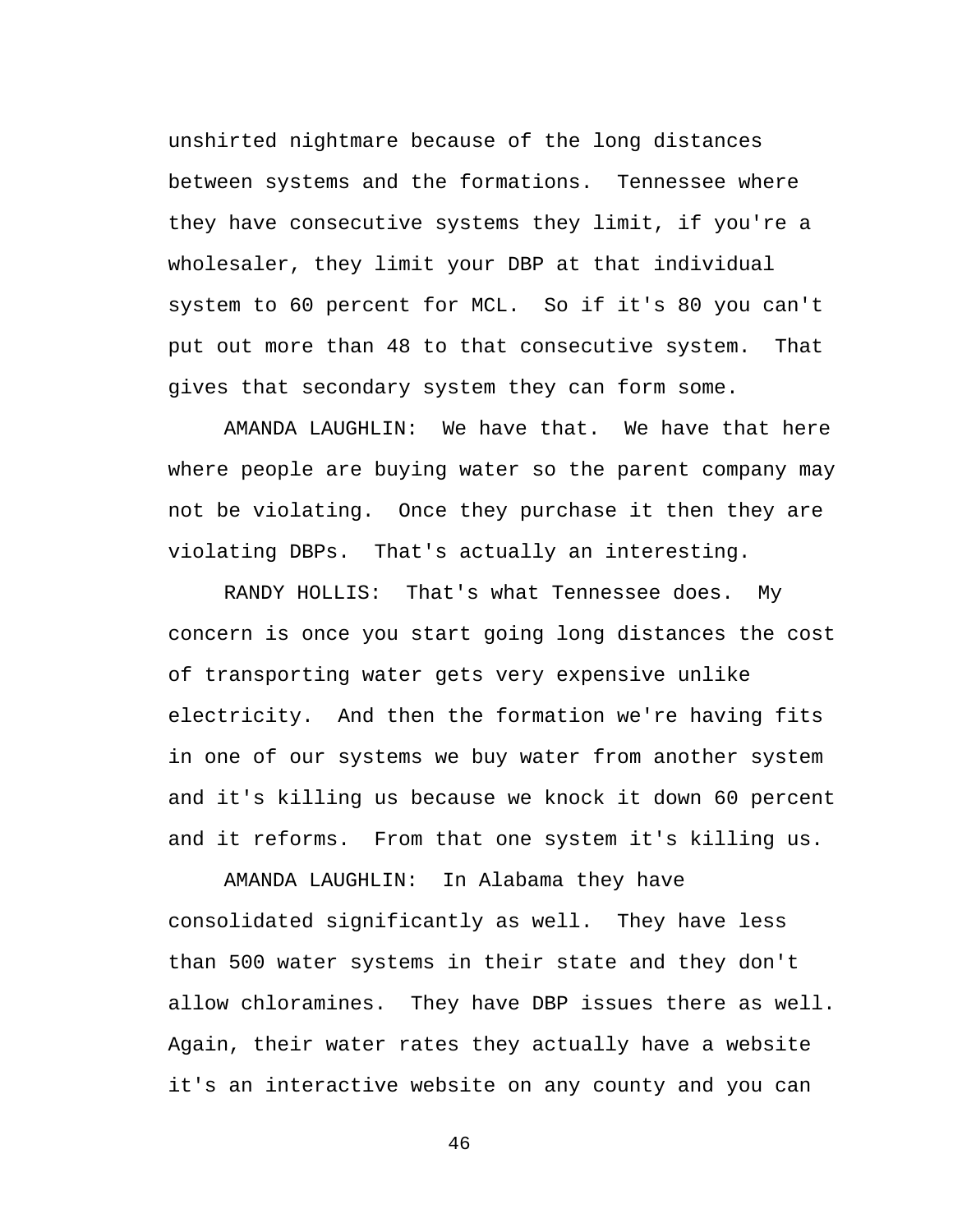get the average water rate. I went through and looked. They are very cheap compared to some other areas because they have so many people. He said the Alabama administrator even though they do have DBPs people are actively working to remedy it and they have the funds to do it.

RANDY HOLLIS: Working with a lot of these small systems unfortunately it's a mindset they have the power sitting on these boards. They don't understand the liability they face. And so consolidation from the standpoint from administration, absolutely I think some of these small systems could benefit from consolidation. Not so much the physical connecting of the pipes, but sharing certified operators. Certified operators are getting very hard to find. If you can consolidate certification of operators and administrator, absolutely.

BEN BRIDGES: We've always said administrators of water systems if we can keep the money we make in our system we wouldn't have problems. But when you put it back into the general fund you never get your portion back. To change the mindset of a mayor or council to keep your money when they have parts and services and all these services that are an expense that don't have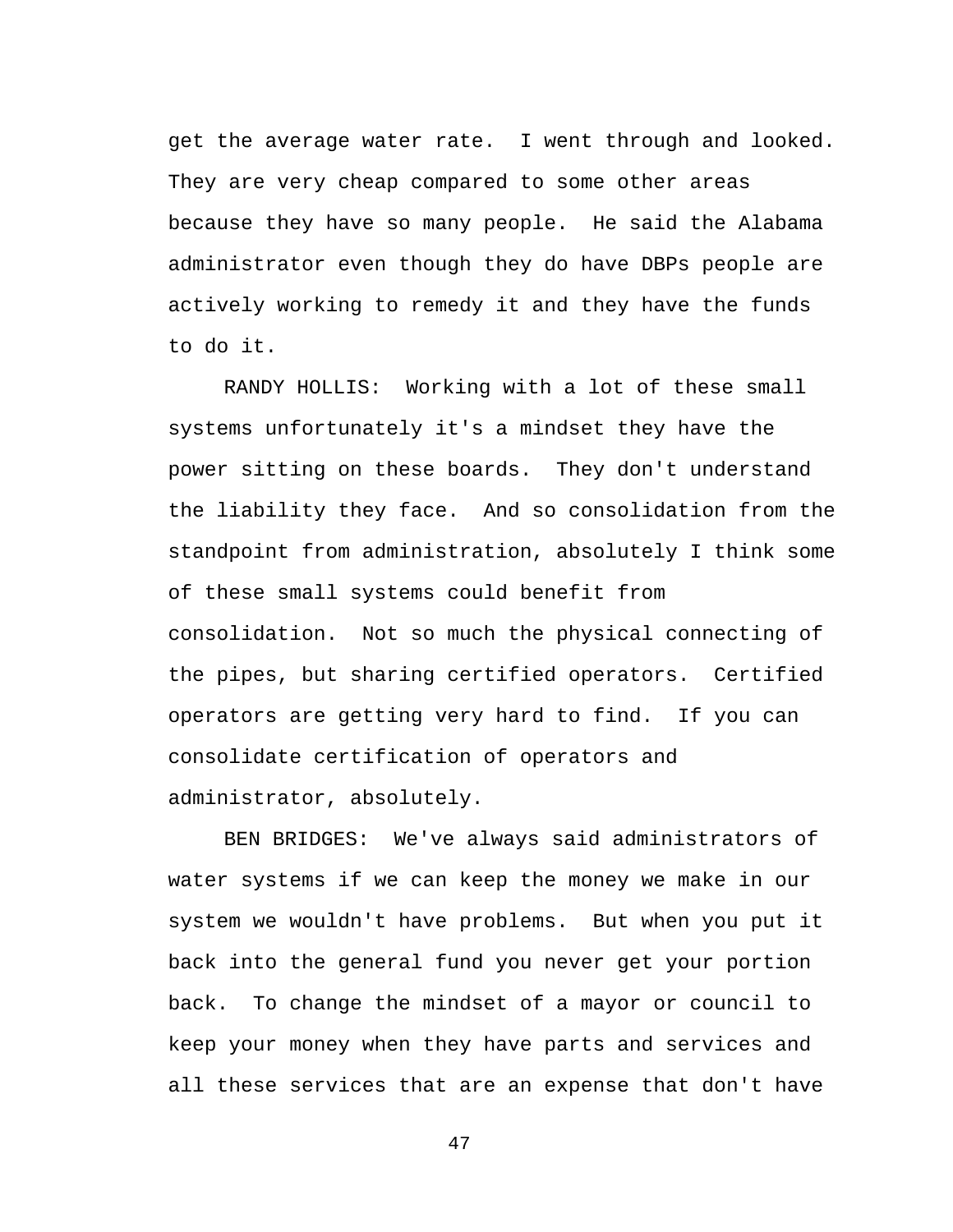revenue coming in. They're never going to buy into that. They'll never let you keep your money in the water department because you make money, you subsidize the rest of the city. I don't know how you are going to break that cycle.

GREG GORDON: The report or something has to say it's a recommendation to become an enterprise fund. We run everything on an enterprise fund basis now. Not saying there ain't a lot taken off the top for admin fees.

BEN BRIDGES: You may get a portion back where most of them got nothing back. It was an act of congress to get anything much less to keep some revenues for your change out of your meter, whatever that was. They didn't allow it. They took the money and spent it where they wanted to.

GREG GORDON: And if you think there was a requirement at the state level to provide a five year capital plan or something like that where you say you're going to spend so much or you have capital that you have to do in a certain amount of years.

BEN BRIDGES: That would be much better than what we have now which is nothing.

JIMMY GUIDRY: I think some of the education needs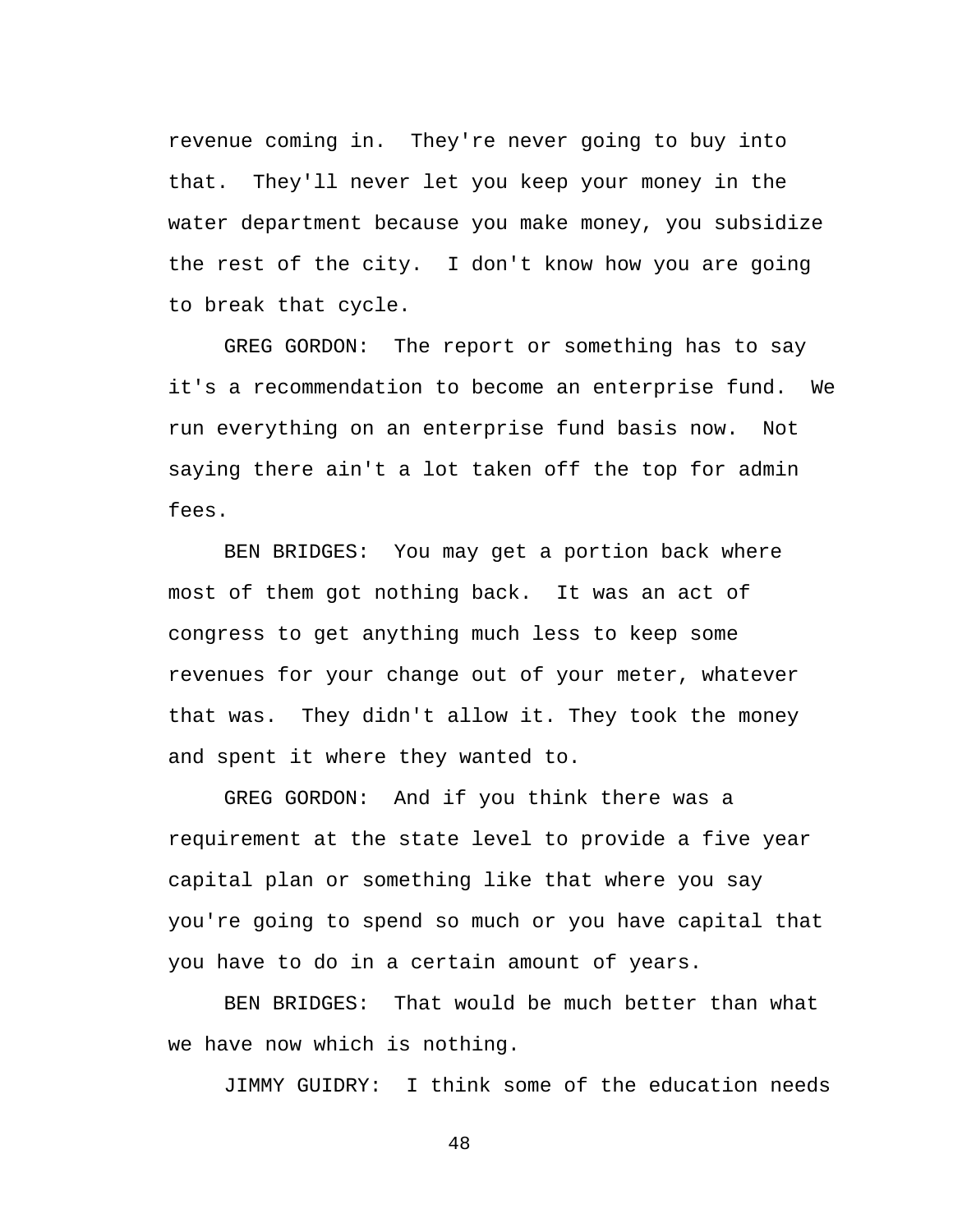to occur. When somebody comes to that public meeting and asks for money or asks for some of that money back they have all these competing priorities. I think through regulation and through requirements and people being upset with water quality I think we make it an issue. One of those things comes up to the top people want their drinking water, but if it's quiet they usually don't listen to that operator or the system folks. But when they're complaining it gets their attention. We've gotten some attention through fines, some attention with them not meeting requirements, but they're still protecting that autonomy. If you're sitting on some board and not getting any kind of funds from it, just a power trip, that power is next to nothing when you become responsible and the liability of it. I want nothing to do with this. I think we got to get very creative. I think it's part of educating. The requirements are only going to increase, the costs are going to increase and if they don't start addressing it they're going to be dealing, like we are, fire after fire after fire. That's not a future I'm interested in having.

GREG GORDON: One thing maybe also you have your rural areas and you have to look at it cause I live and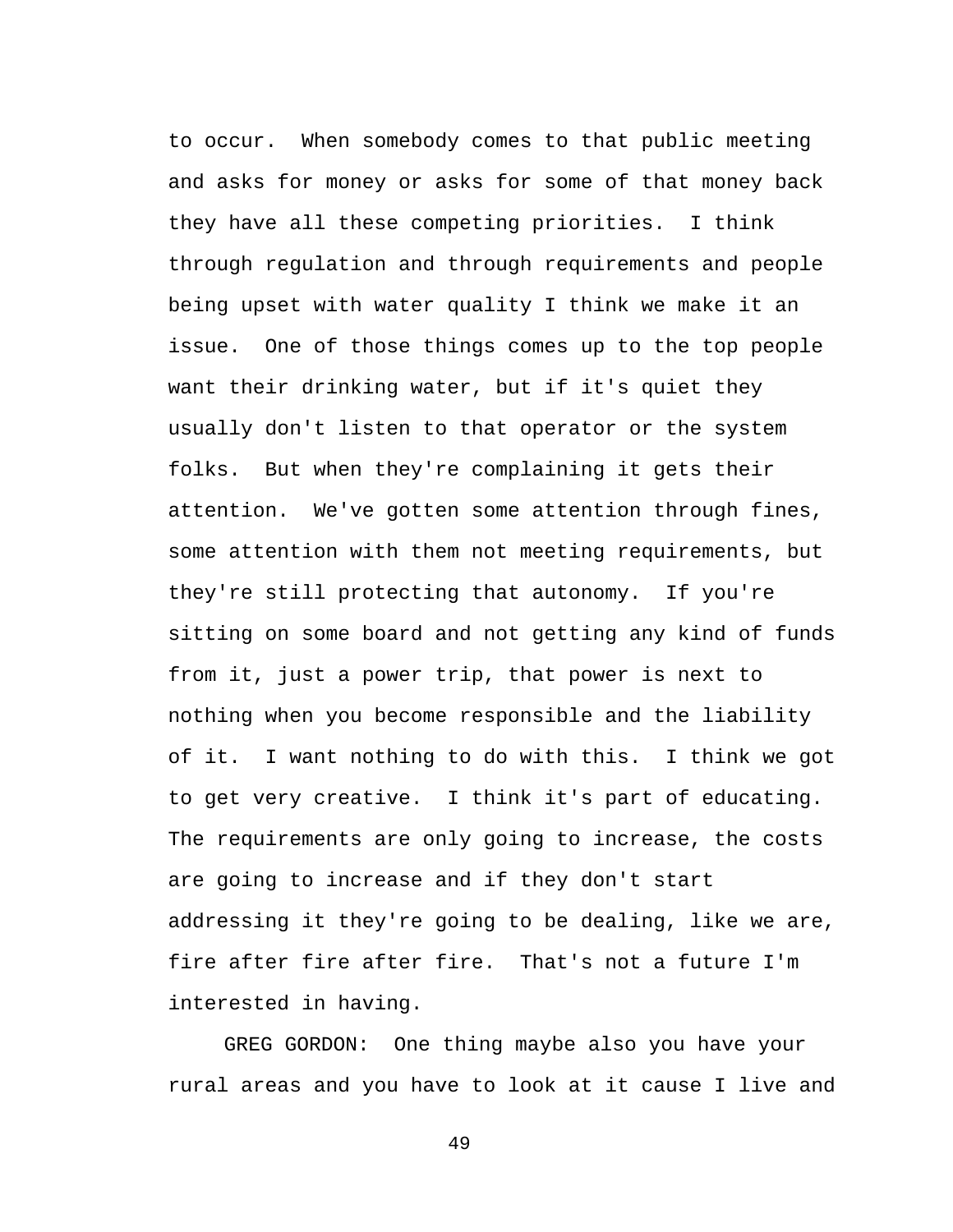operate in a high growth area. Some of those high growth areas people may need, the state may need to say you need to look at development codes, what do you allow, how do you allow well, well. We acquired 26 water wells. And there's a well across the street, a well over here, and another water system over here. And so maybe that's one thing also. One way to reduce systems that don't have enough money that done have enough personnel is at the development. And you should be requiring some kind of regional approach. We're just doing that now on our development code rewrite for water and wastewater that you basically have to prove to us that you can't tie into this new subdivision that you want to drill a new water well. To also sometimes I guess, I don't want to take away opportunity, but dissuade developers who think this may be a good living annuity for my kid to create another water system. Or since I'm the developer I want to drill the water well and put the wastewater treatment plant cause I don't want to pay the capacity fees. Cause I want to keep my cost per lot down.

JIMMY GUIDRY: I'm looking for help from y'all giving me some ideas. This is not going to be easy and not getting any easier. I do think it's timely. I do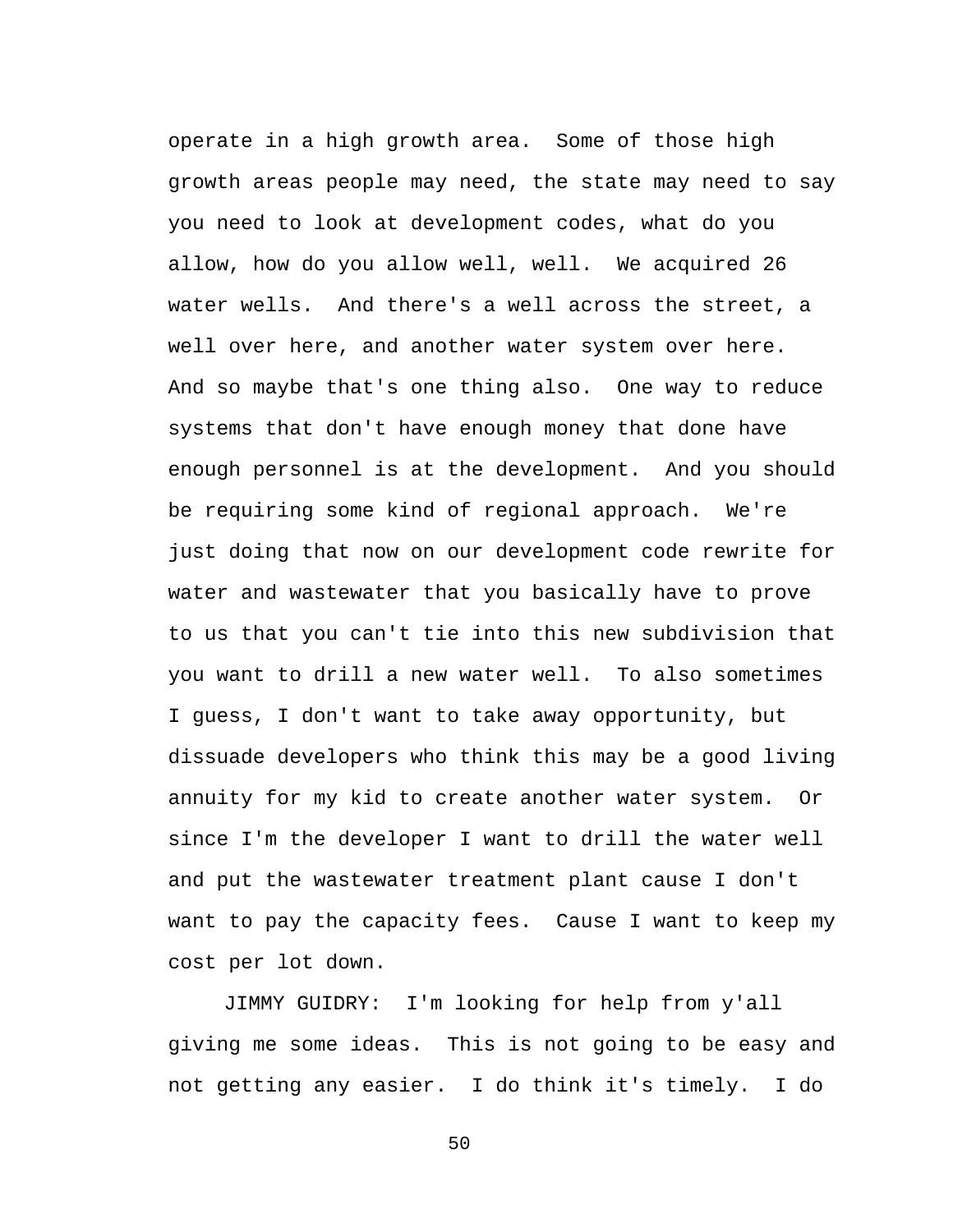think Flint Michigan brought us a lot of attention.

JIMMY HAGAN: Is DHH currently doing anything in the drinking water loan fund to promote like today actively other than maybe through business plans.

AMANDA LAUGHLIN: Only through systems coming through.

JIMMY HAGAN: A system that's unsustainable and unviable even though they may be financially okay right now, without proper operation and certification expertise want to come and barrow money. Would it be suggested to them--

AMANDA LAUGHLIN: Yeah.

JIMMY HAGAN: That they go a different direction.

AMANDA LAUGHLIN: I don't think they would be able to get a loan from us if they're not sustainable.

DAN: The system has to be viable cause it's still a loan up to 20 percent. The system has to be viable enough to be able to pay it back and also managerial and just technically viable what they want to do with treatment system. We are not authorized to fund the creation of new systems. We give extra, extra points for consolidation. We have what we call a priority checklist for all applicants and they get extra points if part of their project is to consolidate with another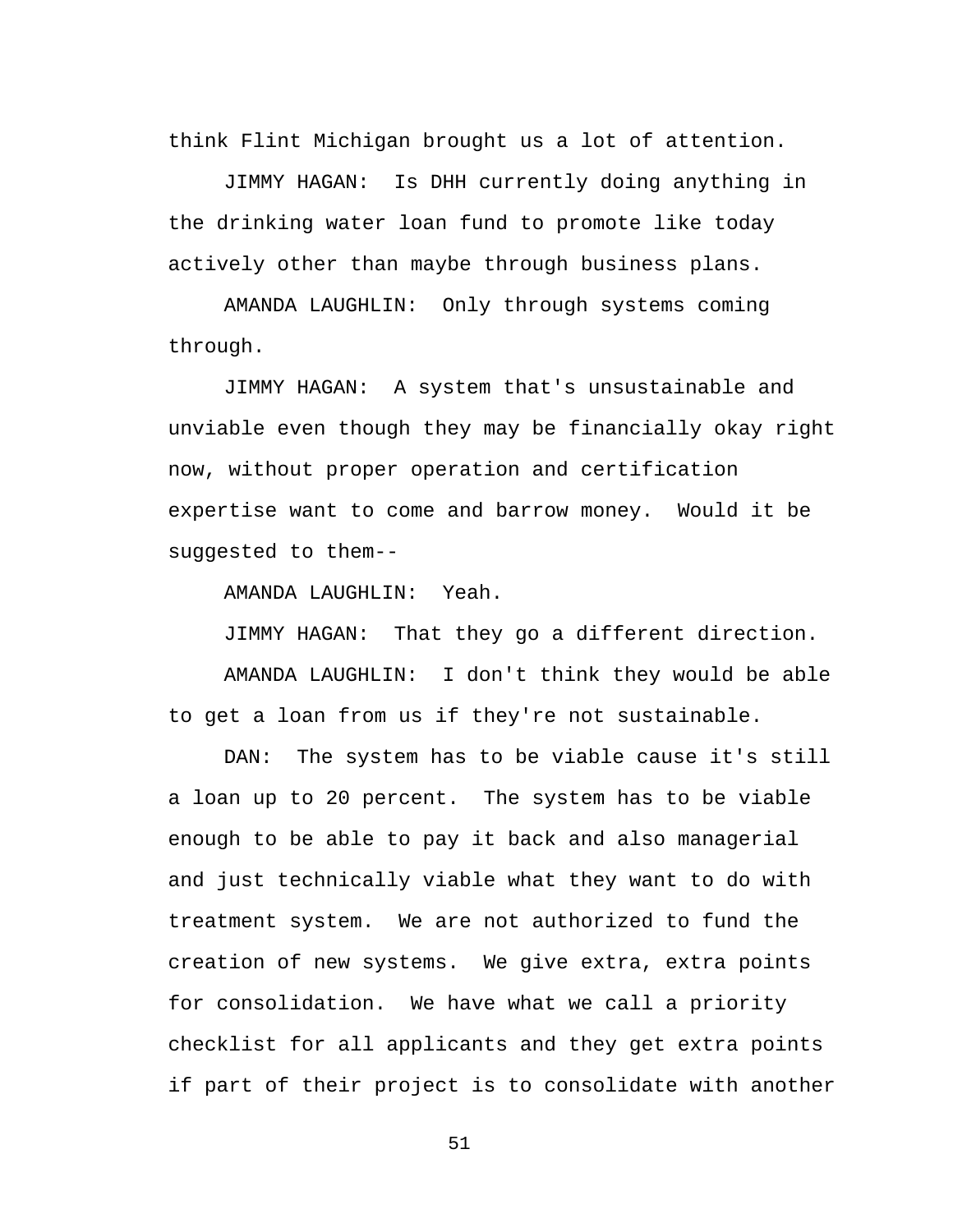water system. That puts them up on our priority list as higher ranking.

AMANDA LAUGHLIN: We have the capacity in the development program if you are under an order then we have our capacity development engineer that visits and does a business plan and goes over all those things with you.

JIMMY HAGAN: That can promote it. If it's already happening it's a good thing.

AMANDA LAUGHLIN: It's mainly for systems either under an order or about to be.

JIMMY GUIDRY: Anything else from anyone else?

GREG GORDON: Public Service Commission, is there going to be any discussion about what they allow people to charge relative for operations and maintenance. Cause that's the one thing many private systems will say, I'm not going to be able to get my money. Can the legislature do anything with the PSC relative like what a 10 percent profit right now.

AMANDA LAUGHLIN: Now they're only regulating rates for for profit entities.

GREG GORDON: That's what I'm saying, some of these small systems that are private.

CHRIS RICHARD: They're doing some of the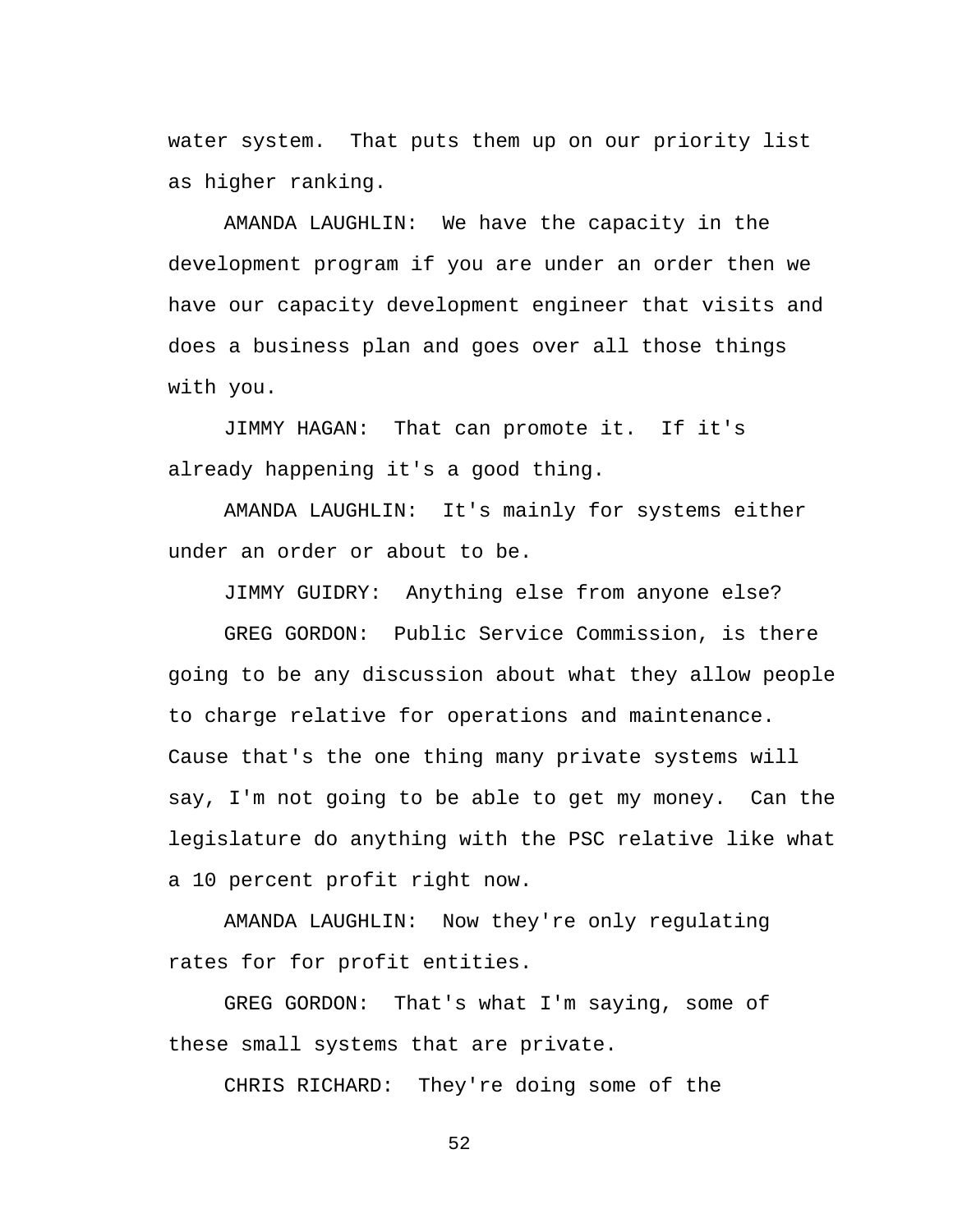nonprofits I thought, PSC.

GREG GORDON: Most are councils.

AMANDA LAUGHLIN: They passed a law 2016.

JIMMY GUIDRY: It's confusing to people because they really don't know where the rate setting comes from. But they removed their authority on anything but the nonprofits. And to answer your question, we can weigh in by giving our expertise and saying it's going to cost this much and it's worth giving the rate. Public Service Commission is a job of getting elected and people are always looking at their rates. But they get the complaint about the poor quality of the water and then they get the complaint about the rate going up too high. And so the only way we can help with our expertise is to say they're not trying to make a fortune off of this. They're actually trying to pay for the cost of doing business. And we've reached out to them and worked with them to say when you have a question about whether it's going to make a difference or not then we want to weigh in. I agree, we have to make that easier because it has to be reasonable. That's where a nonprofit who wants to make a reasonable change has to be where it's palatable to the folks that are paying it.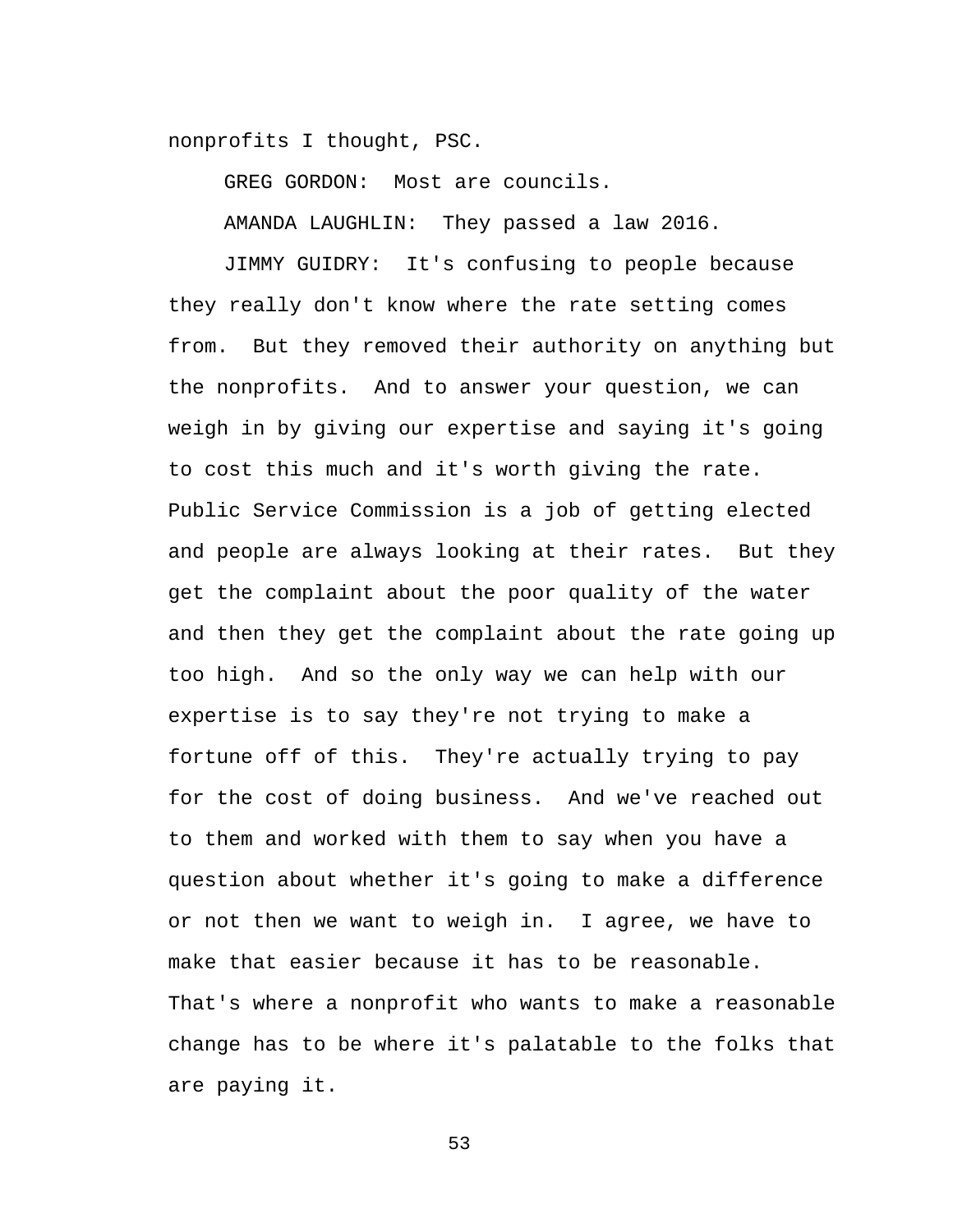AMANDA LAUGHLIN: We get questions from PSC do they really have to do this. They want to see normal enforcement as for as like approving a rate. Often times I say well they need to do it, otherwise it's going to in five years, if they don't do it today in five years it's going to cost twice as much. Yes, they do need to do it whether or not it's a formal enforcement action or not. We're not going to say that when a water system is trying to improve infrastructure. It's not necessary.

GREG GORDON: The only thing privates may, I live in a private water system they may say, they make the argument I need some kind of legislation to back my rate case up to say that iron and manganese is going to be heavily regulated hence I need all these capital improvements. I know when utilities in Louisiana, St. Tammany I think it's community utilities, whatever the rest of the state, when (inaudible) came they got a ton of money. He basically said if they already made the improvements I'm bound by like the US constitution or whatever it says. They have to be able to get a return on that. And that's the reason, how he kind of squirreled out of that.

BEN BRIDGES: You had a certain rate of return on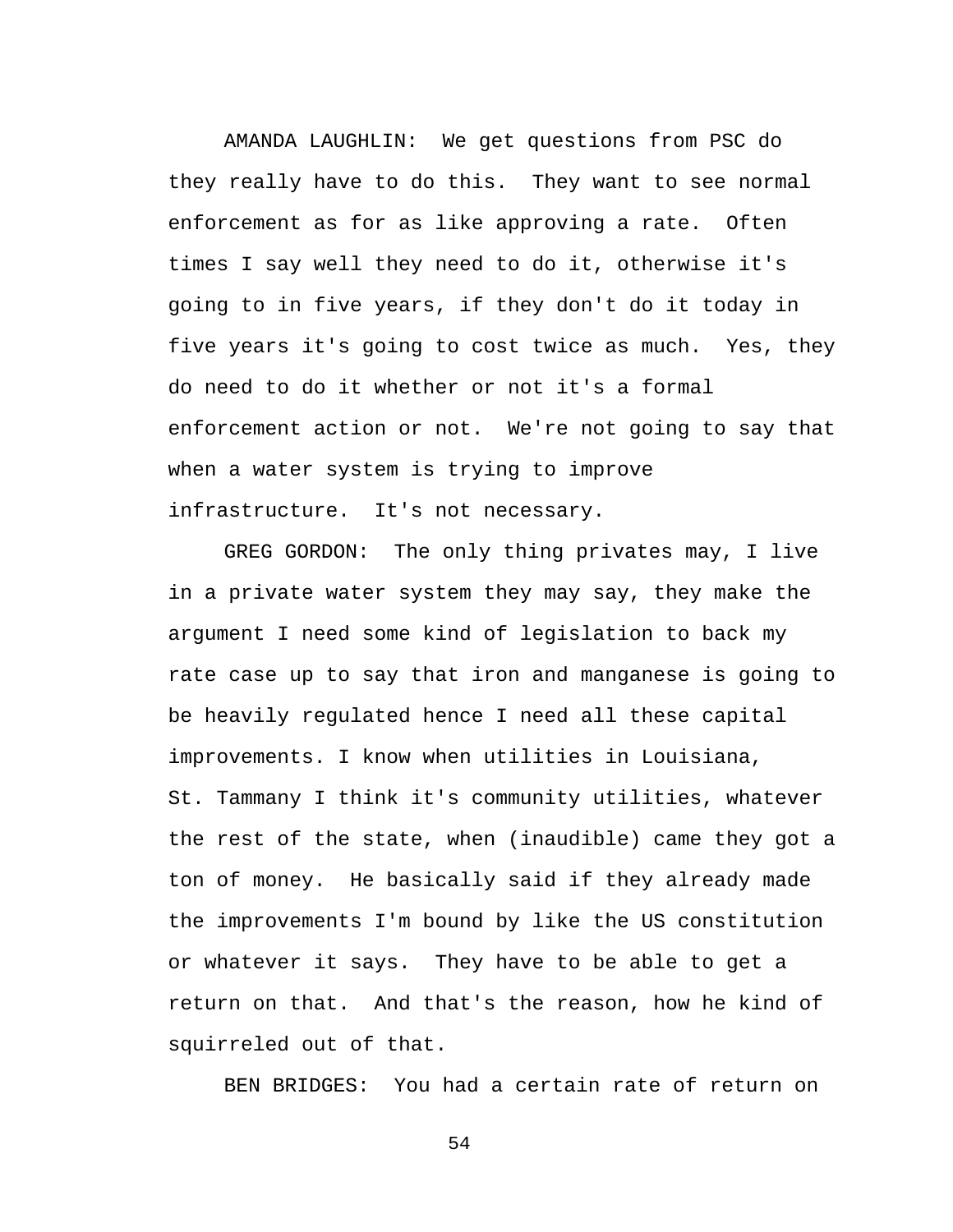investment if you were private like Peoples and you had to show due diligence that you had spent money, made investments, that you had franchise agreements, all these things that come into play that you may not be in existence in ten years and they don't want you to spend a million dollars a year you won't get back. The rate of return is set at 7 or 8 percent, whatever it was. There had to be some governing body to keep from gouging them. Once you got below that 8 percent you could apply for a rate. PSC controlled every move you made. You ask for 20 cause you knew you were going to get 6. It was a bargaining deal.

CHRIS RICHARD: Put a iron removal plant. PSC wasn't the issue. The town, the city won't sign a franchise agreement that expired 15 years ago now. So the water company is not going to put an investment without a franchise agreement. That's been forever. They actually had the plant design and bid to remove iron and manganese, but they're not going to build it until the town signs.

JIMMY GUIDRY: Gave y'all a lot to chew on. You know when y'all said you wanted to be a part of the department I don't think y'all knew what that meant. I appreciate all of y'all showing up. This is going to